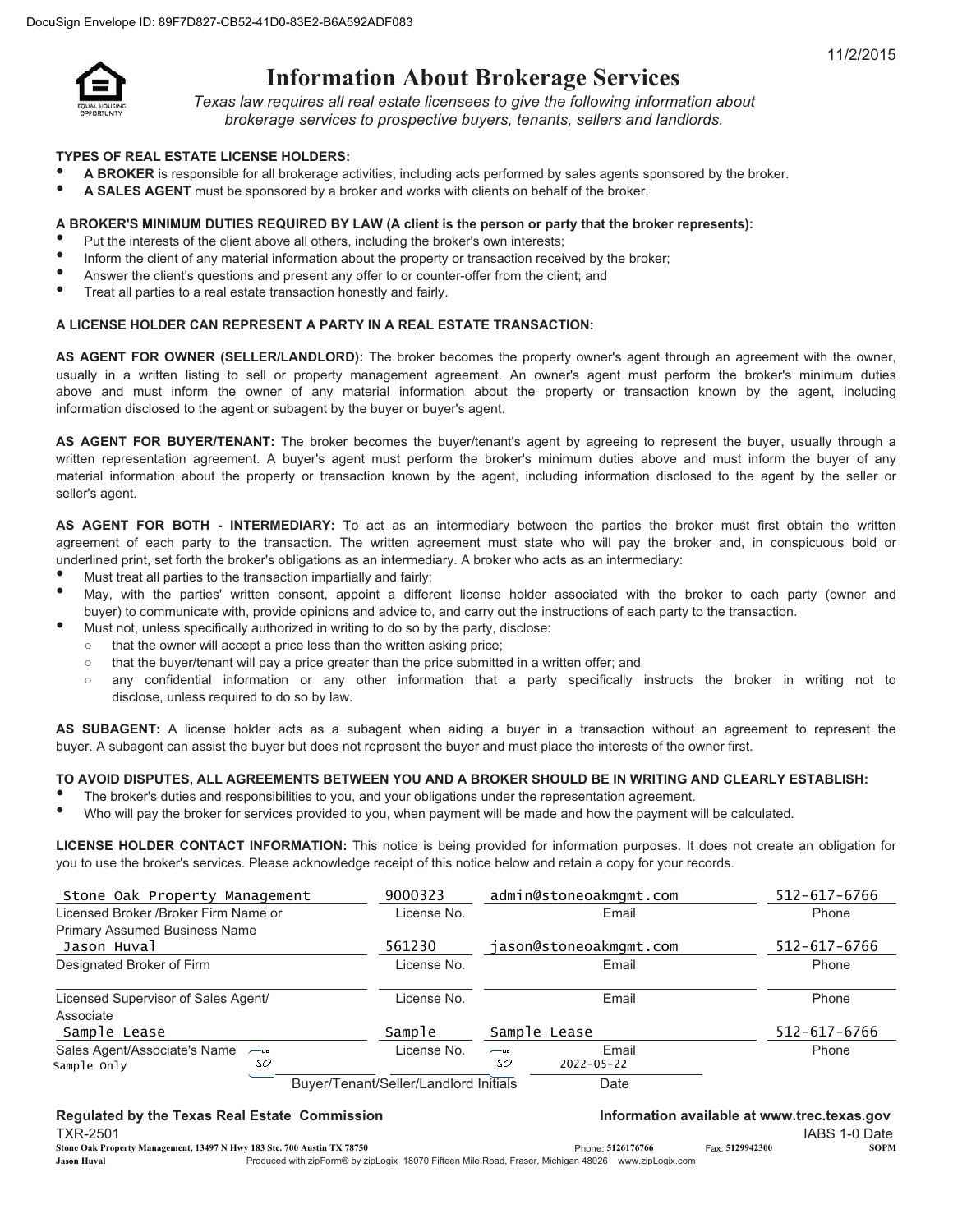

# **RESIDENTIAL LEASE**

USE OF THIS FORM BY PERSONS WHO ARE NOT MEMBERS OF THE TEXAS ASSOCIATION OF REALTORS®, INC. IS NOT AUTHORIZED.

©Texas Association of REALTORS®, Inc. 2019

1. PARTIES: The parties to this lease are:

the owner of the Property, Landlord.: Sample Lease

Tenant(s): Sample Lease

#### **PROPERTY:** Landlord leases to Tenant the following real property:  $\mathbf{p}$

Address: Sample Lease legally described as: Sample Lease

in Sample Lease County, Texas, together with the following non-real-property items: Sample Lease

The real property and the non-real-property are collectively called the "Property".

#### $3<sub>1</sub>$ **TERM:**

A. Primary Term: The primary term of this lease begins and ends as follows:

Commencement Date: Sample Lease Expiration Date: Sample Lease

- B. Delay of Occupancy: Tenant must occupy the Property within 5 days after the Commencement Date. If Tenant is unable to occupy the Property by the 5th day after the Commencement Date because of construction on the Property or a prior tenant's holding over of the Property, Tenant may terminate this lease by giving written notice to Landlord before the Property becomes available to be occupied by Tenant, and Landlord will refund to Tenant the security deposit and any rent paid. Landlord will abate rent on a daily basis for a delay caused by construction or a prior tenant's holding over. This paragraph does not apply to any delay in occupancy caused by cleaning, repairs, or make-ready items.
- 4. AUTOMATIC RENEWAL AND NOTICE OF TERMINATION: This lease automatically renews on a month-to-month basis unless Landlord or Tenant provides the other party written notice of termination as provided in Paragraph 4A. Oral notice of termination is not sufficient under any circumstances. Time is of the essence for providing notice of termination (strict compliance with dates by which notice must be provided is required). The date on which rent is due does not apply to the requirement for providing written notice of termination. If a box is not checked under Paragraph 4A, Paragraph 4A(1) will apply. If a box is not checked under Paragraph 4B, Paragraph 4B(1) will apply.
	- A. This lease automatically renews on a month-to-month basis unless Landlord or Tenant provides the other party written notice of termination not less than: (Check only one box.)
	- (1) 30 days before the Expiration Date.
	- $|x|$ (2) 60 (SIXTY) days before the Expiration Date.

| (TXR-2001) 09-01-19                                                     | Tenants $SO$ | & Landlord or Landlord's Representative $SO$ , |                 | Page 1 of 16 |
|-------------------------------------------------------------------------|--------------|------------------------------------------------|-----------------|--------------|
| Stone Oak Property Management, 13497 N Hwy 183 Ste, 700 Austin TX 78750 |              | Phone: 5126176766                              | Fax: 5129942300 | SOI          |

and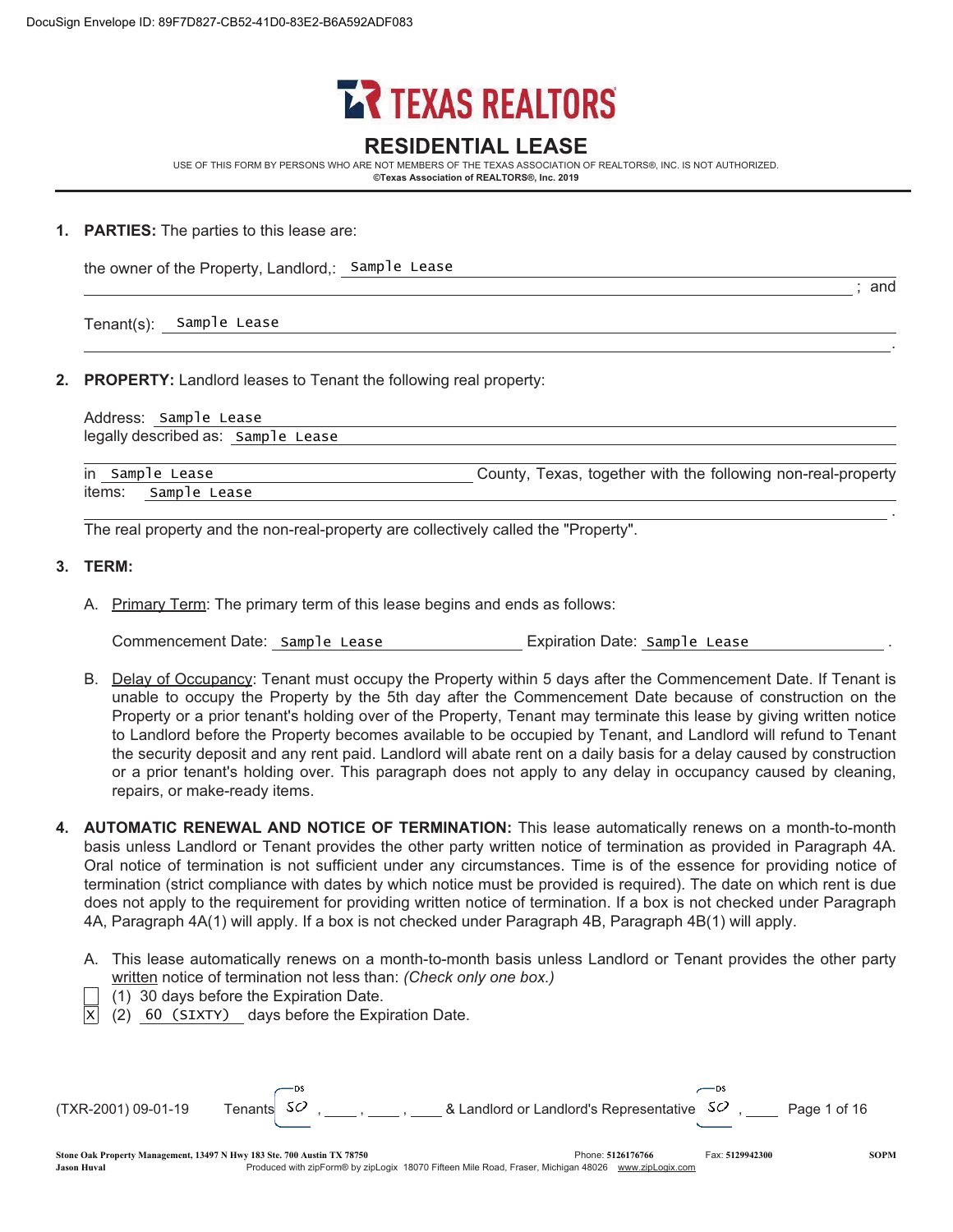If Landlord or Tenant fails to provide the other party timely written notice of termination as required by paragraph 4A, the lease automatically renews on a month-to-month basis. The Landlord or Tenant then must provide a subsequent written notice of termination as required by paragraph 4B.

- B. If this lease automatically renews on a month-to-month basis, it will continue to renew on a month-to-month basis until either party provides written notice of termination to the other party and the notice of termination will be effective: (Check only one box.)
- $|x|$  (1) on the last day of the month following the month in which the notice is given. Landlord is not obligated to prorate rent even if Tenant surrenders the Property before the termination date.
- (2) on the date designated in the notice but not sooner than 30 days after the notice is given and, if necessary, rent will be prorated on a daily basis.

#### **RENT:** 5.

A. Monthly Rent: Tenant will pay Landlord monthly rent in the amount of \$ sample Lease \_\_\_ for each full month during this lease. The first full month's rent is due and payable not later than Sample Lease

by (select one or more):  $\overline{X}$  cashier's check  $\overline{X}$  electronic payment  $\overline{X}$  money order  $\overline{X}$  personal check or  $\overline{X}$  other means acceptable to Landlord.

Thereafter, Tenant will pay the monthly rent so that Landlord receives the monthly rent on or before (check only one box):

(1) the first day of each month during this lease.

 $(2)$ 

Weekends, holidays, and mail delays do not excuse Tenant's obligation to timely pay rent.

- B. Prorated Rent: On or before Sample Lease Tenant will pay Landlord \$ Sample Lease as prorated rent from the Commencement Date through the last day of the month in which this lease begins.
- C. Place of Payment: Unless this lease provides otherwise. Tenant will remit all amounts due to Landlord under this lease to the following person or entity at the place stated and make all payments payable to the named person or entity. Landlord may later designate, in writing, another person or place to which Tenant must remit amounts due under this lease.

| Name: |  | Stone Oak Property |
|-------|--|--------------------|
|       |  |                    |

| Address: 13497 N. Hwy 183 Ste 700 |                  |  |  |  |
|-----------------------------------|------------------|--|--|--|
|                                   | Austin, TX 78750 |  |  |  |

ne

Notice: Place the Property address and Tenant's name on all payments.

## D. Method of Payment:

- (1) Tenant must pay all rent timely and without demand, deduction, or offset, except as permitted by law or this lease.
- (2) Time is of the essence for the payment of rent (strict compliance with rental due dates is required).

Management

- (3) Unless the parties agree otherwise, Tenant may not pay rent in cash and will pay all rent by (select one or more):  $\overline{X}$  cashier's check  $\overline{X}$  electronic payment  $\overline{X}$  money order  $\overline{X}$  personal check or  $\overline{X}$  other means acceptable to Landlord. Landlord  $\boxed{X}$  may or  $\boxed{\phantom{X}}$  may not charge a reasonable fee to process or accept payment by (select one or more only if Landlord indicates a reasonable fee may be charged):  $\overline{X}$  cashier's check  $\Box$  electronic payment  $\boxed{x}$  money order  $\boxed{x}$  personal check or  $\boxed{x}$  other means acceptable to Landlord.
- (4) Landlord requires  $\overline{X}$  does not require Tenant(s) to pay monthly rents by one payment.
- (5) If Tenant fails to timely pay any amounts due under this lease or if any check of Tenant is not honored by the institution on which it was drawn, Landlord may require Tenant to pay such amount and any subsequent amounts under this lease in certified funds. This paragraph does not limit Landlord from seeking other remedies under this lease for Tenant's failure to make timely payments with good funds.

(TXR-2001) 09-01-19

& Landlord or Landlord's Representative  $SO$ Tenants  $SO$ Page 2 of 16

-ne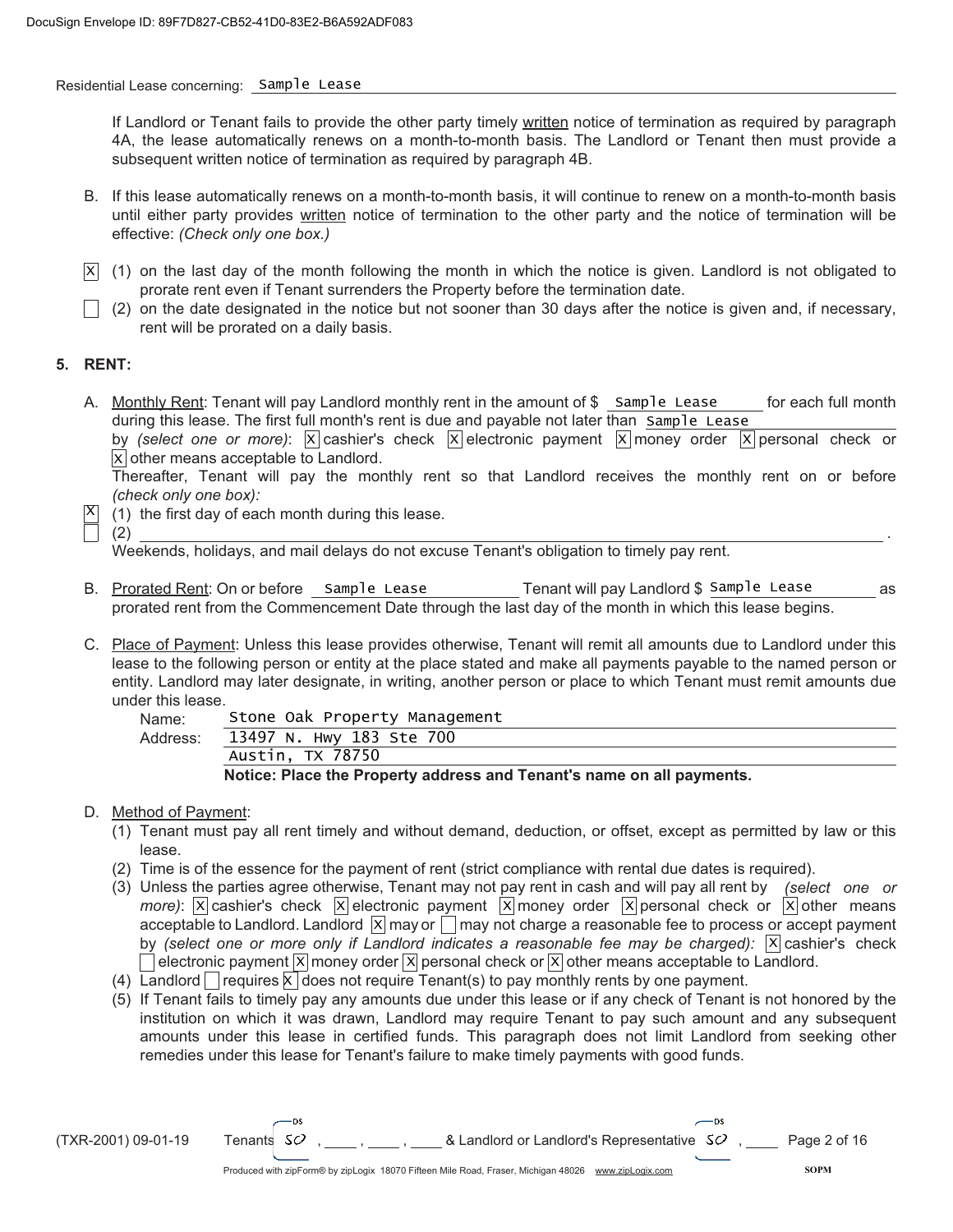E. Rent Increases: There will be no rent increases through the primary term. Landlord may increase the rent that will be paid during any month-to-month renewal period by providing at least 30 days written notice to Tenant.

## 6. LATE CHARGES:

- A. If Landlord does not actually receive a rent payment in the full amount at the designated place of payment by the day of each month at 11:59pm, Tenant will pay Landlord for each late payment: 3rd
	- (1) an initial late charge equal to (check one box only): $\overline{x}$  (a) \$ 50.00 (or  $\Box$  (b) % of one month's rent: and
	- (2) additional late charges of \$ 10.00 See Sec 26 per day thereafter until rent and late charges are paid in full. Additional late charges for any one payment may not exceed more than 30 days.

## Notice: §92.019, Property Code prohibits assessing a late fee until rent has remained unpaid for at least two full days after the date on which the rent is due.

- B. For the purposes of paying rent and any late charges, the mailbox is not the agent for receipt for Landlord (the postmark date is not the date Landlord receives the payment). The parties agree that the late charge is reasonable based on uncertain damages to the Landlord related to the late payment of rent, including direct or indirect expenses, direct or indirect costs, or overhead associated with the collection of late payment. Landlord's acceptance of a late charge does not waive Landlord's right to exercise remedies under Paragraph 27.
- 7. RETURNED PAYMENT: Tenant will pay Landlord \$35.00 for each payment Tenant tenders to Landlord which is returned or not honored by the institution on which it is drawn for any reason, plus any late charges until Landlord receives payment. Tenant must make any returned payment good by paying such amount(s) plus any associated charges in certified funds.
- 8. APPLICATION OF FUNDS: Regardless of any notation on a payment, Landlord may apply funds received from Tenant first to any non-rent obligations of Tenant, including but not limited to, late charges, returned payment charges, repairs, brokerage fees, periodic utilities, pet charges, and then to rent.

## 9. PETS:

- A. Unless the parties agree otherwise in writing, Tenant may not permit, even temporarily, any pet on the Property (including but not limited to any mammal, reptile, bird, fish, rodent, or insect). An assistance animal is not considered a pet.
- B. If Tenant violates this Paragraph 9 or any agreement to keep a pet on the Property, Landlord may take all or any of the following action:
	- (1) declare Tenant to be in default of this lease and exercise Landlord's remedies under Paragraph 27;
	- (2) charge Tenant, as additional rent, an initial amount of  $$250.00$ and \$ 10.00 per day thereafter per pet for each day Tenant violates the pet restrictions;
	- (3) remove or cause to be removed any unauthorized pet and deliver it to appropriate local authorities by providing at least 24-hour written notice to Tenant of Landlord's intention to remove the unauthorized pet; and
	- (4) charge to Tenant the Landlord's cost to:

-ns

- (a) remove any unauthorized pet;
- (b) exterminate the Property for fleas and other insects;
- (c) clean and deodorize the Property's carpets and drapes; and
- (d) repair any damage to the Property caused by the unauthorized pet.

(TXR-2001) 09-01-19

Tenants  $SO$ , , , , , & Landlord or Landlord's Representative  $SO$ , Page 3 of 16

 $-0s$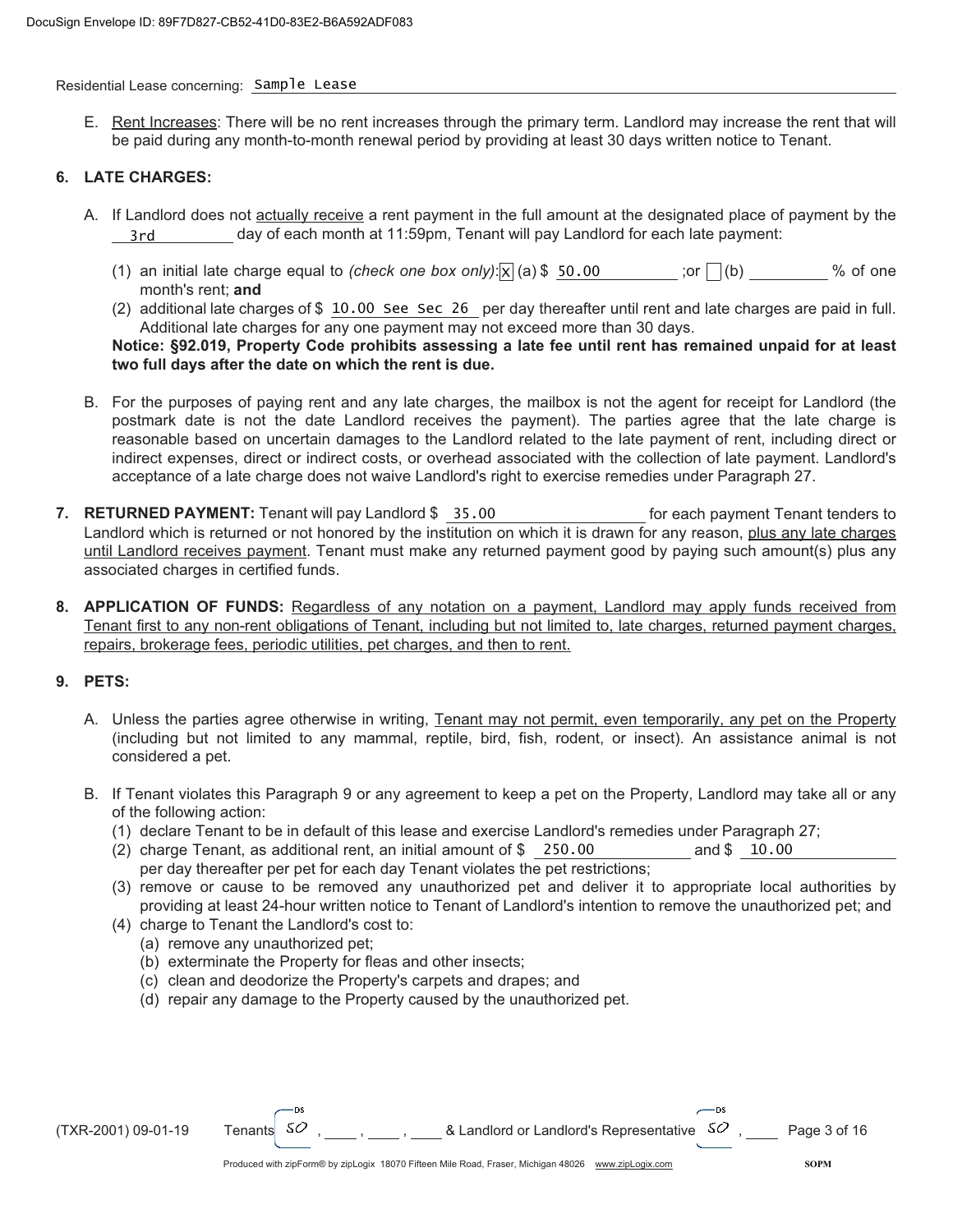C. When taking any action under Paragraph 9B Landlord will not be liable for any harm, injury, death, or sickness to any pet.

## 10. SECURITY DEPOSIT:

- A. Security Deposit: On or before execution of this lease, Tenant will pay a security deposit to Landlord in the by (select one or more):  $\vert X \vert$  cashier's check electronic  $amount of $$  Sample Lease payment  $\overline{x}$  money order personal check or  $\overline{x}$  other means acceptable to Landlord. "Security deposit" has the meaning assigned to that term in §92.102, Property Code. Any additional deposits Tenant pays to Landlord, other than the security deposit, will become part of the security deposit.
- B. Interest: No interest or income will be paid to Tenant on the security deposit. Landlord may place the security deposit in an interest-bearing or income-producing account and any interest or income earned will be paid to Landlord or Landlord's representative.
- C. Refund: Tenant must give Landlord at least thirty (30) days written notice of surrender before Landlord is obligated to account for or refund the security deposit. Any refund of the security deposit will be made payable to all Tenants named in this lease.

## **Notices about Security Deposits:**

- (1) §92.108, Property Code provides that a tenant may not withhold payment of any portion of the last month's rent on grounds that the security deposit is security for unpaid rent.
- (2) Bad faith violations of §92.108 may subject a tenant to liability up to 3 times the rent wrongfully withheld and the landlord's reasonable attorney's fees.
- (3) The Property Code does not obligate a landlord to return or account for the security deposit until the tenant surrenders the Property and gives the landlord a written statement of the tenant's forwarding address, after which the landlord has 30 days in which to account.
- (4) "Surrender" is defined in Paragraph 16 of this lease.
- (5) One may view the Texas Property Code at the Texas Legislature's website which, as of the date shown in the lower left-hand corner of this form, is http://www.statutes.legis.state.tx.us/.
- D. Deductions:
	- (1) Landlord may deduct reasonable charges from the security deposit for:
		- (a) damages to the Property, excluding normal wear and tear, and all reasonable costs associated to repair the Property:
		- (b) costs for which Tenant is responsible to clean, deodorize, exterminate, and maintain the Property;
		- (c) unpaid or accelerated rent;
		- (d) unpaid late charges;
		- (e) unpaid utilities and utility expenses Landlord incurs to maintain utilities to the Property as required by this Lease:
		- (f) unpaid pet charges;
		- (g) replacing unreturned keys, garage door openers, security devices, or other components;
		- (h) the removal of unauthorized locks or fixtures installed by Tenant;
		- (i) Landlord's cost to access the Property if made inaccessible by Tenant;
		- (j) missing or burned-out light bulbs and fluorescent tubes (at the same location and of the same type and quality that are in the Property on the Commencement Date);
		- (k) packing, removing, and storing abandoned property;
		- (I) removing abandoned or illegally parked vehicles;

ne

Tenants  $SO$ 

& Landlord or Landlord's Representative SO

ns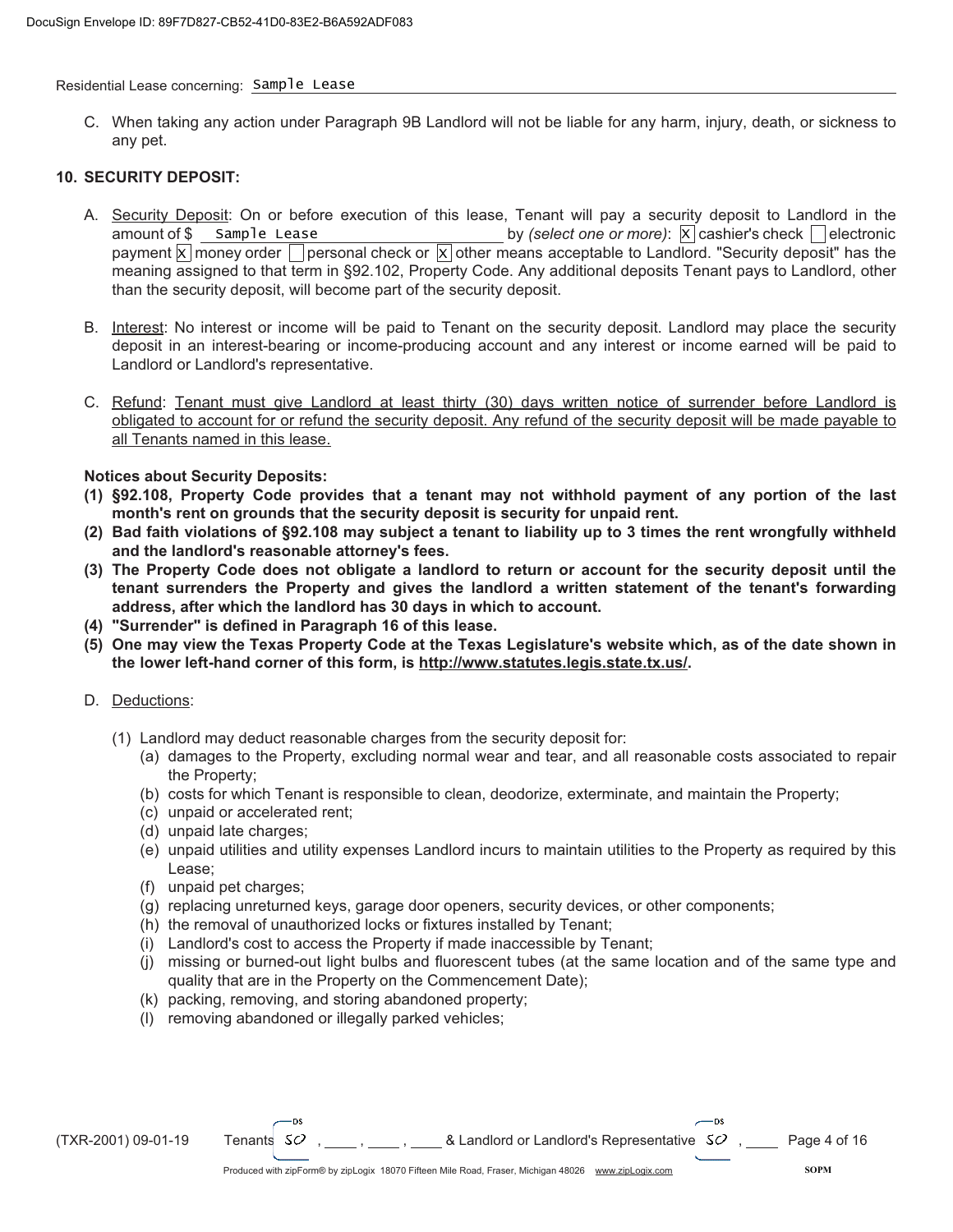- (m) costs of reletting (as defined in Paragraph 27), if Tenant is in default;
- (n) attorney's fees, costs of court, costs of service, and other reasonable costs incurred in any legal proceeding against Tenant;
- (o) mailing costs associated with sending notices to Tenant for any violations of this lease;
- (p) any other unpaid charges or fees or other items for which Tenant is responsible under this lease;
- (q) cost to restore walls, flooring, landscaping or any alteration to the Property not approved in writing by Landlord:
- (r) damages to the Property caused by smoking, including but not limited to stains, burns, odors, and removal of debris: and
- (s) costs to rekey certain security devices, as provided in Paragraph 19.
- (2) If deductions exceed the security deposit, Tenant will pay to Landlord the excess within 10 days after Landlord makes written demand.

## 11. UTILITIES:

A. Tenant will pay all connection fees, service fees, usage fees, and all other costs and fees for all utilities to the Property (for example, electricity, gas, water, wastewater, garbage, telephone, alarm monitoring systems, cable, and Internet connections) except the following which Landlord will pay: Sample Lease

Unless otherwise agreed, amounts under this paragraph are payable directly to the service providers.

B. Unless provided by Landlord, Tenant must, at a minimum, keep the following utilities on, if available, at all times this lease is in effect: gas; electricity; water; wastewater; and garbage services.

Notice: Before signing this lease, Tenant should determine if all necessary utilities are available to the Property and are adequate for Tenant's use.

## **12. USE AND OCCUPANCY:**

- A. Occupants: Tenant may use the Property as a private residence only. The only persons Tenant may permit to reside on the Property during the term of this lease are (include names and ages of all occupants): Sample Lease
- B. Phone Numbers and E-mail: Tenant must promptly inform Landlord of any changes in Tenant's phone numbers (home, work, and mobile) and e-mail not later than 5 days after a change.
- C. HOA Rules: Tenant must comply with any owners' association rules or restrictive covenants affecting the Property. Tenant will reimburse Landlord for any fines or other charges assessed against Landlord for violations by Tenant of any owners' association rule or restrictive covenant, and any resulting administrative fees assessed by Landlord's agents or any other entity as provided by law.
- D. Prohibitions: Unless otherwise authorized by this lease, Tenant may not install or permit any of the following on the Property, even temporarily: a spa, hot tub, above-ground pool, trampoline, or any item which causes a suspension or cancellation of insurance coverage or an increase in insurance premiums. Tenant may not permit any part of the Property to be used for: (1) any activity which is a nuisance, offensive, noisy, or dangerous; (2) the repair of any vehicle; (3) any business of any type, including but not limited to child care; (4) any activity which violates any zoning ordinance, owners' association rule, or restrictive covenant; (5) any illegal or unlawful activity; or (6) activity that obstructs, interferes with, or infringes on the rights of other persons near the Property.

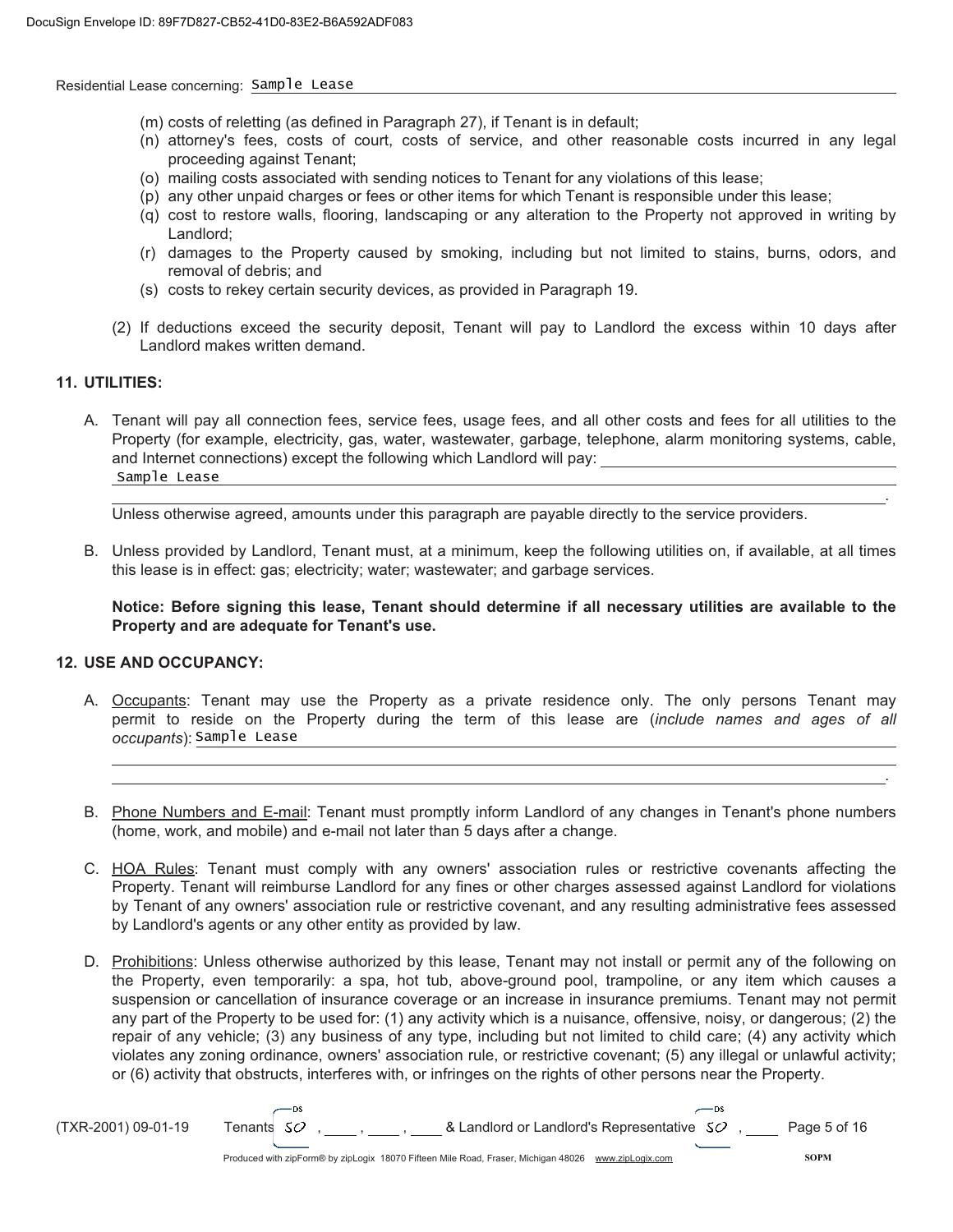- E. Guests: Tenant may not permit any guest to stay on the Property longer than the amount of time permitted by any owners' association rule or restrictive covenant or <br>14 (FOURTEEN) days without Landlord's written permission, whichever is less.
- F. Common Areas: Landlord is not obligated to pay any non-mandatory or user fees for Tenant's use of any common areas or facilities (for example, pool or tennis courts).
- 13. PARKING RULES: Tenant may not permit more than Sample vehicles, including but not limited to automobiles, trucks, recreational vehicles, trailers, motorcycles, all-terrain vehicles, jet skis, and boats, on the Property unless authorized by Landlord in writing. Tenant may not park or permit any person to park any vehicles in the yard. Tenant may permit vehicles to be parked only in drives, garages, designated common parking areas, or in the street if not prohibited by law or an owners' association. Tenant may not store or permit any person to store any vehicles on or adjacent to the Property or on the street in front of the Property. In accordance with applicable state and local laws, Landlord may have towed, at Tenant's expense: (a) any inoperative vehicle on or adjacent to the Property; (b) any vehicle parked in violation of this paragraph or any additional parking rules made part of this lease; or (c) any vehicle parked in violation of any law, local ordinance, or owners' association rule. Tenant must promptly inform Landlord of any changes in Tenant's vehicle information (type, year, make, model, and license plate number including state) not later than 5 days after a change.

## **14. ACCESS BY LANDLORD:**

- A. Advertising: Landlord may prominently display a "For Sale" or "For Lease" or similarly worded sign on the Property during the term of this lease or any renewal period. Landlord or Landlord's contractor may take interior or exterior photographs or images of the Property and use the photographs or images in any advertisements to lease or sell the Property.
- B. Access: Before accessing the Property, Landlord or anyone authorized by Landlord will attempt to first contact Tenant, but may enter the Property at reasonable times without notice to make repairs or to show the Property to prospective tenants or buvers, inspectors, fire marshals, lenders, appraisers, or insurance agents, Additionally, Landlord or anyone authorized by Landlord may peacefully enter the Property at reasonable times without first attempting to contact Tenant and without notice to: (1) survey or review the Property's condition and take photographs to document the condition; (2) make emergency repairs; (3) exercise a contractual or statutory lien; (4) leave written notices; or (5) seize nonexempt property if Tenant is in default.
- C. Trip Charges: If Landlord or Landlord's agents have made prior arrangements with Tenant to access the Property and are denied or are not able to access the Property because of Tenant's failure to make the Property accessible (including, but not limited to, any occupant, quest or invitee of Tenant, pet, or security device prohibiting access to any area of the Property), Landlord may charge Tenant a trip charge of \$ greater of 75.00 or actual cost.
- D. Keybox: A keybox is a locked container placed on the Property holding a key to the Property. The keybox is opened by a special combination, key, or programmed access device so that persons with the access device may enter the Property, even in Tenant's absence. The keybox is a convenience but involves risk (such as unauthorized entry, theft, property damage, or personal injury). Neither the Association of REALTORS® nor MLS requires the use of a keybox.
	- (1) Tenant authorizes Landlord, Landlord's property manager, and Landlord's broker to place on the Property a keybox containing a key to the Property:
		- (a) during the last 60 (SIXTY) days of this lease or any renewal or extension; and
		- (b) at any time Landlord lists the Property for sale with a Texas licensed broker.

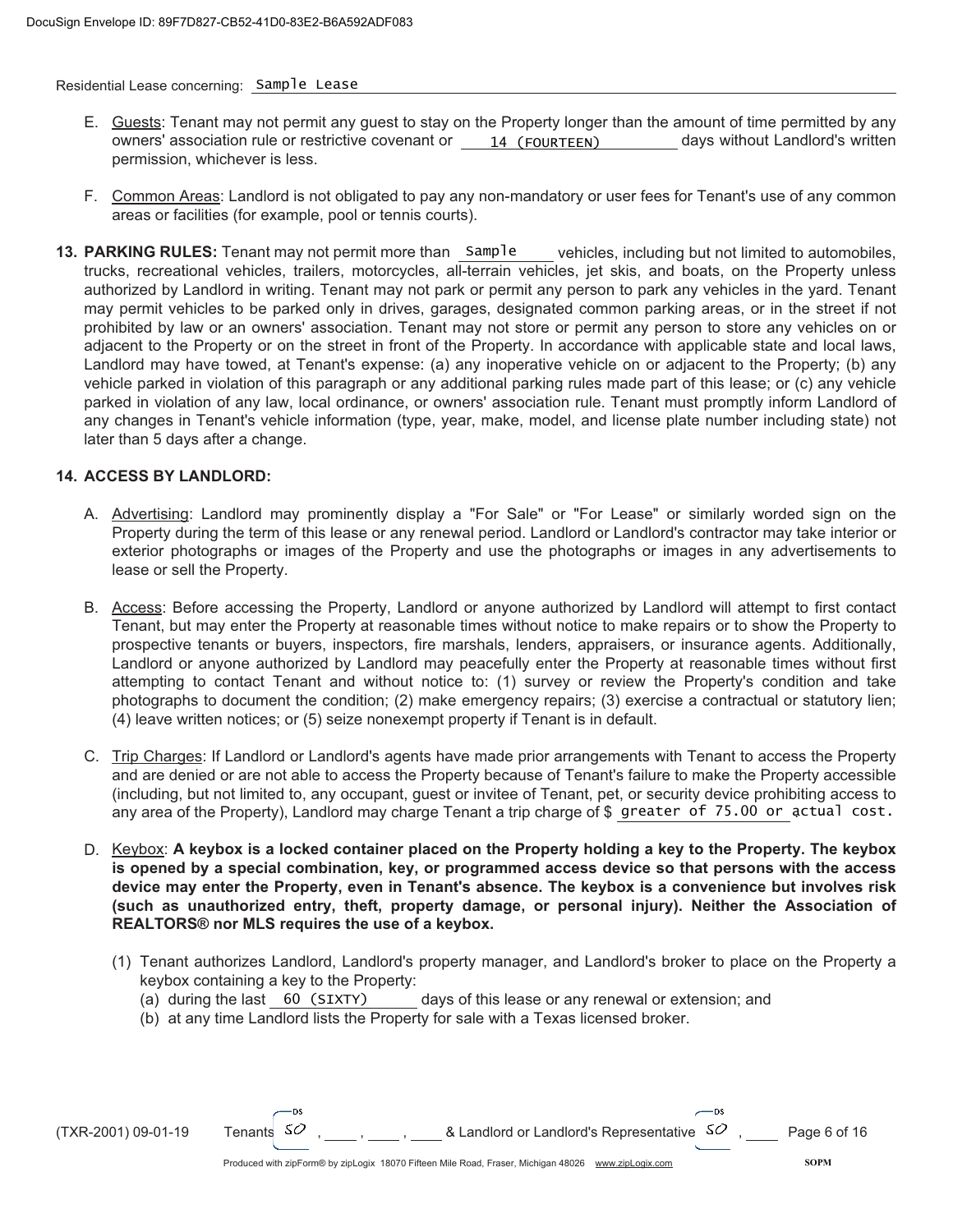- (2) Tenant may withdraw Tenant's authorization to place a keybox on the Property by providing written notice to Landlord and paying Landlord a fee of  $$ = one month$  Rent as consideration for the withdrawal. Landlord will remove the keybox within a reasonable time after receipt of the notice of withdrawal and payment of the required fee. Removal of the keybox does not alleviate Tenant's obligation to make the Property available for showings as indicated in Paragraph 14B.
- (3) If Landlord or Landlord's agents are denied or are not able to access the Property after first attempting to contact Tenant, Landlord may charge Tenant a trip charge as provided in Paragraph 14C.
- (4) Landlord, the property manager, and Landlord's broker are not responsible to Tenant, Tenant's guests, family, or occupants for any damages, injuries, or losses arising from use of the keybox unless caused by Landlord, the property manager, or Landlord's broker.

## **15. MOVE-IN CONDITION:**

- A. Landlord makes no express or implied warranties as to the Property's condition. Tenant has inspected the Property and accepts it AS-IS provided that Landlord: Sample Lease
- B. Tenant will complete an Inventory and Condition Form, noting any damages to the Property, and deliver it to Landlord within 2 (TWO) days after the Commencement Date. If Tenant fails to timely deliver the Inventory and Condition Form, the Property will be deemed to be free of damages, unless otherwise expressed in this lease. The Inventory and Condition Form is not a request for repairs. Tenant must direct all requests for repairs in compliance with Paragraph 18.

## **16. MOVE-OUT:**

- A. Move-Out Condition: When this lease ends. Tenant will surrender the Property in the same condition as when received, normal wear and tear excepted. Tenant will leave the Property in a clean condition free of all trash, debris, and any personal property. Tenant may not abandon the Property.
- B. Definitions:
	- (1) "Normal wear and tear" means deterioration that occurs without negligence, carelessness, accident, or abuse.
	- (2) "Surrender" occurs when all occupants have vacated the Property, in Landlord's reasonable judgment, and one of the following events occurs:
		- (a) the date Tenant specifies as the move-out or termination date in a written notice to Landlord has passed; or
		- (b) Tenant returns keys and access devices that Landlord provided to Tenant under this lease.
	- (3) "Abandonment" occurs when all of the following occur:

-ns

- (a) all occupants have vacated the Property, in Landlord's reasonable judgment;
- (b) Tenant is in breach of this lease by not timely paying rent; and
- (c) Landlord has delivered written notice to Tenant, by affixing it to the inside of the main entry door or if the Landlord is prevented from entering the Property by affixing it to the outside of the main entry door, stating that Landlord considers the Property abandoned, and Tenant fails to respond to the affixed notice by the time required in the notice, which will not be less than 2 days from the date the notice is affixed to the main entry door.

Page 7 of 16

-ns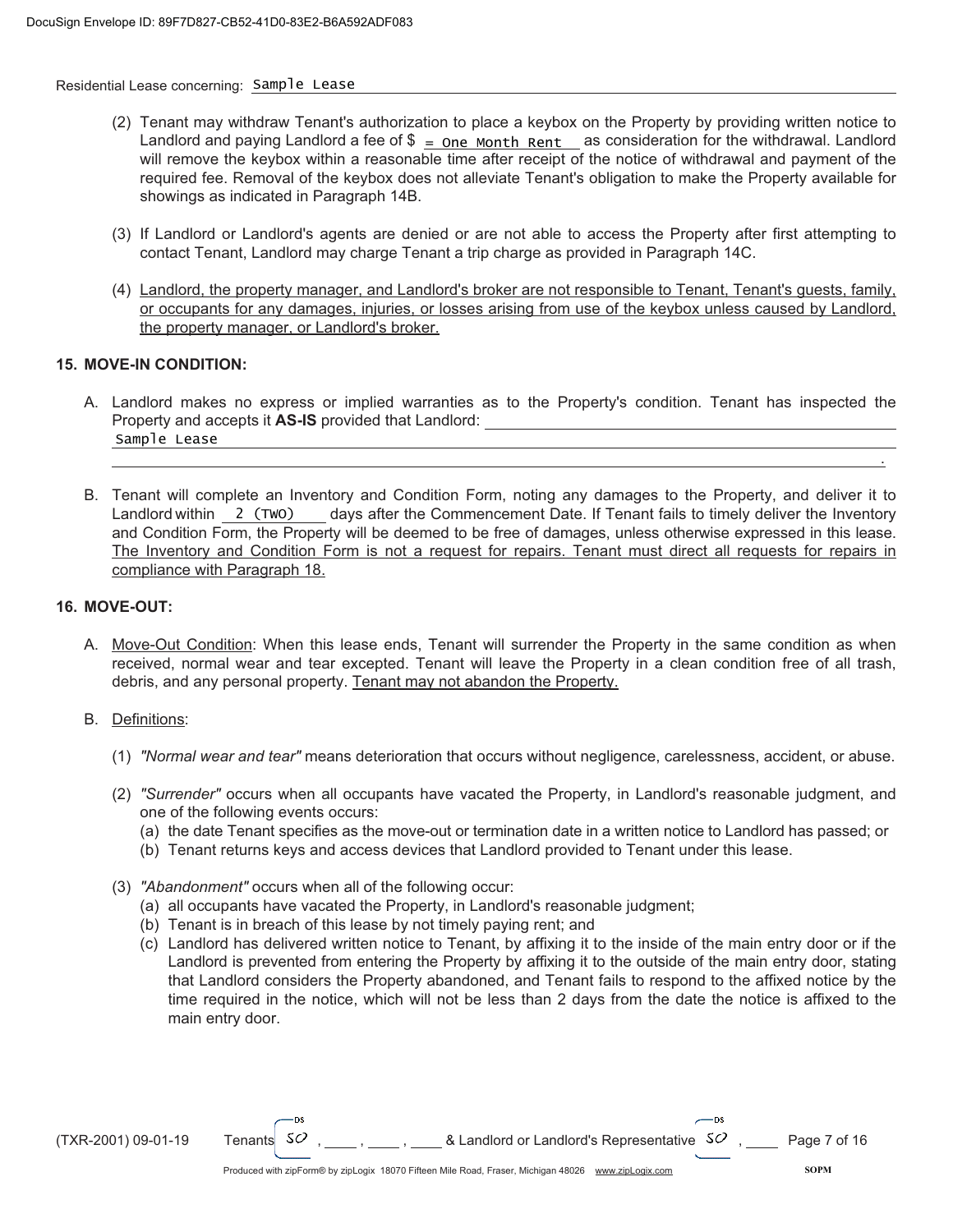- C. Personal Property Left After Move-Out:
	- (1) If Tenant leaves any personal property in the Property after surrendering or abandoning the Property Landlord may:
		- (a) dispose of such personal property in the trash or a landfill;
		- (b) give such personal property to a charitable organization; or
		- (c) store and sell such personal property by following procedures in §54.045(b)-(e), Property Code.
	- (2) Tenant must reimburse Landlord all Landlord's reasonable costs under Paragraph 16C(1) for packing, removing, storing, and selling the personal property left in the Property after surrender or abandonment.

## **17. PROPERTY MAINTENANCE:**

- A. Tenant's General Responsibilities: Tenant, at Tenant's expense, must:
	- (1) keep the Property clean and sanitary;
	- (2) promptly dispose of all garbage in appropriate receptacles;
	- (3) supply and change heating and air conditioning filters at least once a month;
	- (4) supply and replace all light bulbs, fluorescent tubes, and batteries for smoke alarms, carbon monoxide detectors, garage door openers, ceiling fan remotes, and other devices (of the same type and quality that are in the Property on the Commencement Date);
	- (5) maintain appropriate levels of necessary chemicals or matter in any water softener;
	- (6) take action to promptly eliminate any dangerous condition on the Property;
	- (7) take all necessary precautions to prevent broken water pipes due to freezing or other causes;
	- (8) replace any lost or misplaced keys:
	- (9) pay any periodic, preventive, or additional extermination costs desired by Tenant, including treatment for bed bugs, unless otherwise required by law;
	- (10) remove any standing water;
	- (11) know the location and operation of the main water cut-off valve and all electric breakers and how to switch the valve or breakers off at appropriate times to mitigate any potential damage:
	- (12) water the foundation of the Property at reasonable and appropriate times; and
	- (13) promptly notify Landlord, in writing, of all needed repairs.

ns.

Tenants  $SO$ 

- B. Yard Maintenance:
	- (1) "Yard" means all lawns, shrubbery, bushes, flowers, gardens, trees, rock or other landscaping, and other foliage on or encroaching on the Property or on any easement appurtenant to the Property, and does not include common areas maintained by an owners' association.
	- (2) "Maintain the yard" means to perform activities such as, but not limited to: (a) mowing, fertilizing, and trimming the yard; (b) controlling pests and weeds in the yard; and (c) removing debris from the yard.
	- (3) Unless prohibited by ordinance or other law, Tenant will water the yard at reasonable and appropriate times including but not limited to the following times: According to city watering schedule

. Other than watering, the yard will be maintained as follows:

& Landlord or Landlord's Representative  $SO$ .

.<br>DR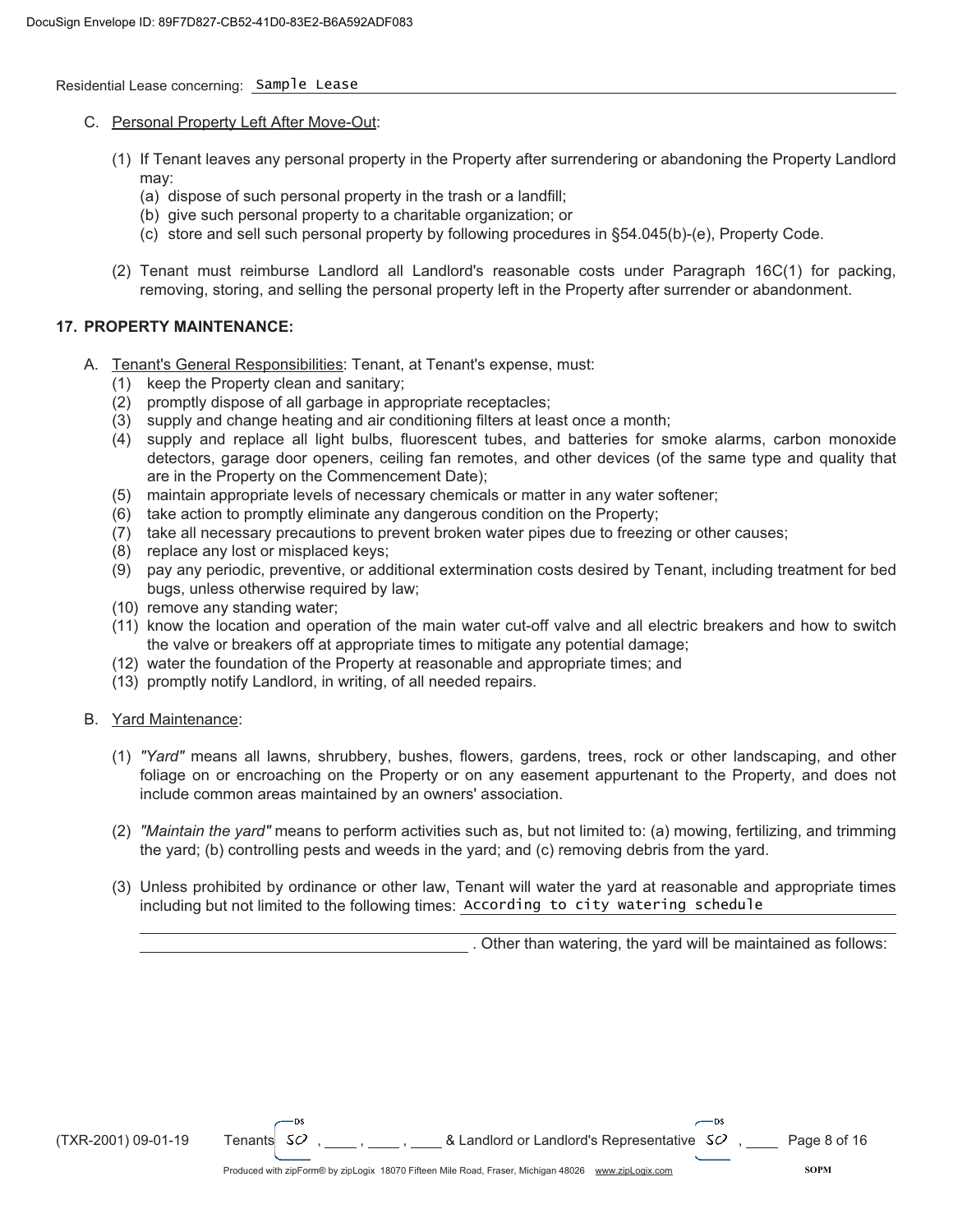- (a) Landlord, at Landlord's expense, will maintain the yard. Tenant will permit Landlord and Landlord's contractors reasonable access to the yard and will remove any pet from the yard at appropriate times.
- $\overline{X}$  (b) Tenant, at Tenant's expense, will maintain the yard.
- $\Box$  (c) Tenant will maintain in effect a scheduled yard maintenance contract with:  $\Box$  a contractor who regularly provides such service:  $\Box$
- C. Pool/Spa Maintenance: Any pool or spa on the Property will be maintained according to a Pool/Spa Maintenance Addendum.
- D. Prohibitions: If Tenant installs any fixtures on the Property, authorized or unauthorized, such as additional smoke alarms, additional carbon monoxide detectors, locks, alarm systems, cables, satellite dishes, or other fixtures, such fixtures will become the property of the Landlord. Except as otherwise permitted by law, this lease, or in writing by Landlord, Tenant may not:
	- (1) remove any part of the Property or any of Landlord's personal property from the Property;
	- (2) remove, change, add, or rekey any lock;
	- (3) make holes in the woodwork, floors, or walls, except that a reasonable number of small nails may be used to hang pictures in sheetrock and grooves in paneling;
	- (4) permit any water furniture on the Property;
	- (5) install additional phone or video cables, outlets, antennas, satellite receivers, or alarm systems;
	- (6) alter, replace or remove flooring material, paint, or wallpaper;
	- (7) install, change, or remove any: fixture, appliance, or non-real-property item listed in Paragraph 2;
	- (8) keep or permit any hazardous material on the Property such as flammable or explosive materials;
	- (9) keep or permit any material or item which causes any liability or fire and extended insurance coverage to be suspended or canceled or any premiums to be increased;
	- (10) dispose of any environmentally detrimental substance (for example, motor oil or radiator fluid) on the Property;
	- (11) cause or allow any lien to be filed against any portion of the Property; or
	- (12) disconnect or intentionally damage any carbon monoxide detector, or otherwise violate any local ordinance requiring a carbon monoxide detector in the Property.
- E. Failure to Maintain: If Tenant fails to comply with this Paragraph 17 or any Pool/Spa Maintenance Addendum, Landlord may, in addition to exercising Landlord's remedies under Paragraph 27, perform whatever action Tenant is obligated to perform and Tenant must immediately reimburse Landlord the reasonable expenses that Landlord incurs plus any administrative fees assessed by Landlord's agents or any other entity as provided by law.
- F. Smoking: Smoking by Tenant, Tenant's guests, family, or occupants is  $\Box$  permitted  $\overline{X}$  not permitted on the Property (including, but not limited to, the garage or outdoor areas of the Property). If smoking is not permitted and does occur on the Property, Tenant will be in default and:
	- (1) Landlord may exercise Landlord's remedies under Paragraph 27; and
	- (2) Landlord may deduct from the security deposit damages to the Property caused by smoking, including but not limited to stains, burns, odors, and removal of debris.
- 18. REPAIRS: (Notice: Subchapter B, Chapter 92, Property Code governs repair obligations).
	- A. Repair Requests: All requests for repairs must be in writing and delivered to Landlord. If Tenant is delinquent in rent at the time a repair notice is given, Landlord is not obligated to make the repair. In the event of an emergency related to the condition of the Property that materially affects the physical health or safety of an ordinary tenant, Tenant may call Landlord or, if applicable, the property manager, at 512-617-6766 . Ordinarily, a repair to the heating and air conditioning system is not an emergency.



**SOPM**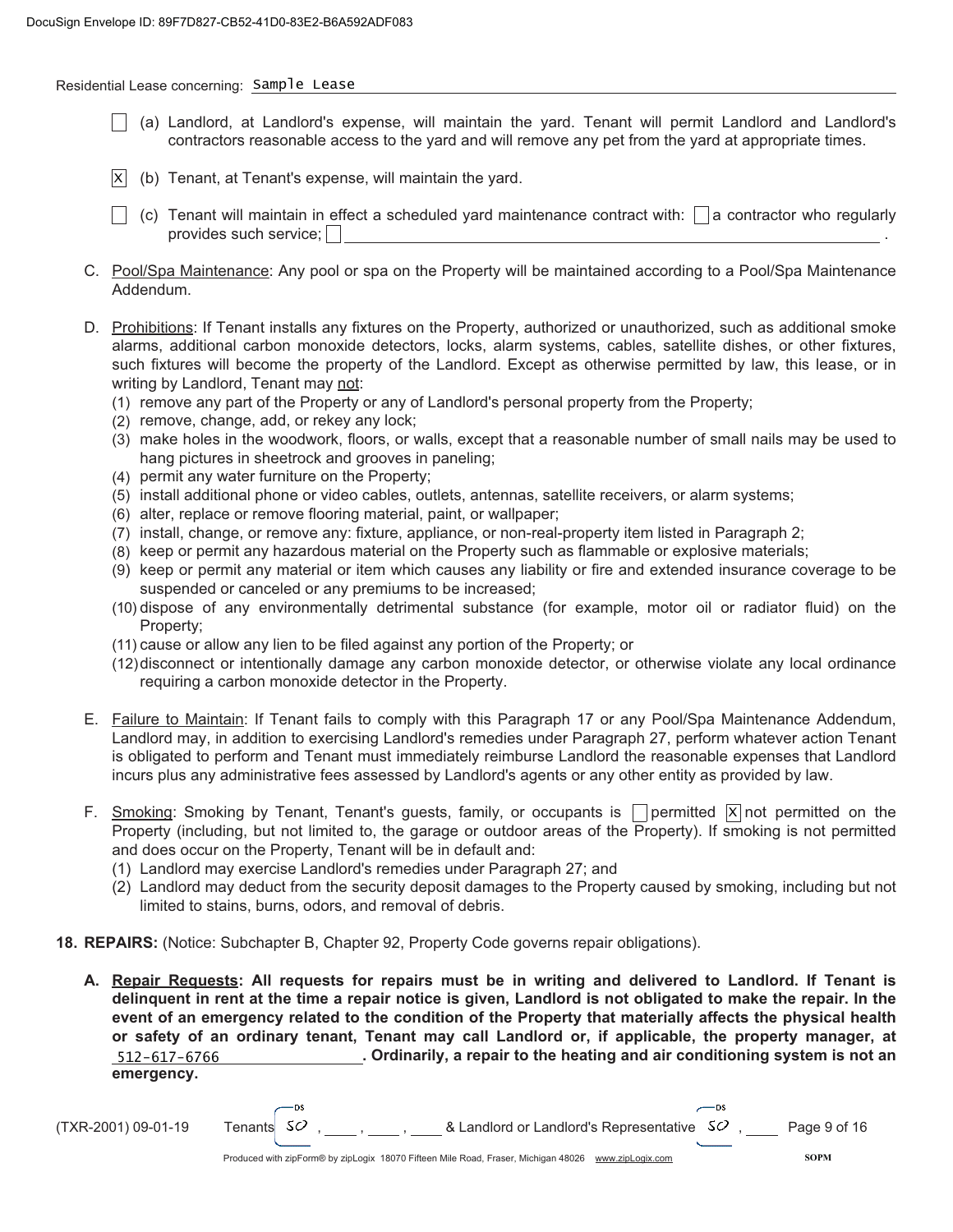- B. NOTICE: If Landlord fails to repair a condition that materially affects the physical health or safety of an ordinary tenant as required by this lease or the Property Code, Tenant may be entitled to exercise remedies under §92.056 and §92.0561 of the Property Code. If Tenant follows the procedures under those sections, the following remedies may be available to Tenant: (1) terminate the lease and obtain an appropriate refund under §92.056(f); (2) have the condition repaired or remedied according to §92.0561; (3) deduct from the rent the cost of the repair or remedy according to §92.0561; and (4) obtain judicial remedies according to §92.0563. Do not exercise these remedies without consulting an attorney or carefully reviewing the procedures under the applicable sections. The Property Code presumes that 7 days is a reasonable period of time for the Landlord to make a diligent effort to repair a condition unless there are circumstances which establish that a different period of time is appropriate (such as the severity and nature of the condition and the availability of materials, labor, and utilities). Failure to strictly follow the procedures in the applicable sections may cause Tenant to be in default of the lease.
- C. Completion of Repairs:
	- (1) Tenant may not repair or cause to be repaired any condition, regardless of the cause, without Landlord's permission. All decisions regarding repairs, including the completion of any repair, whether to repair or replace the item, and the selection of contractors, will be at Landlord's sole discretion.
	- (2) Landlord is not obligated to complete a repair on a day other than a business day unless required to do so by the Property Code.
- D. Payment of Repair Costs:
	- (1) Except as otherwise specified in this lease, Landlord will pay to repair or remedy conditions in the Property in need of repair if Tenant complies with the procedures for requesting repairs as described in this Paragraph 18. This includes, but is not limited to, repairs to the following items not caused by **Tenant or Tenant's negligence:** 
		- (a) heating and air conditioning systems;
		- (b) water heaters; or
		- (c) water penetration from structural defects.
	- (2) Landlord will NOT pay to repair the following items unless caused by Landlord's negligence:
		- (a) conditions caused by Tenant, an Occupant, or any guest or invitee of Tenant;
		- (b) damage to doors, windows, and screens;
		- (c) damage from windows or doors left open;

-ns

- (d) damage from wastewater stoppages caused by foreign or improper objects in lines that exclusively serve the Property:
- (e) items that are cosmetic in nature with no impact on the functionality or use of the item; and
- (f) the following specific items or appliances: SEE SPECIAL PROVISIONS EXHIBIT
- E. Trip Charges: If a repair person is unable to access the Property after making arrangements with Tenant to complete the repair, Tenant will pay any trip charge the repair person may charge, which amount may be different from the amount stated in Paragraph 14C.

|                                 |                                         | --- |               |
|---------------------------------|-----------------------------------------|-----|---------------|
| (TXR-2001) 09-01-19<br>, enants | & Landlord or Landlord's Representative |     | Page 10 of 16 |

-ns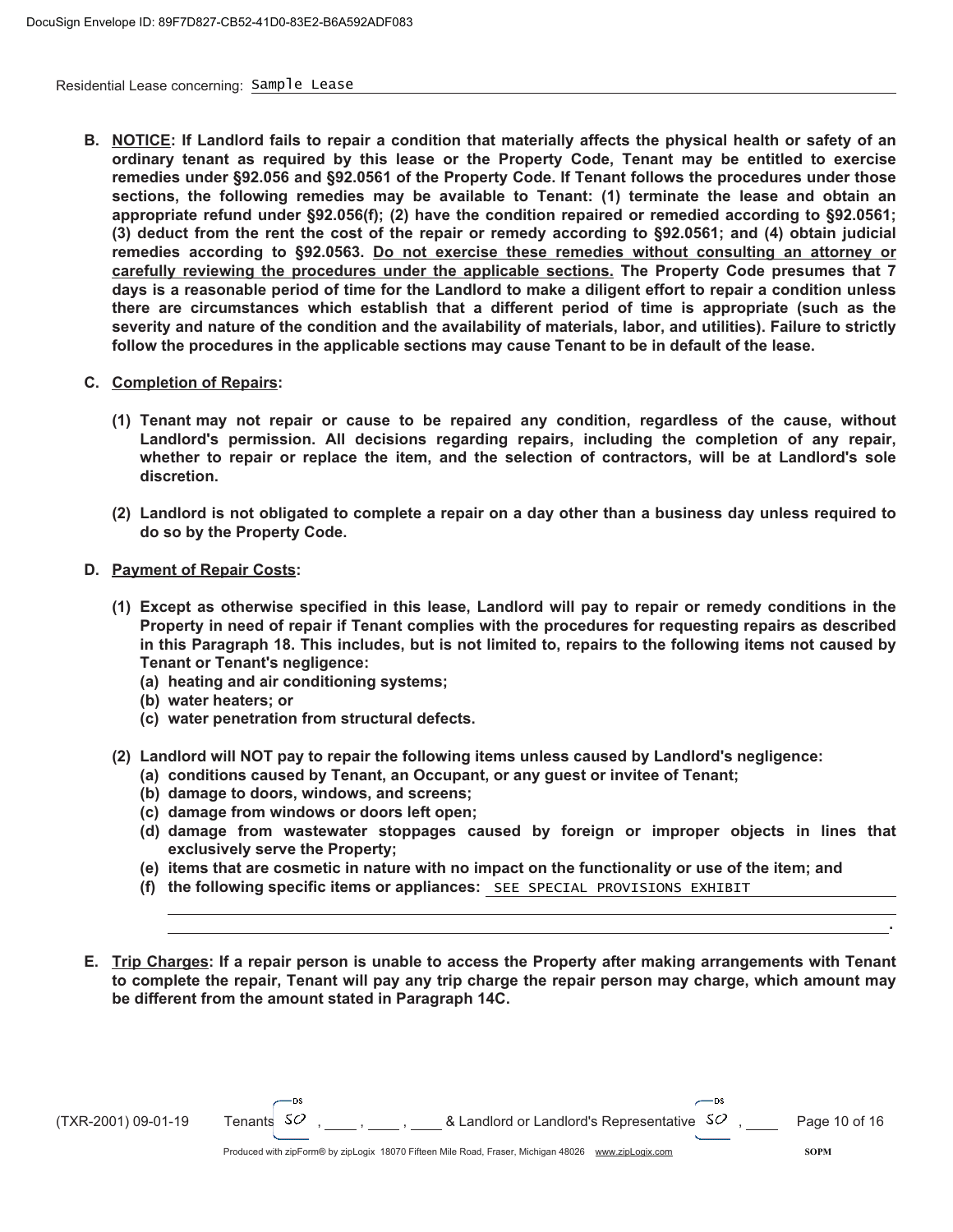F. Advance Payments and Reimbursements: Landlord may require advance payment of repairs or payments under this Paragraph 18 for which Tenant is responsible. Tenant must promptly reimburse Landlord the amounts under this Paragraph 18 for which Tenant is responsible.

## **19. SECURITY DEVICES AND EXTERIOR DOOR LOCKS:**

- A. Subchapter D. Chapter 92. Property Code requires the Property to be equipped with certain types of locks and security devices, including (with some exceptions): (1) window latches on each window; (2) a keyed doorknob lock or keyed deadbolt lock on each exterior door; (3) a sliding door pin lock on each exterior sliding glass door of the dwelling; (4) a sliding door handle latch or a sliding door security bar on each exterior sliding glass door of the dwelling; and (5) a keyless bolting device and a door viewer on each exterior door of the dwelling. Landlord has rekeyed the security devices since the last occupant vacated the Property or will rekey the security devices within 7 days after Tenant moves in. "Security device" has the meaning assigned to that term in §92.151, Property Code.
- B. All notices or requests by Tenant for rekeying, changing, installing, repairing, or replacing security devices must be in writing. Installation of additional security devices or additional rekeying or replacement of security devices desired by Tenant may be paid by Tenant in advance in accordance with §92.162(c). Property Code, and may be installed only by contractors authorized by Landlord.
- C. If Tenant vacates the Property in breach of this lease, Landlord may deduct from the security deposit reasonable costs incurred by Landlord to rekey security devices as authorized by §92.156(e), Property Code.
- 20. SMOKE ALARMS: Subchapter F, Chapter 92, Property Code requires the Property to be equipped with smoke alarms in certain locations. Requests for additional installation, inspection, or repair of smoke alarms must be in writing. Disconnecting or intentionally damaging a smoke alarm or removing a battery without immediately replacing it with a working battery may subject Tenant to civil penalties and liability for damages and attorney fees under §92.2611, Property Code.
- 21. LIABILITY: Unless caused by Landlord, Landlord is not responsible to Tenant, Tenant's quests, family, or occupants for any damages, injuries, or losses to person or property caused by fire, flood, water leaks, ice, snow, hail, winds, explosion, smoke, interruption of utilities, theft, burglary, robbery, assault, vandalism, other persons, condition of the Property, environmental contaminants (for example, carbon monoxide, asbestos, radon, lead-based paint, mold, fungus, etc.), or other occurrences or casualty losses. Unless prohibited by law, Tenant will promptly reimburse Landlord for any damages, injuries, or losses to person or property caused by Tenant, Tenant's guests, any occupants, or any pets or assistance animals, including cost of repairs or service to the Property.
- 22. HOLDOVER: If Tenant fails to vacate the Property at the time this lease ends Tenant will pay Landlord rent for the holdover period and indemnify Landlord and prospective tenants for damages, including but not limited to lost rent, lodging expenses, costs of eviction, and attorneys' fees. Rent for any holdover period will be three (3) times the monthly rent, calculated on a daily basis, and will be immediately due and payable daily without notice or demand.
- 23. RESIDENTIAL LANDLORD'S LIEN: Landlord will have a lien for unpaid rent against all of Tenant's nonexempt personal property that is in the Property and may seize such nonexempt property if Tenant fails to pay rent. Subchapter C, Chapter 54, Property Code governs the rights and obligations of the parties regarding Landlord's lien. Landlord may collect a charge for packing, removing, or storing property seized in addition to any other amounts Landlord is entitled to receive. Landlord may sell or dispose of any seized property in accordance with the provisions of §54.045, Property Code.
- 24. SUBORDINATION: This lease and Tenant's leasehold interest are and will be subject, subordinate, and inferior to: (i) any lien or encumbrance now or later placed on the Property by Landlord; (ii) all advances made under any such lien or encumbrance; (iii) the interest payable on any such lien or encumbrance; (iv) any and all renewals and extensions of any such lien or encumbrance; (v) any restrictive covenant; and (vi) the rights of any owners' association affecting the Property.

Tenants SO (TXR-2001) 09-01-19

-DS

Produced with zipForm® by zipLogix 18070 Fifteen Mile Road, Fraser, Michigan 48026 www.zipLogix.com

 $,$ ,  $,$  & Landlord or Landlord's Representative  $SO$ 

Page 11 of 16 **SOPM** 

 $-DS$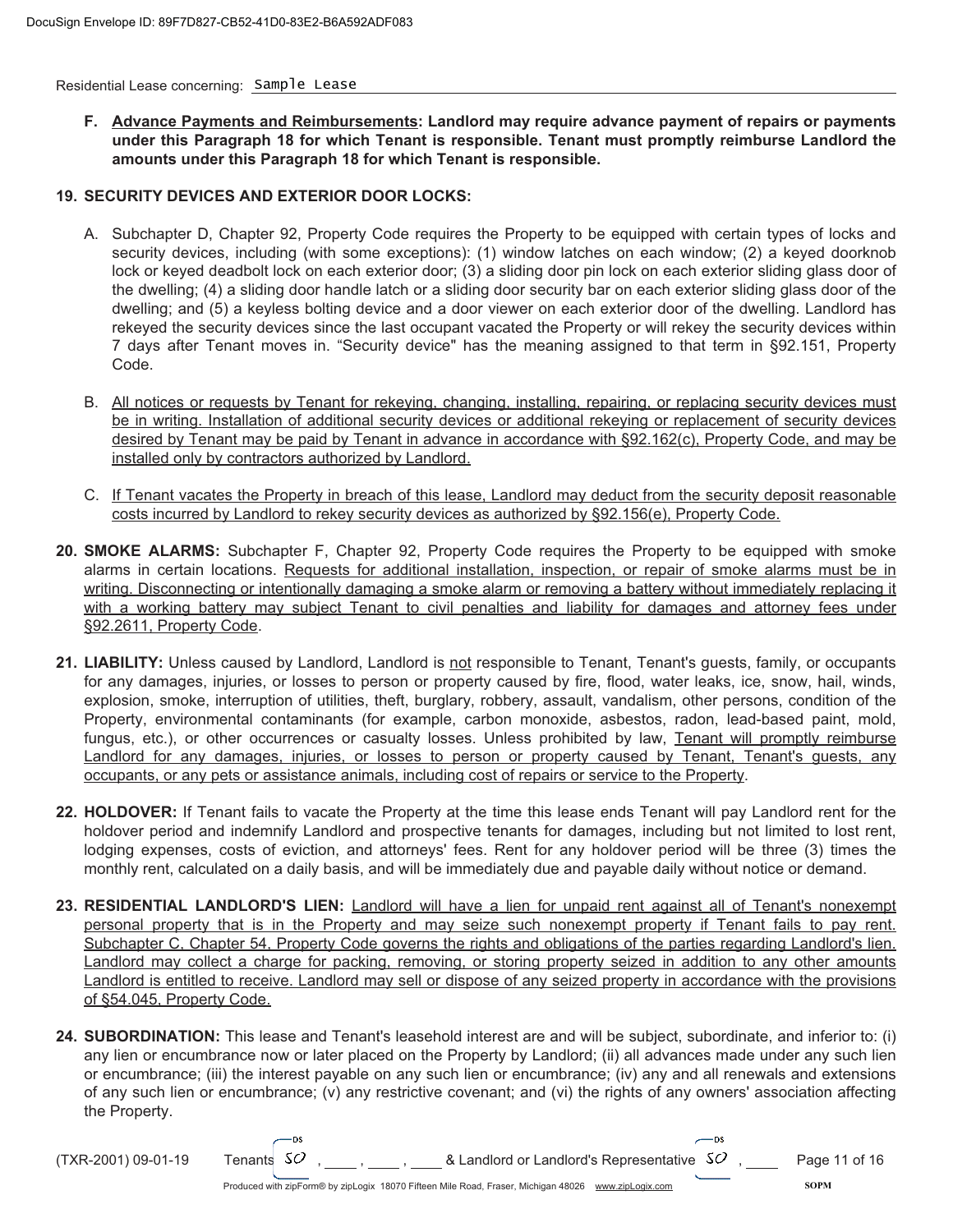- 25. CASUALTY LOSS OR CONDEMNATION: Section 92.054, Property Code governs the rights and obligations of the parties regarding a casualty loss to the Property. Any proceeds, payment for damages, settlements, awards, or other sums paid because of a casualty loss to the Property will be Landlord's sole property. For the purpose of this lease, any condemnation of all or a part of the Property is a casualty loss.
- 26. SPECIAL PROVISIONS: (Do not insert a lease-option or lease-purchase clause without the assistance of legal counsel. Special obligations and liabilities under statute apply to such transactions.)

SEE SPECIAL PROVISIONS EXHIBIT



## 27. DEFAULT:

- A. If Landlord fails to comply with this lease, Tenant may seek any relief provided by law.
- B. If Tenant fails to timely pay all amounts due under this lease or otherwise fails to comply with this lease, Tenant will be in default and:
	- (1) Landlord may terminate Tenant's right to occupy the Property by providing Tenant with at least one day written notice to vacate:
	- (2) all unpaid rents which are payable during the remainder of this lease or any renewal period will be accelerated without notice or demand;
	- (3) Landlord may exercise Landlord's lien under Paragraph 23 and any other rights under this lease or the Property Code; and
	- (4) Tenant will be liable for:
		- (a) any lost rent;
		- (b) Landlord's cost of reletting the Property including but not limited to leasing fees, advertising fees, utility charges, and other fees reasonably necessary to relet the Property;
		- (c) repairs to the Property for use beyond normal wear and tear;
		- (d) all Landlord's costs associated with eviction of Tenant, including but not limited to attorney's fees, court costs, costs of service, witness fees, and prejudgment interest;
		- (e) all Landlord's costs associated with collection of amounts due under this lease, including but not limited to collection fees, late charges, and returned check charges; and
		- (f) any other recovery to which Landlord may be entitled by law.
- C. Notice to vacate under Paragraph 27B(1) may be by any means permitted by §24.005, Property Code.
- D. If Tenant vacates the Property in breach of this lease, Landlord may also deduct from the security deposit the reasonable costs to rekey certain security devices, as provided in Paragraph 19.
- E. Landlord will attempt to mitigate any damage or loss caused by Tenant's breach by attempting to relet the Property to acceptable tenants and reducing Tenant's liability accordingly.
- 28. EARLY TERMINATION: This lease begins on the Commencement Date and ends on the Expiration date unless: (i) renewed under Paragraph 4; (ii) extended by written agreement of the parties; or (iii) terminated earlier under Paragraph 27, by agreement of the parties, applicable law, or this Paragraph 28. Unless otherwise provided by law, Tenant is not entitled to early termination due to voluntary or involuntary job or school transfer, changes in marital status, loss of employment, loss of co-tenants, changes in health, purchase of property, or death.

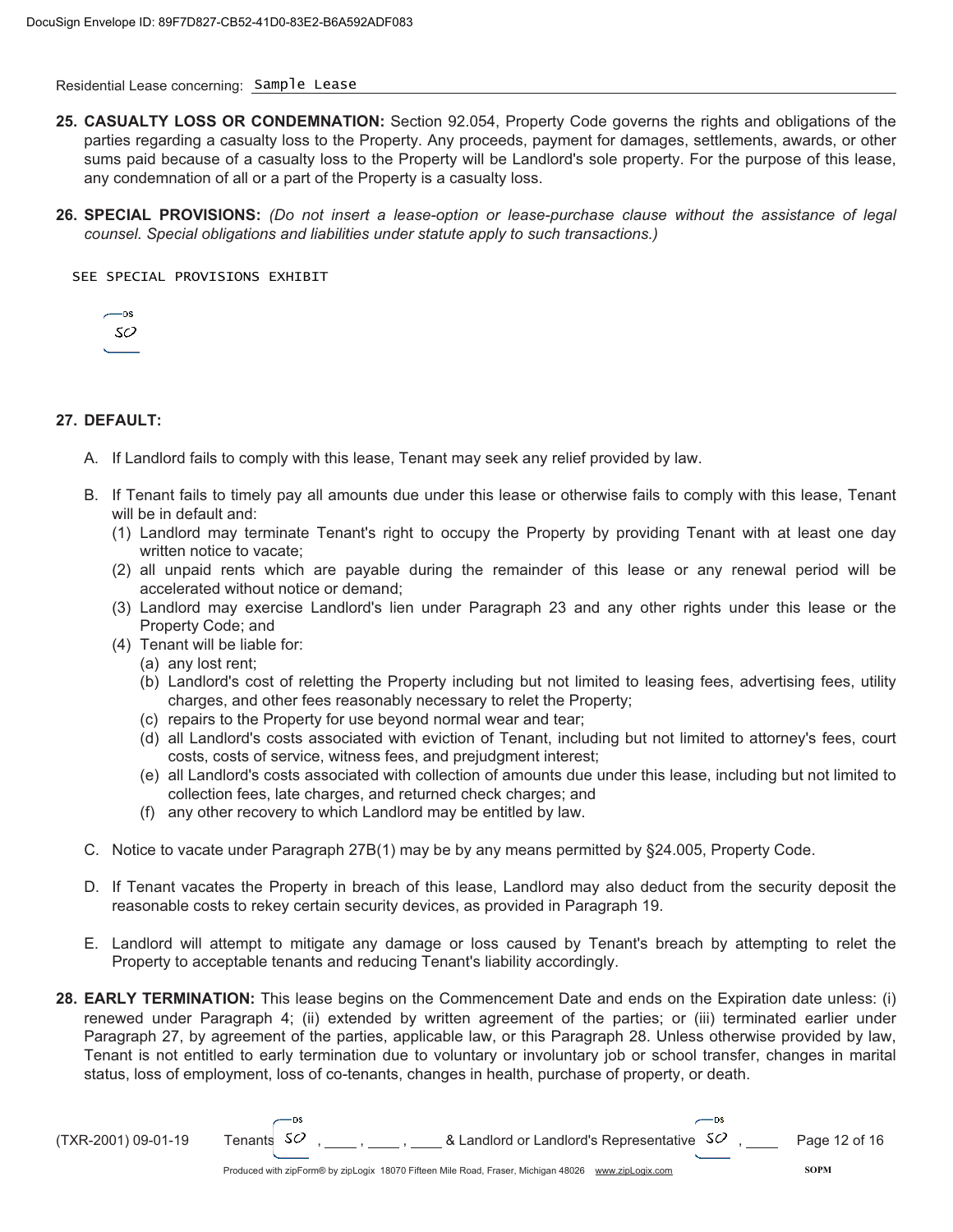- A. Special Statutory Rights Tenants may have special statutory rights to terminate the lease early in certain situations involving family violence, military deployment or transfer, or certain sex offenses or stalking.
	- (1) Military: If Tenant is or becomes a servicemember or a dependent of a servicemember, Tenant may terminate this lease by delivering to Landlord a written notice of termination and a copy of an appropriate government document providing evidence of: (a) entrance into military service; (b) military orders for a permanent change of station (PCS); or (c) military orders to deploy with a military unit for not less than 90 days. Termination is effective on the 30th day after the first date on which the next rental payment is due after the date on which the notice is delivered. §92.017, Property Code governs the rights and obligations of the parties under this paragraph.
	- (2) Family Violence: Tenant may terminate this lease if Tenant provides Landlord with a copy of documentation described under §92.016, Property Code protecting Tenant or an occupant from family violence committed by a cotenant or occupant of the Property. §92.016, Property Code governs the rights and obligations of the parties under this paragraph. If the family violence is committed by someone other than a cotenant or cooccupant of the Property, Tenant must give written notice of termination 30 days prior to the effective date of the notice.
	- (3) Sex Offenses or Stalking: Tenant may have special statutory rights to terminate this lease in certain situations involving certain sexual offenses or stalking, if the Tenant provides Landlord with the documentation required by §92.0161, Property Code. For more information about the types of situations covered by this provision, Tenant is advised to review §92.0161, Property Code.
- B. Assignment, Subletting and Replacement Tenants:
	- (1) Tenant may not assign this lease or sublet the Property without Landlord's written consent.
	- (2) If Tenant requests an early termination of this lease under this Paragraph 28B, Tenant may attempt to find a replacement tenant and may request Landlord to do the same. Landlord may, but is not obligated to, attempt to find a replacement tenant under this paragraph.
	- (3) Any assignee, subtenant, or replacement tenant must, in Landlord's discretion, be acceptable as a tenant and must sign: (a) a new lease with terms not less favorable to Landlord than this lease or otherwise acceptable to Landlord; (b) a sublease with terms approved by Landlord; or (c) an assignment of this lease in a form approved by Landlord.
	- (4) At the time Landlord agrees to permit an assignee, subtenant, or replacement tenant to occupy the Property, Tenant will pay Landlord:
		- (a) if Tenant procures the assignee, subtenant, or replacement tenant:
		- $(i)$  \$
		- % of one's month rent that the assignee, subtenant, or replacement tenant is to pay.  $\overline{\mathsf{x}}$  $(ii)$ 100
		- (b) if Landlord procures the assignee, subtenant, or replacement tenant:

ns

- $(i)$  \$
- $\overline{\mathsf{x}}$ % of one's month rent that the assignee, subtenant, or replacement tenant is to pay.  $(ii) 100$
- (5) Unless expressly stated otherwise in an assignment or sublease, Tenant will not be released from Tenant's obligations under this lease because of an assignment or sublease. An assignment of this lease or a sublease of this lease without Landlord's written consent is voidable by Landlord.

**SOPM** 

-ns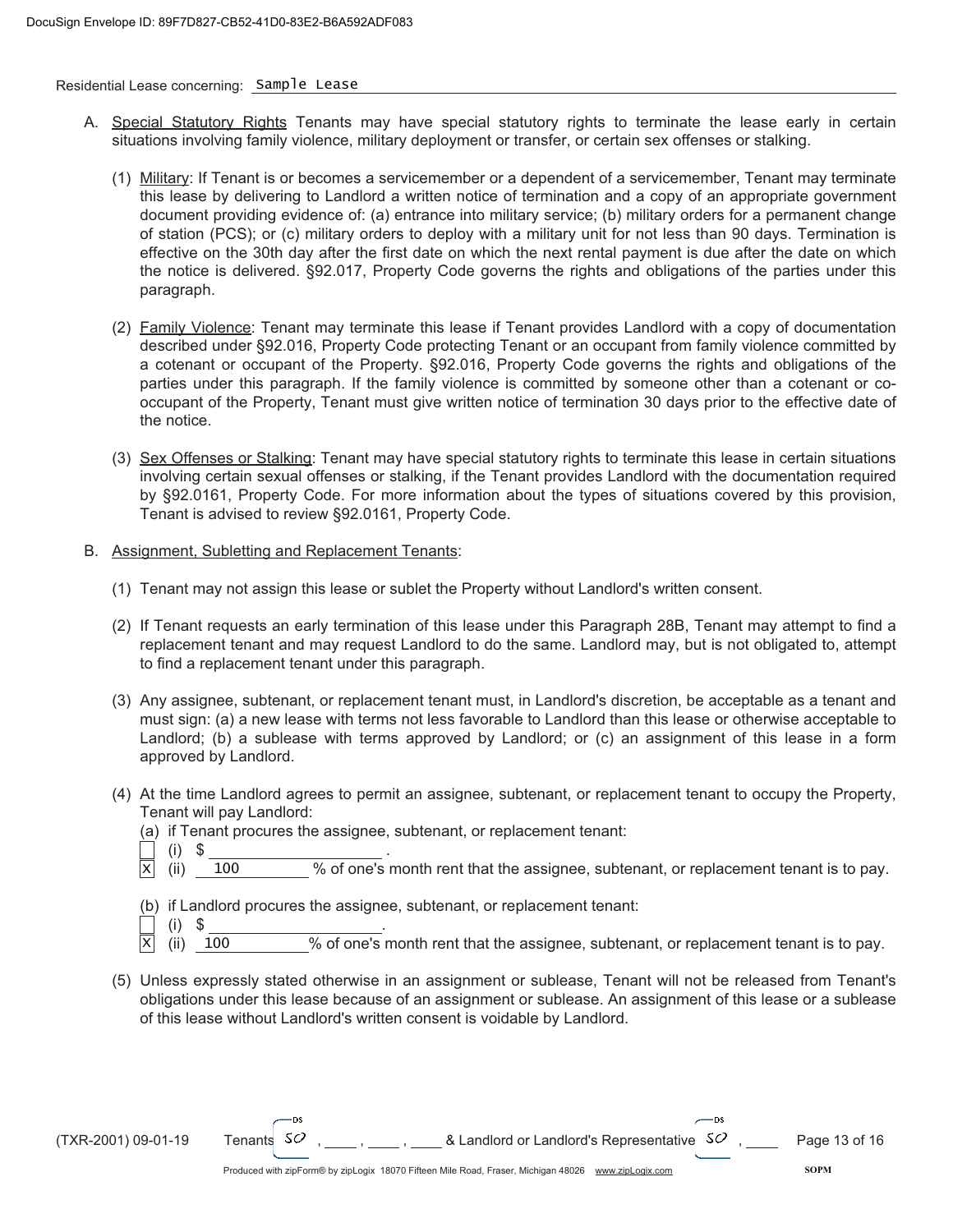#### Docu: AS A SAMPLE LEASE THIS DOCUMENT MAY CONTAIN ITEMS OR TERMS THAT ARE NOT PART OF EVERY LEASE. EACH LEASE HAS CIRCUMSTANTIAL DETAILS THAT VARY

Residential Lease concerning: Sample Lease

- 29. ATTORNEY'S FEES: Any person who is a prevailing party in any legal proceeding brought under or related to the transaction described in this lease is entitled to recover prejudgment interest, attorney's fees, costs of service, and all other costs of the legal proceeding from the non-prevailing party.
- 30. REPRESENTATIONS: Tenant's statements in this lease and any application for rental are material representations. Each party to this lease represents that he or she is of legal age to enter into a contract. If Tenant makes a misrepresentation in this lease or in an application for rental, Tenant is in default.
- 31. ADDENDA: Incorporated into this lease are the following addenda, exhibits and other information. If Landlord's Rules and Regulations are made part of this lease, Tenant agrees to comply with the Rules and Regulations as Landlord may, at Landlord's discretion, amend from time to time.
	- Addendum Regarding Lead-Based Paint
	- $\overline{\mathsf{x}}$ **Inventory & Condition Form**
	- **Landlord's Additional Parking Rules**
	- Pet Agreement
	- $\frac{1}{x}$   $\frac{x}{x}$ Protecting Your Home from Mold
	- **Residential Lease Guaranty**
	- Move Out Instructions
	- Flood Disclosure, Smart Device Addendum,
	- Residential Benefits Addendum

x Keybox Authorization by Tenant

- Agreement Between Brokers Landlord's Rules & Regulations **Owners' Association Rules**  $\overline{\mathsf{x}}$ Pool/Spa Maintenance Addendum Residential Lease Application  $\overline{\mathsf{x}}$ **Bed Bug Addendum** ⋉ Renter's Insurance Requirements ⊽ Odor Addendum Special Provisions Exhibit  $\boldsymbol{\mathsf{x}}$
- 32. NOTICES: All notices under this lease must be in writing and are effective when hand-delivered, sent by mail, or sent by electronic transmission to (Do not insert an e-mail address or a fax number unless the party consents to receive notices under this lease at the e-mail address or fax number specified.):

| Tenant at the Property and a copy to: | Landlord $c/c$ :               |
|---------------------------------------|--------------------------------|
| Sample Lease                          | Stone Oak Property Management  |
| Sample Lease                          | 13497 N US Hwy 183 Ste 700     |
| Sample Lease                          | Austin, TX 78750               |
| E-mail: Sample Lease                  | E-mail: admin@stoneoakmgmt.com |
| Fax: Sample Lease                     | $Fax: 512 - 994 - 2300$        |

## **33. AGREEMENT OF PARTIES:**

(TXR-

- A. Entire Agreement: There are no oral agreements between Landlord and Tenant. This lease contains the entire agreement between Landlord and Tenant and may not be changed except by written agreement.
- B. Binding Effect: This lease is binding upon and inures to the benefit of the parties to this lease and their respective heirs, executors, administrators, successors, and permitted assigns.
- C. Joint and Several: All Tenants are jointly and severally liable for all provisions of this lease. Any act or notice to, refund to, or signature of, any one or more of the Tenants regarding any term of this lease, its extension, its renewal, or its termination is binding on all Tenants executing this lease.
- D. Waiver: Landlord's past delay, waiver, or non-enforcement of a rental due date or any other right will not be deemed to be a waiver of any other breach by Tenant or any other right in this lease.
- E. Severable Clauses: Should a court find any clause in this lease unenforceable, the remainder of this lease will not be affected and all other provisions in this lease will remain enforceable.

| -2001) 09-01-19 | Tenants $SO$ | & Landlord or Landlord's Representative $SO$                                                           | ٠DS | Page 14 of 16 |
|-----------------|--------------|--------------------------------------------------------------------------------------------------------|-----|---------------|
|                 |              | Produced with zinForm® by zinl ogix 18070 Fifteen Mile Road, Fraser, Michigan 48026, www.zinl.ogix.com |     | <b>SOPM</b>   |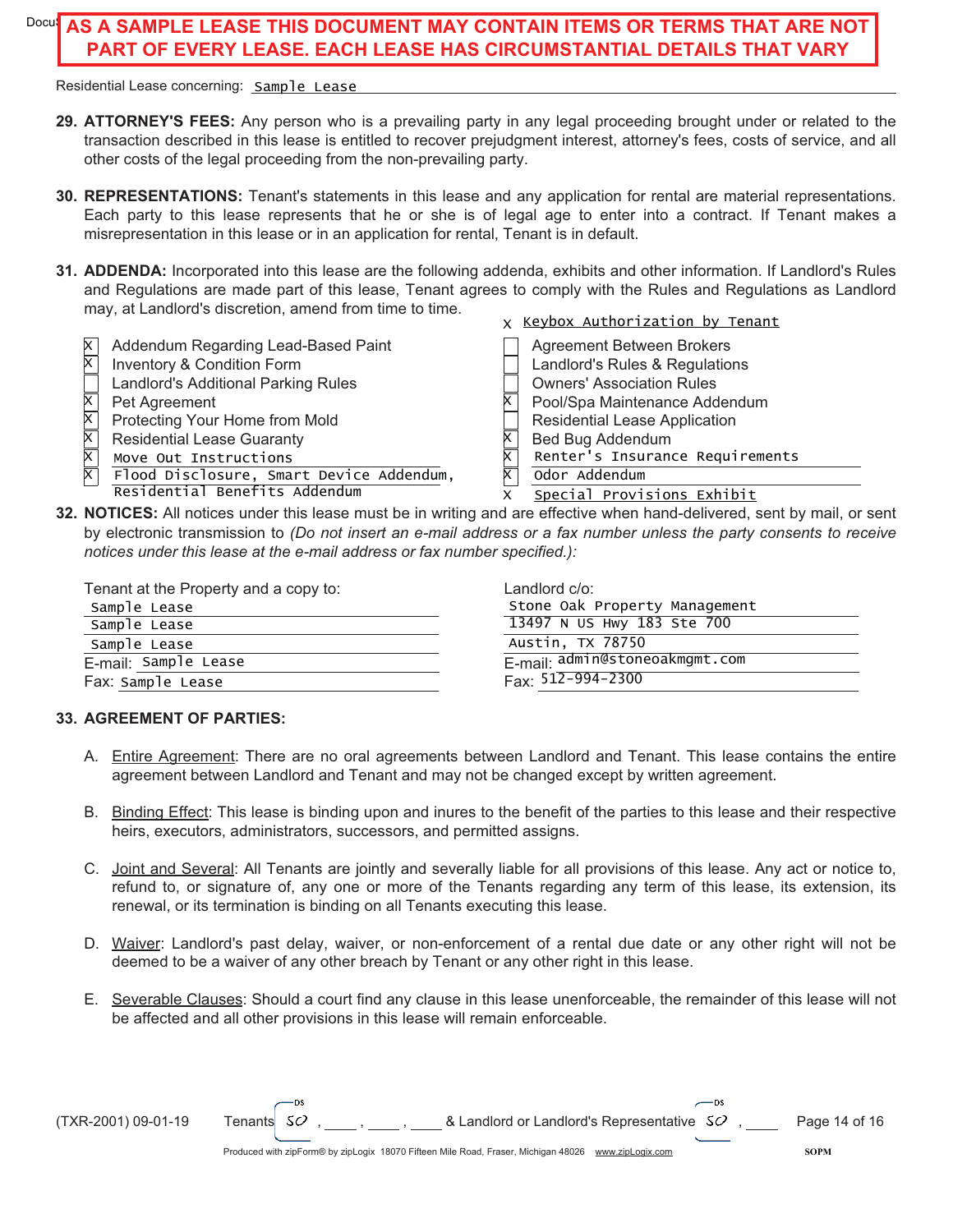- F. Controlling Law: The laws of the State of Texas govern the interpretation, validity, performance, and enforcement of this lease.
- G. Copyright: If an active REALTOR® member of Texas REALTORS® does not negotiate this lease as a party or for one of the parties, with or without assistance by an active member of the State Bar of Texas, this lease is voidable at will by Tenant.

## **34. INFORMATION:**

- A. Future inquiries about this lease, rental payments, and security deposits should be directed to the person listed for receipt of notices for Landlord under Paragraph 32.
- B. It is Tenant's responsibility to determine, before signing this lease, if: (i) all services (e.g., utilities, connections, schools, and transportation) are accessible to or from the Property; (ii) such services are sufficient for Tenant's needs and wishes; and (iii) Tenant is satisfied with the Property's condition.
- C. The brokers to this lease have no knowledge of whether Landlord is delinguent in the payment of any lien against the Property.
- D. Unpaid rent and any unpaid amount under this lease are reportable to credit reporting agencies.
- E. Landlord is not obligated to respond to any requests for Tenant's rental and payment history from a mortgage company or other prospective landlord until Tenant has given notice of termination of this lease and Tenant is not in breach of this lease. (Notice: Landlord or Landlord's agent may charge a reasonable fee for processing such *information*).
- F. If all occupants over 18 years of age die during this lease, Landlord may: (i) permit the person named below to access the Property at reasonable times in Landlord's or Landlord's agent's presence; (ii) permit the named person to remove Tenant's personal property; and (iii) refund the security deposit, less deductions, to the named person. Section 92.014, Property Code governs procedures to follow regarding a deceased tenant's personal property and security deposit.

| Name: Sample Lease    | Phone: Sample Lease |
|-----------------------|---------------------|
| Address: Sample Lease |                     |
| E-mail: Sample Lease  |                     |

- G. The Texas Department of Public Safety maintains a database that the public may search, at no cost, to determine if registered sex offenders are located in certain areas (see www.txdps.state.tx.us under on-line services). For information concerning past criminal activity in certain areas, contact the local police department.
- H. Landlord's insurance does not cover Tenant from loss of personal property. Landlord highly recommends that Tenant obtain liability insurance and insurance for casualties such as fire, flood, water damage, and theft.

| Landlord's broker, Stone Oak Property Management                                                                                                  |         |  |
|---------------------------------------------------------------------------------------------------------------------------------------------------|---------|--|
| $\overline{X}$ will $\overline{\phantom{X}}$ will not act as the property manager for landlord. If Property is not managed by above-named broker, |         |  |
| Property will be managed by Landlord or property manager for Landlord:                                                                            |         |  |
| Name of property manager:                                                                                                                         | Phone:  |  |
| Address:                                                                                                                                          | E-mail: |  |

ne.

 $-ns$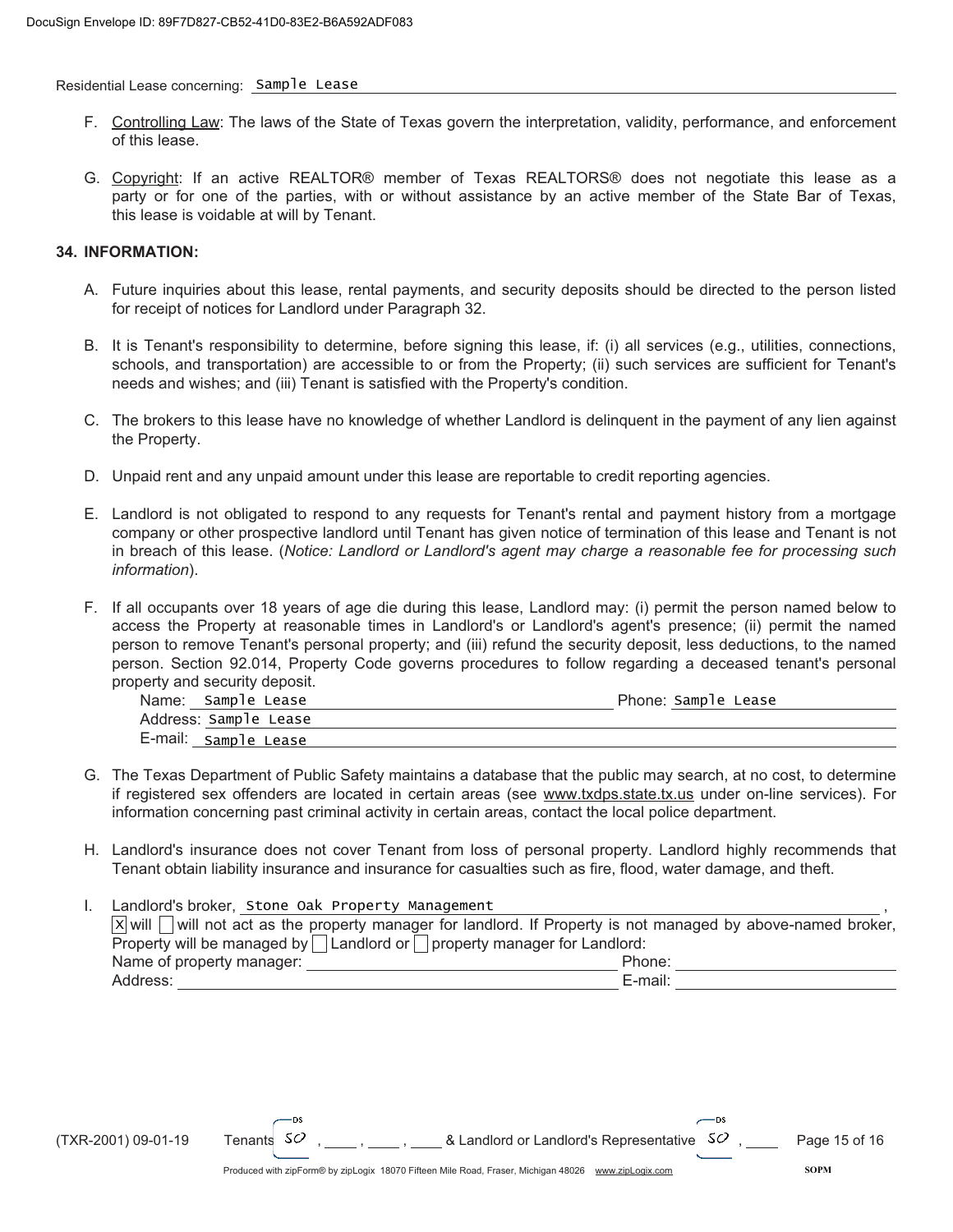- J. This lease should not be used in conjunction with executory contracts of any type, such as contracts for deed, leases with options to purchase, or lease options, without the advice of an attorney.
- K. This lease is negotiable between the parties. This lease is binding upon final acceptance. READ IT CAREFULLY. If you do not understand the effect of this lease, consult your attorney BEFORE signing.

|                                                                                                                |             | DocuSigned by:<br>Sample Only | $2022 - 05 - 22$ |
|----------------------------------------------------------------------------------------------------------------|-------------|-------------------------------|------------------|
| Landlord                                                                                                       | Date        | Tenang asas 4//               | Date             |
| Landlord                                                                                                       | Date        | Tenant                        | Date             |
| Or signed for Landlord under written property management<br>agreement or power of attorney:<br>-DocuSigned by: |             | Tenant                        | Date             |
| Sandle Only<br>$2022 - 05 - 22$<br>By:                                                                         |             |                               |                  |
| -D75D8CH8938L477                                                                                               | Date        | Tenant                        | Date             |
| Sample Only                                                                                                    |             |                               |                  |
| <b>Broker's Associate's Printed Name</b>                                                                       |             |                               |                  |
| Jason Huval                                                                                                    | 9000323     |                               |                  |
| <b>Broker's Printed Name</b>                                                                                   | License No. |                               |                  |
| Stone Oak Property Management                                                                                  |             |                               |                  |
| Firm Name                                                                                                      |             |                               |                  |

| For Landlord's Use:                                                                                                                                                                                                                                                                                                                   |
|---------------------------------------------------------------------------------------------------------------------------------------------------------------------------------------------------------------------------------------------------------------------------------------------------------------------------------------|
| On date of agent signature above * (date), Landlord provided a copy of the lease, signed by all parties, to<br>(Tenant) by $\Box$ mail $\Box$ e-mail $\Box$ fax $\Box$ in person.<br>To all Named Tenants                                                                                                                             |
| *Note: Landlord must provide at least one copy of the lease to at least one Tenant no later than three<br>business days after the date the lease is signed by each party to the lease. Additionally, if more than one<br>tenant is a party to the lease, no later than three business days after the date the Landlord receives a     |
| written request for a copy of a lease from a tenant who has not already received one as required above,<br>the Landlord must provide a copy to the requesting tenant. Landlord may provide the copy of the lease in:<br>(1) a paper format; (2) an electronic format if requested by the tenant; or (3) by e-mail if the parties have |

(TXR-2001) 09-01-19

communicated by e-mail regarding the lease. See § 92.024, Property Code, for more details.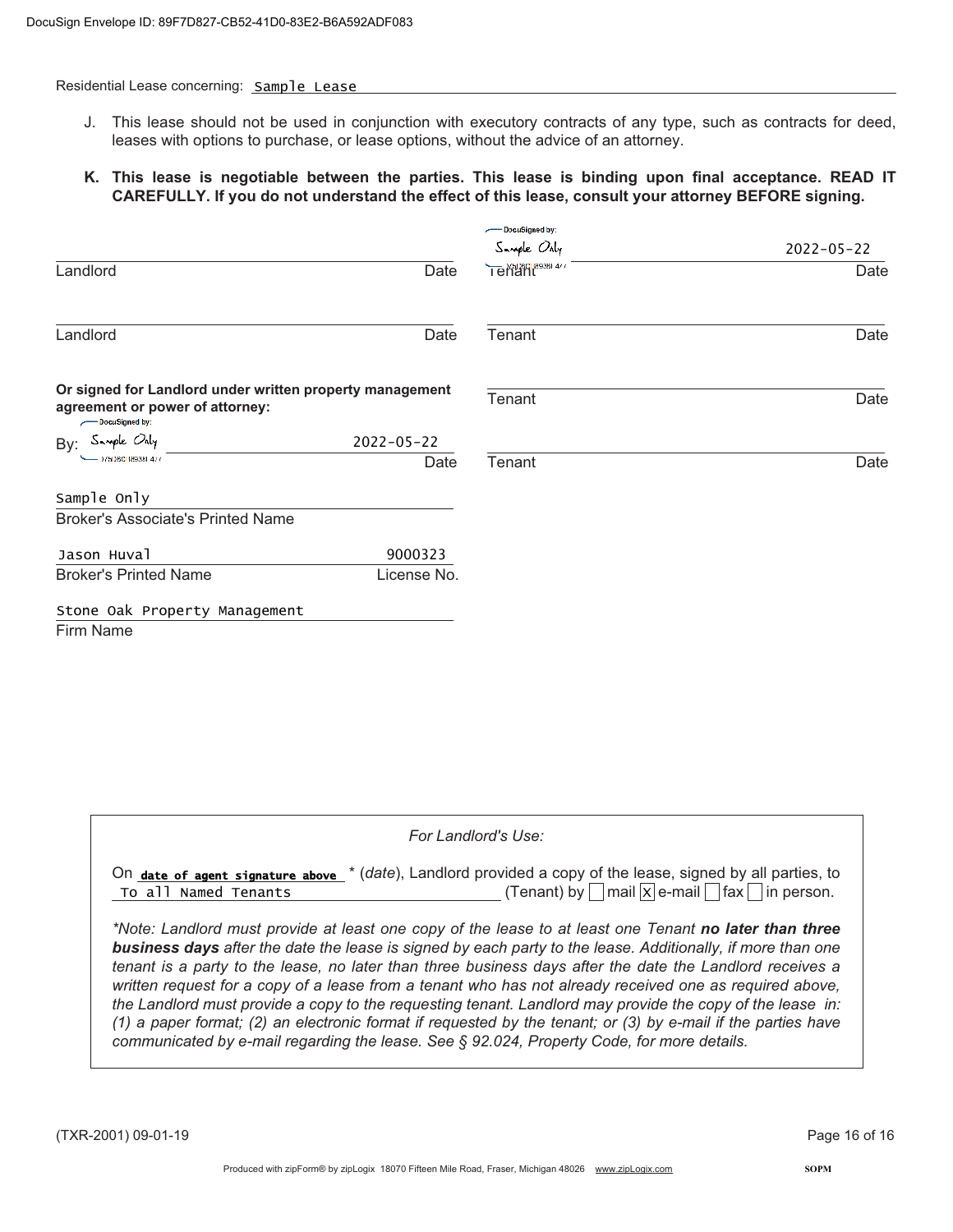AS A SAMPLE LEASE THIS DOCUMENT MAY CONTAIN ITEMS OR TERMS THAT ARE NO Docu<sub>S</sub> PART OF EVERY LEASE. EACH LEASE HAS CIRCUMSTANTIAL DETAILS THAT VARY

# **TEXAS REALTORS**

# **PET AGREEMENT**

USE OF THIS FORM BY PERSONS WHO ARE NOT MEMBERS OF THE TEXAS ASSOCIATION OF REALTORS®, INC. IS NOT AUTHORIZED. ©Texas Association of REALTORS®, Inc. 2018

## ADDENDUM TO RESIDENTIAL LEASE CONCERNING THE PROPERTY AT

Sample Lease

NOTICE: An assistance animal is not a pet. Do not use this agreement if animal is an assistance animal.

## A. PET AUTHORIZATION AND PET DESCRIPTION:

- (1) Tenant may not keep any pet on the Property unless specifically authorized by this agreement. "Pet" includes any animal, whether mammal, reptile, bird, fish, rodent, or insect.
- (2) Tenant may keep the following pet(s) on the Property until the above-referenced lease ends.

| Type: Sample Lease      | Breed: Sample Lease                 | Name: Sample Lease                         |
|-------------------------|-------------------------------------|--------------------------------------------|
| Color: Sample Lease     | Weight: Sample Lease                | Age:<br>Gender: Sample Lease<br>Sampl      |
| Neutered? $x yes $   no | Declawed? $\overline{X}$ yes<br> no | Rabies Shots Current? X yes<br>no          |
| Type: Sample Lease      | Breed: Sample Lease                 | Name: Sample Lease                         |
| Color: Sample Lease     | Weight: Sample Lease                | Age:<br>Sampl Gender: Sample Lease         |
| Neutered? $x yes $   no | Declawed? $X$ yes<br> no            | Rabies Shots Current?  X   yes<br>no       |
|                         |                                     |                                            |
| Type:                   | Breed:                              | Name:                                      |
| Color:                  |                                     | Gender:                                    |
| Neutered?<br>ves<br>no  | Weight:<br>Declawed?<br>ves<br>no   | Age:<br>Rabies Shots Current?<br>ves<br>no |
| Type:                   | Breed:                              | Name:                                      |
| Color:                  | Weight:                             | Age:<br>Gender:                            |

## **ENTER ALL PET AND SERVICE ANIMAL NAMES TO OPEN ALL REQUIRED FIELDS**

- B. CONSIDERATION: In consideration for Landlord's authorization for Tenant to keep the pet(s) described in Paragraph A on the Property, the parties agree to the following, (Check any one or any combination of the following.)
- □ (1) On or before the date Tenant moves into the Property, Tenant will pay Landlord a pet deposit of . The pet deposit is an increase in the security deposit in the lease and is made part of S. the security deposit for all purposes. This increase in the security deposit is not refundable before the lease ends, even if the pet is removed. Any refund of the security deposit, including this increase, is governed by the terms of the lease.

 $\overline{X}$  (2) The monthly rent in the lease is increased to \$ SEE SECTION I .

(3) Tenant will, upon execution of this agreement, pay Landlord \$ 3 as a one-time, non-refundable payment.

## C. PET RULES: Tenant must:

- (1) take all reasonable action to insure that any pet does not violate the rights of other persons;
- (2) comply with all applicable statutes, ordinances, restrictions, owners' association rules, and other enforceable regulations regarding any pet;
- (3) keep the rabies shots of any pet current;
- (4) confine any pet that is a dog or cat, when outside, by fences or on leashes under Tenant's control;
- (5) confine any pet other than a dog or cat in appropriate cages at all times;

|                                                                           |                                                                                    | —DS |                   | - 15            |             |      |
|---------------------------------------------------------------------------|------------------------------------------------------------------------------------|-----|-------------------|-----------------|-------------|------|
| (TXR-2004) 2-1-18 Initialed for Identification by Tenants: $\mathcal{S}O$ |                                                                                    |     | and Landlord:     | SC              | Page 1 of 2 |      |
| Stone Oak Property Management, 13497 N Hwy 183 Ste. 700 Austin TX 78750   |                                                                                    |     | Phone: 5126176766 | Fax: 5129942300 |             | SOPM |
| <b>Jason Huval</b>                                                        | Produced with zipForm® by zipLogix 18070 Fifteen Mile Road, Fraser, Michigan 48026 |     | www.zipLoaix.com  |                 |             |      |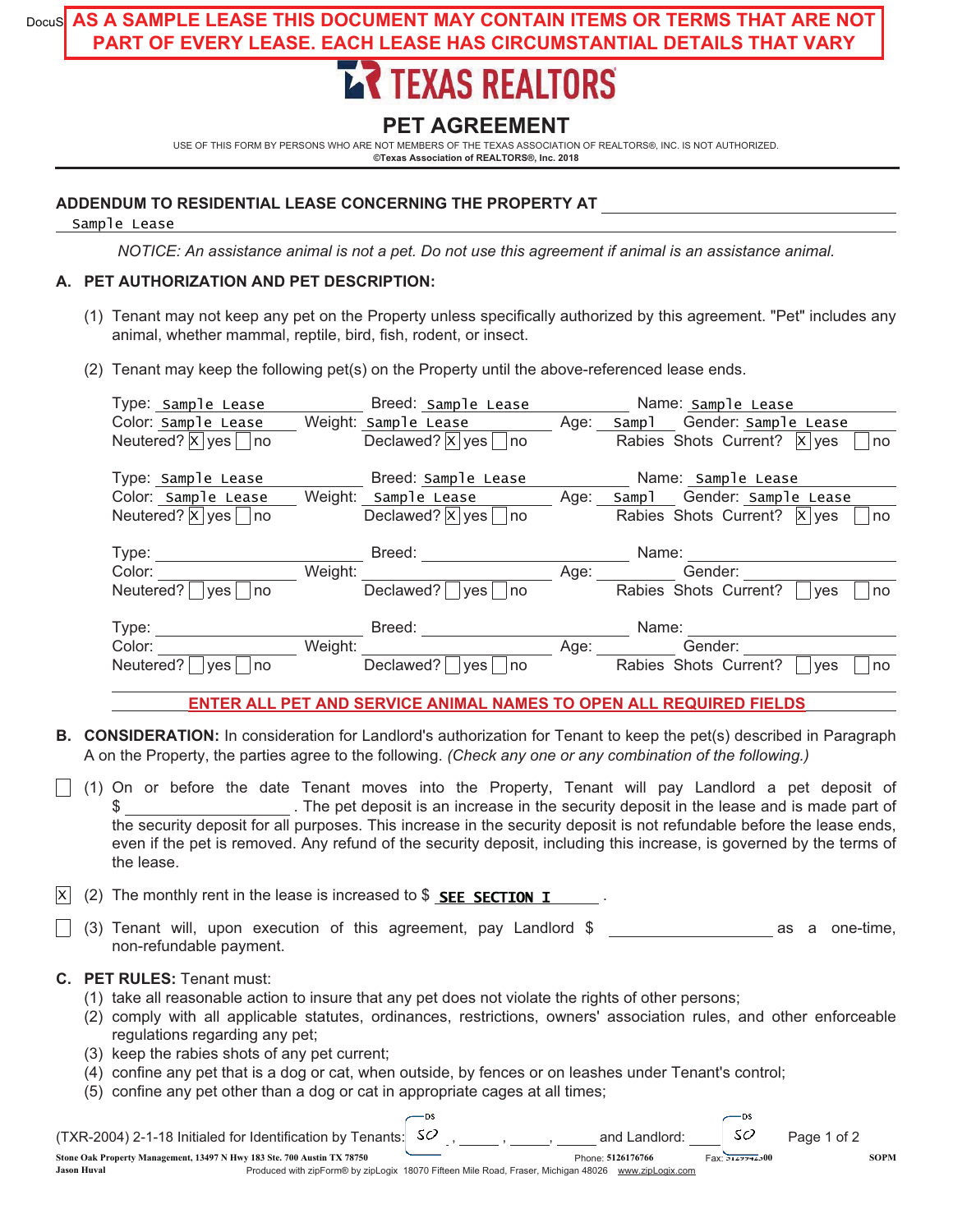#### **DocuSid** AS A SAMPLE LEASE THIS DOCUMENT MAY CONTAIN ITEMS OR TERMS THAT ARE NOT PART OF EVERY LEASE. EACH LEASE HAS CIRCUMSTANTIAL DETAILS THAT VARY

Pet Agreement concerning Sample Lease

- (6) promptly remove any pet waste from the Property, including all living areas, garages, storage areas, yards, porches, patios, courtyards, and decks; and
- (7) promptly remove from the Property any offspring of any pet.
- D. ACCESS: Tenant must remove or confine any pet at any time that the pet is likely to limit or prohibit Landlord or other persons access to Property in its entirety as permitted by the lease.

## E. DISCLOSURE CONCERNING PETS:

(1) Is Tenant aware of whether any of the pets described under this addendum has ever bitten or injured another person? If yes, explain: \_\_\_\_\_\_\_\_\_\_

 $\Box$  Yes  $\overline{X}$  No

(2) Is Tenant aware of whether any of the pets described under this addendum has any propensity or predisposition to bite or injure someone? 

 $\Box$  Yes  $\overline{X}$  No

## F. TENANT'S LIABILITY:

- (1) Tenant is responsible and liable for:
	- (a) any damage to the Property or any item in the Property caused by any pet;
	- (b) any personal injuries to any person caused by any pet; and
	- (c) any damage to any person's property caused by any pet.
- (2) Tenant will pay all reasonable costs that are necessary to clean, deodorize, deflea, or repair any part of the Property, including but not limited to the carpets, doors, walls, drapes, wallpaper, windows, screens, furniture, appliances, sod, yard, fences, or landscaping.
- G. INDEMNIFICATION: Tenant will protect, defend, indemnify, and hold Landlord, Landlord's property manager, and Landlord's agents harmless from any damages, costs, attorney's fees, and expenses that are caused by the act of any pet or Tenant.
- H. DEFAULT: If Tenant breaches any provision in this pet agreement, Landlord may exercise all or any of the remedies described under Paragraph 9B of the lease.

## I. SPECIAL PROVISIONS:

1) Animals generally considered to be an aggressive breed are never permitted on the property. 2) A monthly admin fee of \$20 for each pet will be charged in addition to rent that will be automatically prorated based on agreement start and move out dates.

|                                                                                                 |      | — росиэндиед ру:<br>$S$ -wole $O$ aly | $2022 - 05 - 22$ |
|-------------------------------------------------------------------------------------------------|------|---------------------------------------|------------------|
| Landlord                                                                                        | Date | Гenant∖<br>17508018938147             | Date             |
| Landlord                                                                                        | Date | ⊺enant                                | Date             |
| Or signed for Landlord under written property management<br>agreement or nower of attorney:     |      | Гenant                                | Date             |
| $2022 - 05 - 22$<br>By:<br>$S$ <i>wole</i> $O_{\rm sky}$<br>Sample Only<br>Print DANSCHESSEL477 |      | Гenant                                | Date             |
| Firm Name: stone Oak Property Management                                                        |      |                                       |                  |

(TXR-2004) 2-1-18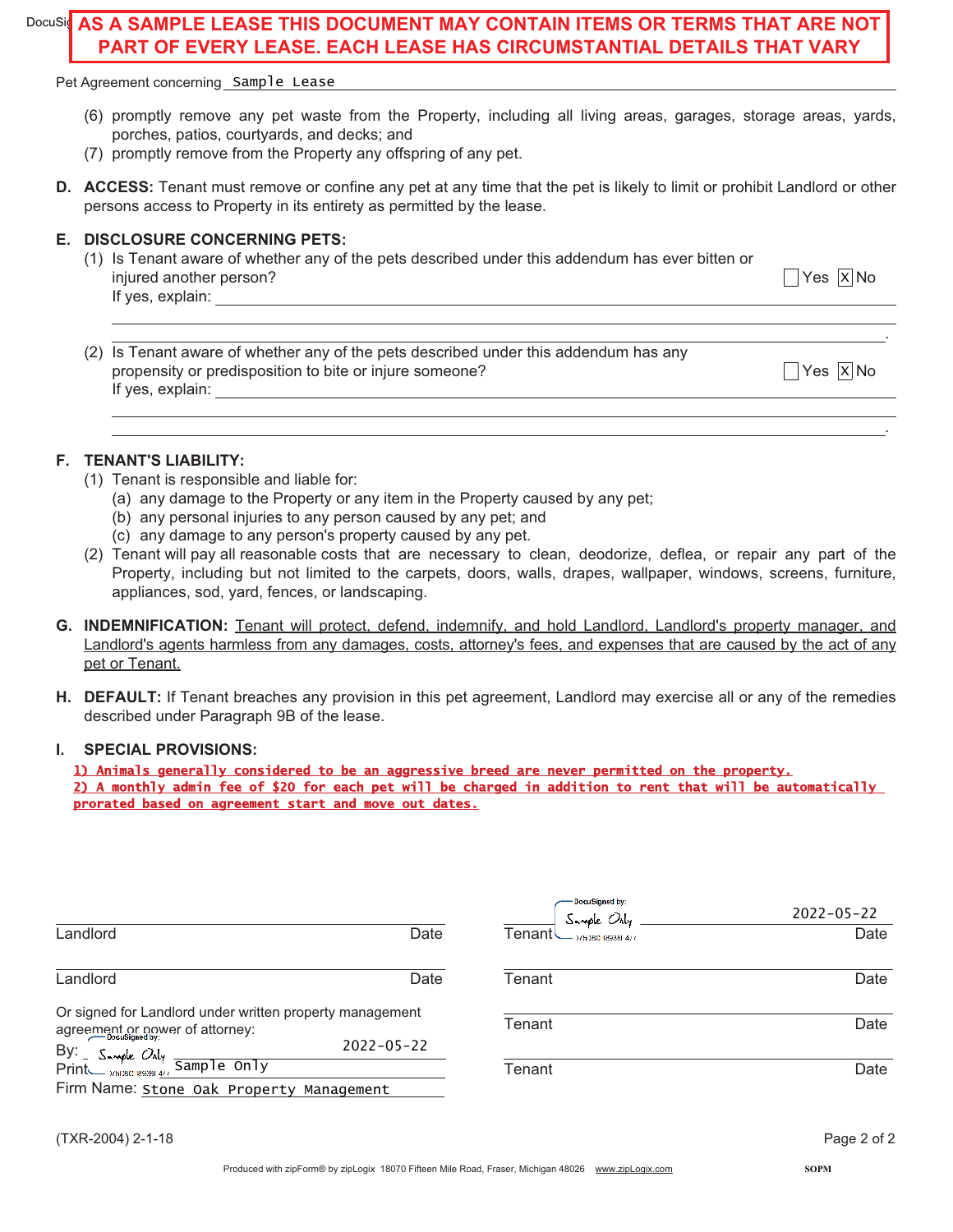#### DocuSign Envelope ID: 89F7D827-CB52-41D0-83E2-B6A592ADF083

## PROTECTING YOUR HOME FROM MOLD **JUNE 2002**

Mold growth problems can adversely affect many homeowners in Texas. Homeowners who act quickly and appropriately can prevent or correct conditions that may cause mold growth. The Texas Department of Health (TDH) and Texas Department of Insurance (TDI) prepared this publication to help you understand the concerns related to mold growth and to provide some effective steps you can take to help prevent mold growth. The following information will help protect your investment in your home and may prevent the possibility of health risks due to mold exposure.

If you are a renter, you should contact your landlord or property manager immediately when you have a maintenance need related to water damage.

#### **WHAT ARE MOLDS?**

Molds are microscopic organisms commonly found both indoors and outdoors. Molds, along with mushrooms and yeast, are known scientifically as fungi. Their purpose in nature is to break down dead material and recycle nutrients in the environment. For molds to grow and reproduce, they need a food source -any organic material, such as leaves, wood, paper, or dirt -and moisture. Since molds grow by "eating" the organic material, they gradually destroy whatever they are feeding on. Mold growth on surfaces can often be seen as a colored spot, frequently green, gray, brown, black or white. It commonly appears as a powdery, fuzzy, or hair-like material. Actively growing molds typically produce odors, sometimes described as earthy or moldy, or like mildew, old dirty socks, or ammonia. Molds release thousands of microscopic spores, which are lightweight, easily airborne and carried by air currents to surrounding areas. The spores must have both food and moisture to actually start growing, similar to plant seeds.

## **WHAT DO I DO IF A LEAK OCCURS?**

Whether or not the water damage may be covered by your insurance policy, it is important to act quickly to prevent further damage to your home.

- Immediately stop the source of leak or flooding.
- Remove excess water with mops or a wet vacuum. If the damage is significant, consider contacting a water extraction company for immediate action.
- Whenever possible, move wet items to a secure, dry and well- $\bullet$ ventilated area or outside to expedite drying.
- Protect repairable and undamaged items from further damage.
- Move rugs and pull up areas of wet carpet as soon as possible.
- Increase circulation in and around wet areas by opening closet and cabinet doors, moving furniture away from walls and running fans.
- If necessary, remove wallboard and flooring materials to dry out those areas.
- Don't throw away removed or damaged materials until instructed by your insurance company.
- Dry any damp or wet building materials and furnishings within 24-48 hours.
- Keep all receipts, photos and other relevant documents.
- Contact your insurance company, if applicable.

NOTE: The sooner the affected areas dry out and the source of the leak is repaired, the better your chances of minimizing damage to your property. If the water cannot be removed and the area dried promptly and efficiently, consider contacting a water extraction company for immediate action.

#### SO.

#### **RESOURCES**

For additional information, consult the mold and/or indoor air quality resources at the following:

**Texas Department of Health** www.tdh.state.tx.us/beh/iag/ 1-800-572-5548

**U.S. Environmental Protection Agency** www.epa.gov/iaq/ 1-800-438-4318

**Texas Department of Insurance** www.tdi.state.tx.us/commish/mold.html 1-800-252-3439

### **WHY ARE MOLDS A CONCERN?**

#### Damage to the Home

It is common to find mold spores in the air inside homes, and on most surfaces including clothes, walls, and furniture. Most of the time mold spores found indoors come from outdoor sources. Routine cleaning of your home and furnishings helps keep these levels low. Cleaning small areas of visible mold, such as mold that may occur around your shower, is necessary to prevent unsanitary conditions.

The level of concern greatly increases when there are large amounts of active mold growth in your home. Large-scale mold problems are most likely to occur when there has been an on-going water leak, a flood, or very high levels of humidity in the home. Indoor mold growth may cause very high levels of airborne mold spores, which, in turn, may cause the spread of mold growth from the original source to other areas of the home where high moisture levels exist. Extensive mold growth can damage your home and belongings, such as carpets, sofas and cabinets. In time, unchecked mold growth can cause damage to the structural elements in your home. While there is no practical way to eliminate all mold and mold spores in the indoor environment, keeping your home clean and dry can prevent extensive mold growth and its related damage.

#### **Health Effects**

The vast majority of people are exposed to small amounts of mold or their spores on a daily basis without evident harm. However, mold growing inside a home is an unsanitary condition that may present potential health risks to occupants. Therefore, it is always best to identify and correct high moisture conditions quickly before mold grows and possible health problems develop.

Potential health effects produced by molds may include allergic, irritating, or toxigenic effects, and rarely, infection. Allergic reactions<br>are generally the most common health effect. Typical symptoms (alone or in combination) reported by people living in moldy homes include:

- respiratory problems, such as wheezing, difficulty breathing, and shortness of breath
- sneezing and/or nasal congestion
- eve irritation (itching, burning, watery, or reddened eyes)  $\bullet$
- coughing or throat irritation  $\bullet$
- $\bullet$ skin rashes or irritation
- headaches  $\bullet$
- fatigue

The potential health effects depend on the amounts and types of mold present, the length and frequency of exposure, and the sensitivity and health condition of exposed individuals. While many people seldom experience ill effects from mold exposures, some may develop very serious illnesses. Some persons exposed to mold or mold spores may become sensitized and develop allergies to the mold or other health problems. Even "dead" mold (including spores and pieces of mold) may still cause allergy, irritation, or toxigenic reactions. Thus, killing mold without removing the residue may still be a health concern. Complete removal and thorough cleanup of mold is the safest solution.

Individuals at greater risk who may experience more severe symptoms or become ill more rapidly than others include:

- individuals with existing respiratory conditions, such as allergies, asthma, or chemical sensitivities
- individuals with weakened immune systems due to conditions  $\bullet$ such as HIV infection or cancer treatment
- infants and young children
- the elderly

Anyone with a health problem they believe may be due to mold exposure should consult a medical professional.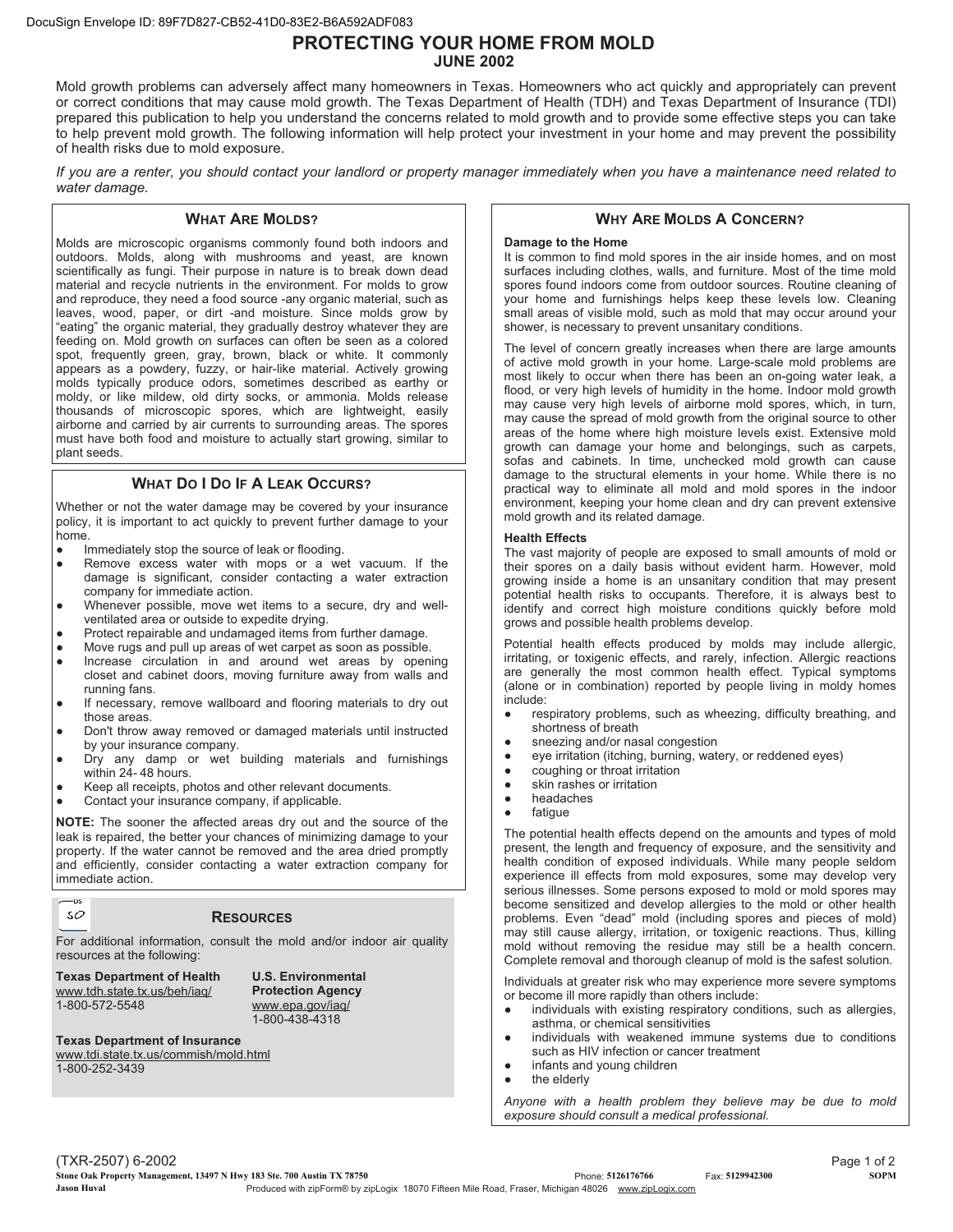Since you cannot remove all food sources for molds, it is important as a homeowner to take sensible precautions to prevent moisture from creating a breeding ground for mold.

#### **MOISTURE CONTROL**

- Maintain levels of humidity below 60% (preferably between 30%  $\bullet$ and 50%) by
	- venting bathrooms, dryers and other moisture-generating sources to the outside
	- avoiding blockage of air conditioning vents
	- using air conditioners and de-humidifiers
	- increasing ventilation by installing additional crawlspace and attic vents, opening windows or installing an air-to-air heat exchanger
	- using exhaust fans when cooking, dishwashing and cleaning
	- avoiding the use of unvented heaters or high heat in confined areas
	- setting the air conditioning thermostat to "auto" to prevent circulation of humid air.
- Add insulation to reduce the potential for condensation on  $\bullet$ cold surfaces (windows, piping, exterior walls, roof or floors).
- Consider using moisture sensors that sound an audible  $\bullet$ alarm when a leak occurs.

#### **OTHER PRECAUTIONS**

- Water Valve-Make sure everyone in the household knows where the main valve is located and how to turn the water off.
- Rain Gutters and Downspouts-Direct rainwater away from your home. Keep gutters clear and make sure downspouts are long enough to effectively carry water away from your foundation. Gutters that are filled with leaves and other debris allow water to back up on the roof, which can result in water damage to eaves and roofing material.
- Insulate Pipes and Outside Faucets-Minimize the potential for water damage from frozen, broken pipes by insulating supply lines (in attic, crawlspaces and exterior walls), protecting exposed outdoor faucets, sealing gaps in exterior walls and maintaining adequate heat in your home.
- **Sump Pump-The sump pump is the first line of defense in** preventing water seepage into basements. Periodically check the sump and remove any debris that could clog the pump. Consider installing a battery-powered backup to protect your basement during power outages.
- Don't block weep holes-Weep holes are openings at the foundation level of a brick wall that allow moisture to escape from behind the wall. Do not close or block these openings.
- Monitor Utility Bills-An abnormally high water bill could signal a  $\bullet$ water leak.
- Before You Travel-Turn the water off at the main valve or at  $\bullet$ major appliances. While you are away, consider leaving a house key and contact information with a neighbor or trusted friend and ask the person to check the inside and outside of your home periodically while you are away.

#### **PREVENTION**

- Purchase paint with EPA approved mold inhibitors
- Clean bathrooms often with mold killing products and keep surfaces drv
- Do not carpet bathrooms, basements, kitchens or other areas prone to collect moisture
- Repair damages that could lead to water intrusion promptly and  $\bullet$ properly
- Ensure that the home has adequate ventilation, including exhaust  $\bullet$ fans in the kitchen and bathrooms



 $-$ os

SO

Published by The Texas Department of Health The Texas Department of Insurance



#### **INSPECTION**

Inspect your home regularly for the indications and sources of indoor moisture. Establish a maintenance schedule to check the following sources of water leaks on a regular basis. Contact a maintenance or service company with any questions or concerns.

- Hot Water Heaters- Over time, these appliances may rust or develop cracks, and the resulting leaks can be very costly. Check your water heater for rust and deterioration every year. Check the drain pan for water and ensure that the drain line for the overflow pan is not clogged. Drain and clean the water heater as recommended by the manufacturer.
- A/C Drain Lines-Damage can occur when the line that drains  $\bullet$ condensation from the evaporator coils becomes clogged and water overflows from the drip pan. To prevent this, periodically check the drip pan for water and consider an annual inspection or service call to reduce the buildup of algae and mold in the drain line.
- Appliance Hoses-Broken hoses are among the most common causes of water damage. Regularly inspect hoses and hose fittings on washing machines, icemakers and dishwashers for kinks, cracks, bulges or evidence of deterioration. Replace standard rubber washing machine hoses every two to five years, or more frequently if they are showing signs of water. Consider using steel-reinforced hoses for longer life.
- Showers, Tubs, Sinks and Toilets-Water that leaks from around bathtubs, showers, sinks and toilets can cause extensive damage because the leak is often hidden from view. To prevent leaks, make sure you have a continuous watertight seal of caulk around the edges of sinks, toilets, tubs and shower stalls. Cracks or mold on the caulk or on the grout at tiles on walls or shower floors may indicate that you do not have a watertight seal. Remove all caulk or grout, clean and dry the surface thoroughly, and apply fresh caulk. Do not apply new caulk or grout on top of the old materials.
- Visible Piping-Routinely check piping under cabinets and sinks for leaks, rust and evidence of deterioration.
- Waste/Garbage Disposal System-Routinely check for cracking or other sources of leaks in the waste disposal system.
- Caulking around Windows, Doors, Penetrations and Cracks-Windows and doors should have a continuous bead of caulk sealing them to the exterior surface of the home. Penetrations of the exterior walls by pipes, electrical conduit, phone or cable lines, and exhaust ducts should also be caulked. Cracks or mold on the caulk may indicate that you do not have a watertight seal. Remove all caulk, clean and dry the surface thoroughly, and apply fresh caulk. Do not apply new caulk on top of the old caulk.
- Attic and Ceilings-Routinely check for wet insulation and water  $\bullet$ stains.
- Wallpaper-Routinely check for bubbling and/or peeling, as well  $\bullet$ as pink or black stains.
- Roofs-Keep roofs free of debris that can damage roofing material and allow water to seep in. Trim tree branches to prevent them from rubbing and damaging the roof. Promptly repair missing or damaged shingles. Properly seal any cracks around chimneys, skylights and vents. Check metal flashing for holes, cracks or other damage. Replace flashing or use silicon caulk to seal any openings.
- Landscape-Yards should slope away from the house to prevent puddling near the foundation or under pier and beam houses.
- Sprinklers and Irrigation System-Do not allow sprinklers or sprinkler heads to soak the exterior of the home.
- Check for evidence of water stains or odors, particularly after  $\bullet$ rains, on areas that could get wet.

#### **POTENTIAL SIGNS OF MOLD GROWTH**

- Unexplained discoloration on any surface  $\bullet$
- Musty odor  $\bullet$
- Dark spots on or around vents  $\bullet$
- Water stains anywhere  $\bullet$
- Peeling or curling of vinyl floors or wallpaper

## (TXR-2507) 6-2002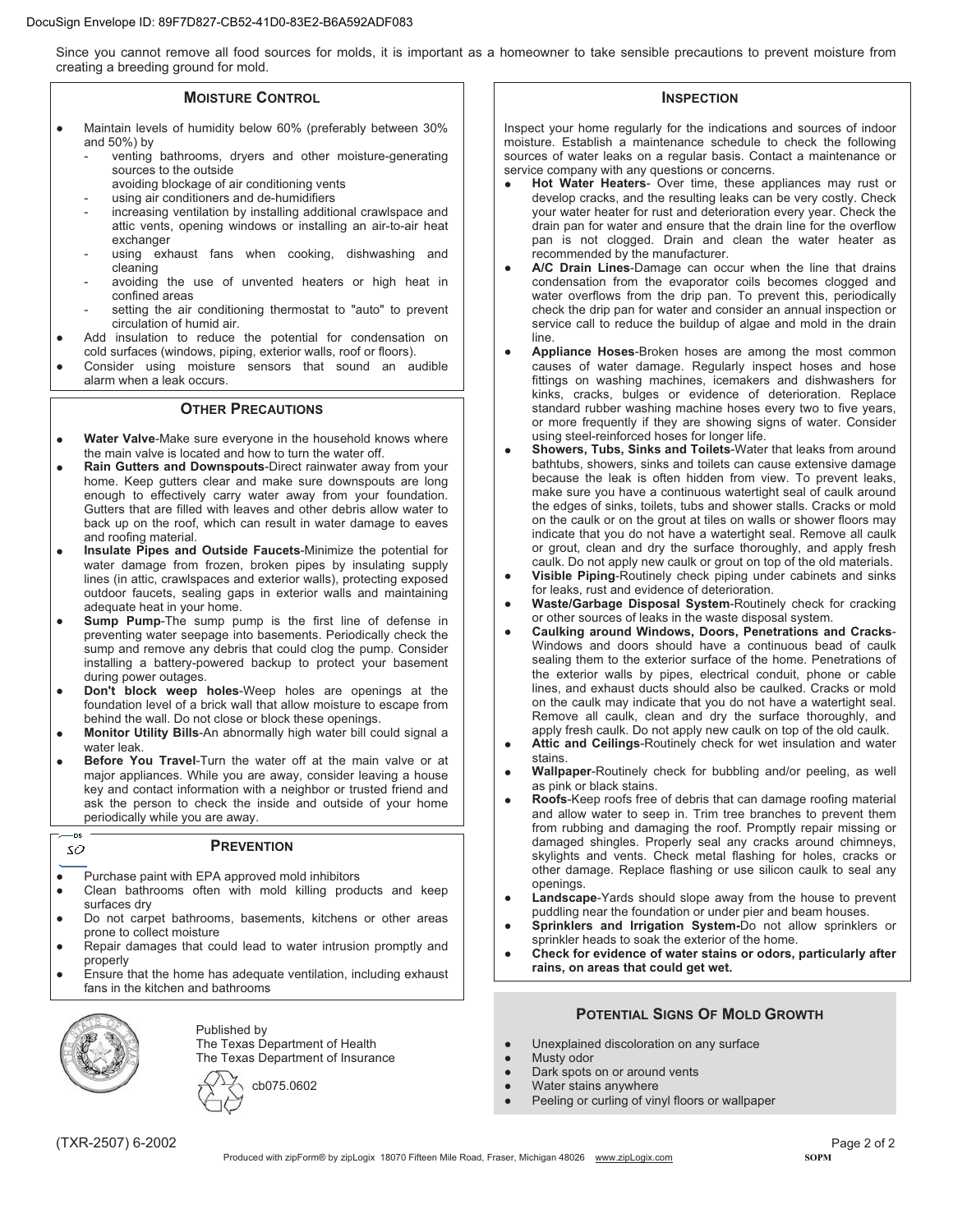#### DocuSi<mark>∫ A</mark> AS A SAMPLE LEASE THIS DOCUMENT MAY CONTAIN ITEMS OR TERMS THAT ARE NOT **PART OF EVERY LEASE. EACH LEASE HAS CIRCUMSTANTIAL DETAILS THAT VARY**

# **LY TEXAS REALTORS**

# ADDENDUM REGARDING LEAD-BASED PAINT

For use in the lease of residential property built before 1978.

## ADDENDUM TO RESIDENTIAL LEASE CONCERNING THE PROPERTY AT

Sample Lease

A. LEAD WARNING STATEMENT: Housing built before 1978 may contain lead-based paint. Lead from paint, paint chips, and dust can pose health hazards if not managed properly. Lead exposure is especially harmful to young children and pregnant women. Before renting pre-1978 housing, lessors (landlords) must disclose the presence of known lead-based paint and/or lead-based paint hazards in the dwelling. Lessees (tenants) must also receive a federally approved pamphlet on lead poisoning prevention.

## **B. DISCLOSURE:**

 $\overline{\mathsf{x}}$ 

- (1) Presence of lead-based paint and/or lead-based paint hazards. *(Check (a) or (b))*.
	- (a) Landlord knows of the following lead-based paint and/or lead-based paint hazards in the Property:
- $\overline{X}$  (b) Landlord has no knowledge of lead-based paint and/or lead-based paint hazards in the Property.
- $(2)$  Records and reports available to Landlord. *(Check (a) or (b))*.
	- (a) Landlord has provided Tenant with all available records and reports pertaining to lead-based paint and/or lead-based paint hazards in the Property which are listed here: )

)

SO

 $\overline{X}$  (b) Landlord has no reports or records pertaining to lead-based paint and/or lead-based paint hazards in the Property.

## C. TENANT'S ACKNOWLEDGEMENT: Pamphlet Download- stoneoakmamt.com/tenants

- $(1)$  Tenant has received copies of all information listed in Paragraph B.
- $(2)$  Tenant has received the pamphlet entitled Protect Your Family from Lead in Your Home.

## D. AGENTS' NOTICE TO LANDLORD AND ACKNOWLEDGEMENT:

- (1) The brokers and agents to the lease notify Landlord that Landlord must: (a) provide Tenant with the EPA-approved pamphlet on lead poisoning prevention: (b) complete this addendum: (c) disclose any known lead-based paint and/or lead-based paint hazard in the Property: (d) deliver all records and reports to Tenant pertaining lead-based paint and/or lead-based paint hazards in the Property: and (e) retain a copy of this addendum for at least 3 years.
- $(2)$  The brokers and agents to the lease have advised Landlord of Landlord's obligations under 42 U.S.C. 4852d and are aware of his/her responsibility to ensure compliance.

 $\sim$   $\sim$ 

E. CERTIFICATION OF ACCURACY: The undersianed have reviewed the information above and certify, to the best of their knowledge, that the information they have provided is true and correct.

|                              | $2022 - 05 - 22$                                 |
|------------------------------|--------------------------------------------------|
| D75D8CB8938F477.             | Date                                             |
| Tenant                       | Date                                             |
|                              |                                                  |
| Tenant                       | Date                                             |
| Tenant                       | Date                                             |
|                              | of 1<br>Page 1<br>Fax: 5129942300<br><b>SOPM</b> |
| Date<br>Date<br>Date<br>Date | Sample Only<br>Phone: 5126176766                 |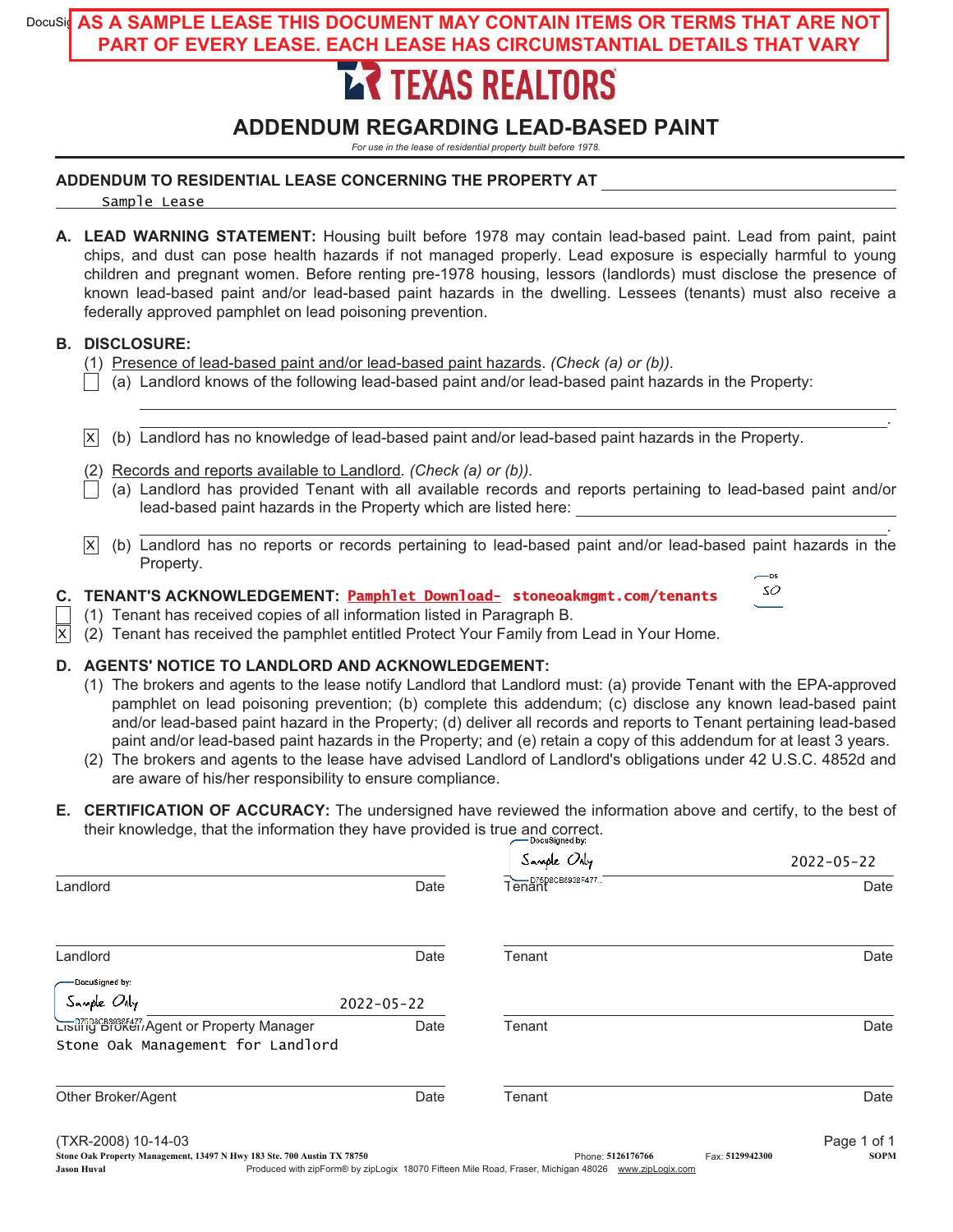## **Section 26 Special Provisions Exhibit for Lease Concerning:**

Property Address:\_\_\_\_\_\_\_\_\_\_\_\_\_\_\_\_\_\_\_\_\_\_\_\_\_\_\_\_\_\_\_\_\_\_\_\_\_\_\_\_\_\_\_\_\_\_\_\_\_\_\_\_\_\_\_\_\_\_\_\_\_\_\_\_\_\_\_\_\_\_\_\_\_ - 

- 1. **If your rent payment is rejected by your bank for any reason YOU WILL BE REQUIRED TO PAY RENT VIA CERTIFIED FUNDS (cashier's check or money order) AND YOU WILL BE CHARGED AN NSF FEE as specified in your lease. Cash is never**  accepted at the office no exceptions, however we do offer a 3<sup>rd</sup> party cash payment voucher option upon request.
- **2. Utilities must be put into the tenant's name effective on the date the lease begins.**
- 3. Section 6 total monthly late fees are capped at 12% of total monthly rent charge.
- 4. Tenants are required to comply with periodic property inspections conducted by management/landlord.
- 5. Section 17.F- Smoking includes prohibition of E-Cigarettes and any other smoking device, method, or material.
- 6. Landlord is NOT required to permit subletting, assignment, or replacement tenants.
- 7. Renters insurance is required per the attached details.
- 8. Tenant is **strictly forbidden** from ever leasing this property as a short-term rental, overnight rental or sub-let. If you are found to be in violation you may be fined a minimum of \$500 for each occurrence and \$100 per day for each person that remains in the home that is not on the lease. In addition any costs incurred for eviction, legal services, damages, etc. relating to violations will be charged to tenant(s). The guest section of the lease **DOES NOT APPLY** to short term renters or sub-lets.
- 9. No aggressive breed animals permitted on the property at any time; including but not limited to: Akita, Bull Dog, Beauceron, Belgian Malinois, Caucasian Mtn Dog, German Shepherd, Great Dane, Keeshond, Mastiff, Rhodesian Ridgeback, Pit Bulls, Staffordshire Terriers, Dobermans, Rottweiler, Chows, Wolf Hybrids or any similar breed or mixed breed. Further any Farm, Saddle, or Exotic Animal, or any animal with bite history are never allowed.
- 10. All maintenance requests must be made in writing through the online portal except emergencies.
- 11. **EMERGENCY MAINTENANCE:**

Emergencies are defined by the terms "flood, blood, or fire." This generalization provides a guideline for what is an emergency. **Always remember that protecting life and/or property by calling 911, if necessary, should be the immediate first step.** After everyone is safe, and any needed emergency services are involved you are required to contact us at the first opportunity. Reports should be made by phone as needed, however an online request is always required to be submitted as well.

Items that are NOT emergencies-

- $\bullet$  HVAC not cooling/heating – while we understand this is unpleasant it is not an emergency. We do our best to get someone out at the first available opportunity, and in some situations we have portable heating/cooling units available to loan out.
- Water heater failure
- Appliance failures
- 12. Tenant is responsible for providing and replacing HVAC filters as required, in between Resident Benefit filter deliveries if applicable, and Tenant will provide fridge filters as required and desired.
- 13. **Tenants are responsible for the following: protecting pipes from breaking during freezing weather**; fixing bi-fold doors that come off tracks; plumbing stoppages unless caused by failure of the pipes or external issues like roots growing into the line; changing batteries in smoke detectors and replacing fire extinguishers if used. This list is not all inclusive so refer to your lease for more information about maintenance responsibilities.
- **14. Fireplaces- If the home has a fireplace it is for aesthetics ONLY, and we do not make any representation or warrant the condition. You are required to get an inspection to ensure safety prior to using it at your own risk.**
- 15. Please contact the maintenance department immediately if you suspect wood destroying insects to be present.
- 16. **Satellite Dishes** Tenant may **never** have a satellite dish installed on the property by attaching it to the roof, siding, or any other location on the structure and will be charged for removal and repairs. Any satellite dishes must be ground mounted on a stand and must be removed by the tenant when move out occurs.

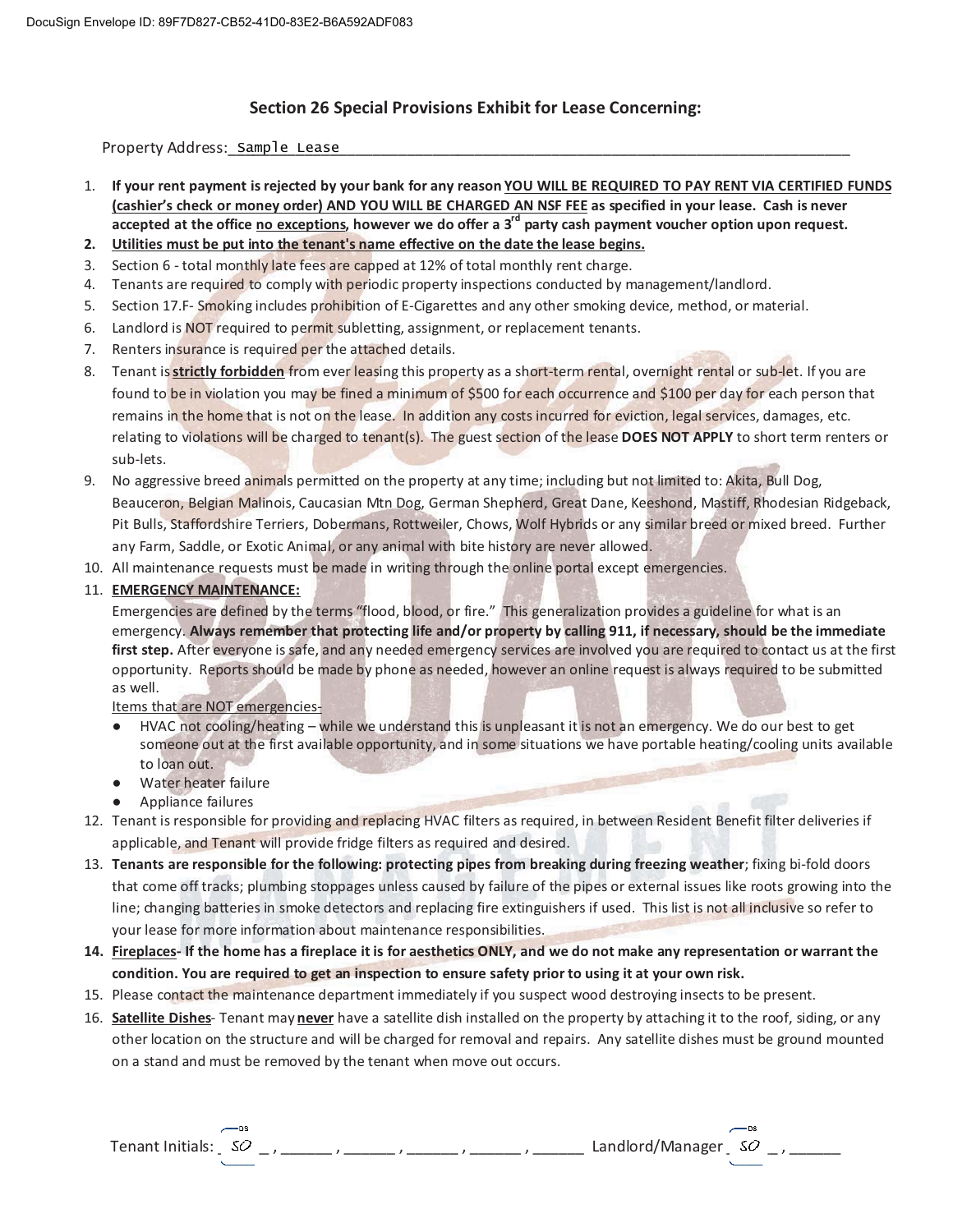## Property Address:\_\_\_\_\_\_\_\_\_\_\_\_\_\_\_\_\_\_\_\_\_\_\_\_\_\_\_\_\_\_\_\_\_\_\_\_\_\_\_\_\_\_\_\_\_\_\_\_\_\_\_\_\_\_\_\_\_\_\_\_\_\_\_\_\_\_\_\_\_\_\_\_\_ -

### 17. **PROHIBITIONS:**

The following items are NEVER allowed on or at the leased premises:

- **•** Trampolines
- Restricted dog breeds
- **•** Hazardous chemicals
- Illegal substances
- 18. **Tenant may be subject to the following charges**:
- $\bullet$ Improperly stored flammable materials
- $\bullet$ Drug manufacturing supplies/materials
- $\bullet$ Unauthorized swimming pools
- a. HOA Violations resulting in fines caused by tenant will result in a \$25 admin charge for each violation in addition to any HOA fines and mailing fees imposed by the HOA
- b. If utilities are not maintained through the end of the lease we will charge a \$50 admin fee to establish services and charge that in addition to the cost of the utility services
- c. Each rent payment not made electronically will be charged a \$2 admin processing fee.
- 19. Professional make ready cleaning and carpet cleaning are required; proof of cleaning submitted at move out in form of receipts.
- 20. \*\*Other helpful information regarding adding roommates, pets, can be found on our website in the FAQs section at https://www.stoneoakmgmt.com/tenant-faq
- 21. The Stone Oak Property Management privacy policy is available at http://www.stoneoakmgmt.com and is updated from time to time when necessary.
- 22. One time \$150 admin fee in addition to rent is due at move-in

# **AS A SAMPLE LEASE THIS DOCUMENT MAY CONTAIN ITEMS OR TERMS THAT ARE NOT PART OF EVERY LEASE. EACH LEASE HAS CIRCUMSTANTIAL DETAILS THAT VARY**

| - DocuSigned by:<br>Sample Only                                |                          |                                            |      |
|----------------------------------------------------------------|--------------------------|--------------------------------------------|------|
| -D75D8CB8938F477<br>Tenant                                     | $2022 - 05 - 22$<br>Date | Tenant                                     | Date |
|                                                                |                          |                                            |      |
|                                                                |                          |                                            |      |
| Tenant                                                         | Date                     | Tenant                                     | Date |
|                                                                |                          |                                            |      |
| Tenant                                                         | Date                     | Tenant                                     | Date |
| - DocuSigned by:                                               |                          |                                            |      |
| Sample Only                                                    | $2022 - 05 - 22$         |                                            |      |
| -D75D8CB8938F477<br>Landlord or Landlord's Representative Date |                          | Landlord or Landlord's Representative Date |      |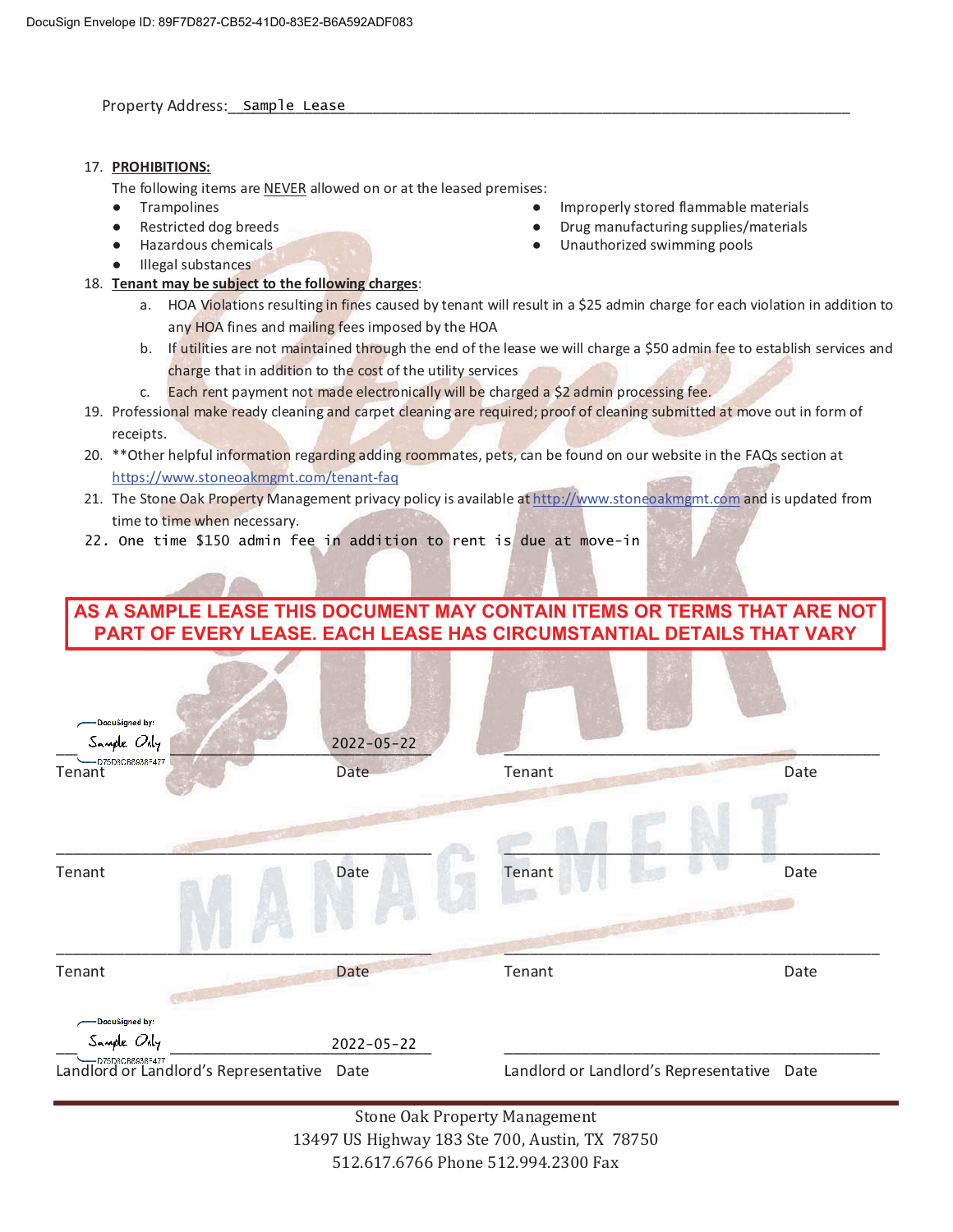# **Resident Benefits Package Lease Addendum**

Property Address: Sample Lease

**Tenants:** \_\_\_\_\_\_\_\_\_\_\_\_\_\_\_\_\_\_\_\_\_\_\_\_\_\_\_\_\_\_\_\_\_\_\_\_\_\_\_\_\_\_\_\_\_\_\_\_\_\_\_\_\_\_\_\_\_\_\_\_\_\_\_\_\_\_\_\_\_\_\_\_\_\_\_\_\_\_\_\_\_\_\_\_\_\_\_\_\_\_\_\_\_\_\_\_\_\_\_\_\_\_\_\_\_\_\_\_\_\_\_ - 

**Addendum**- This is an addendum to the lease for tenants named and property located at the address above. The lease commencement or renewal extension date is \_\_\_\_\_\_\_\_\_\_\_\_\_\_\_\_\_\_\_\_\_\_\_\_\_\_\_\_\_\_\_\_\_\_\_\_\_\_\_ . - 

The Stone Oak Property Management Resident Benefits Package (RBP) delivers savings and convenient, professional services that make taking care of your home second nature at a cost of \$50/month, payable with Rent.

Tenant and Landlord mutually agree that the Resident Benefits Package is defined as follows and variations of inclusions may exist due to property specifications. The total monthly cost of the Resident Benefits Package is all-inclusive, and no discounts will be given if any element(s) of the package are unavailable due to a lack of HVAC or other property-specific limitations. If this Addendum is part of a Lease Renewal/Extension some of the items will not apply or may have already been received at the initial Move-In.

### **Renters Insurance**: **See the attached Renter's Insurance Addendum**

**No Hassle Move-in**: On your move in date we will arrange for you to gain entry to your new home via a lock box that you will be given access to on the morning of your lease start date after all requirements have been met.

**Welcome Basket**: Waiting for you in your new residence will be a gift from us with a few snacks to help you get through move in day, and other gifts that will be useful as a resident.

**Utility Concierge Service:** Tenant acknowledges that Landlord will make available a concierge service to Tenant to aid in utility, cable, internet, and other relevant service(s) activation. Tenant maintains the right to facilitate his/her own service activations. Tenant agrees to abide by all HOA and other lease restrictions and guidelines applicable to utilities.

**HVAC Filter Delivery:** A portion of Tenant's total amount due will be used to have HVAC filters delivered to their home approximately every 60 days. Tenant shall properly install the filter that is provided within two (2) days of receipt, and provide any additional filters as required by your HVAC system between deliveries. Tenant hereby acknowledges that the filters will be dated and subject to inspection by Landlord upon reasonable notice to verify replacement has been timely made. If at any time Tenant is unable to properly or timely install a filter, Tenant shall immediately notify Landlord in writing. Tenant's failure to properly and timely replace the filters is a material breach of this agreement and Landlord shall be entitled to exercise all rights and remedies it has against Tenant and Tenant shall be liable to Landlord for all damages to the property or HVAC system caused by Tenant's neglect or misuse. Landlord may charge a trip fee to perform the filter change, as required, at Tenant expense. Tenant acknowledges that if the property does not have an HVAC system, there will be no filter(s) provided and there is no discount to the overall Tenant cost of the package.

**Resident Rewards:** Tenant acknowledges that a Tenant rewards program is made available to them by Landlord through a third party provider. Rewards are to be accessed online and are activated at Tenant's sole discretion through use of a mobile application provided by the rewards provider who will provide Tenant with available rewards as a preferred customer of Landlord.

**Credit Building:** Landlord provides credit reporting to cast positive payment history through a third-party service. Landlord is not responsible for any misrepresentation, erroneous reporting, and/or lack of reporting by the third-party service. Tenant understands that any disputes will be handled directly between Tenant and the third-party service.

**\$1M Identity Protection**: By executing this agreement, you are agreeing to Aura's IdentityGuard Terms of Service and Privacy Policy with respect to the identity theft protection service provided as part of the RBP, which can be found at www.identityguard.com

> **Stone Oak Property Management** 13497 US Highway 183 Ste 700, Austin, TX 78750 512.617.6766 Phone 512.994.2300 Fax

SO.

SO.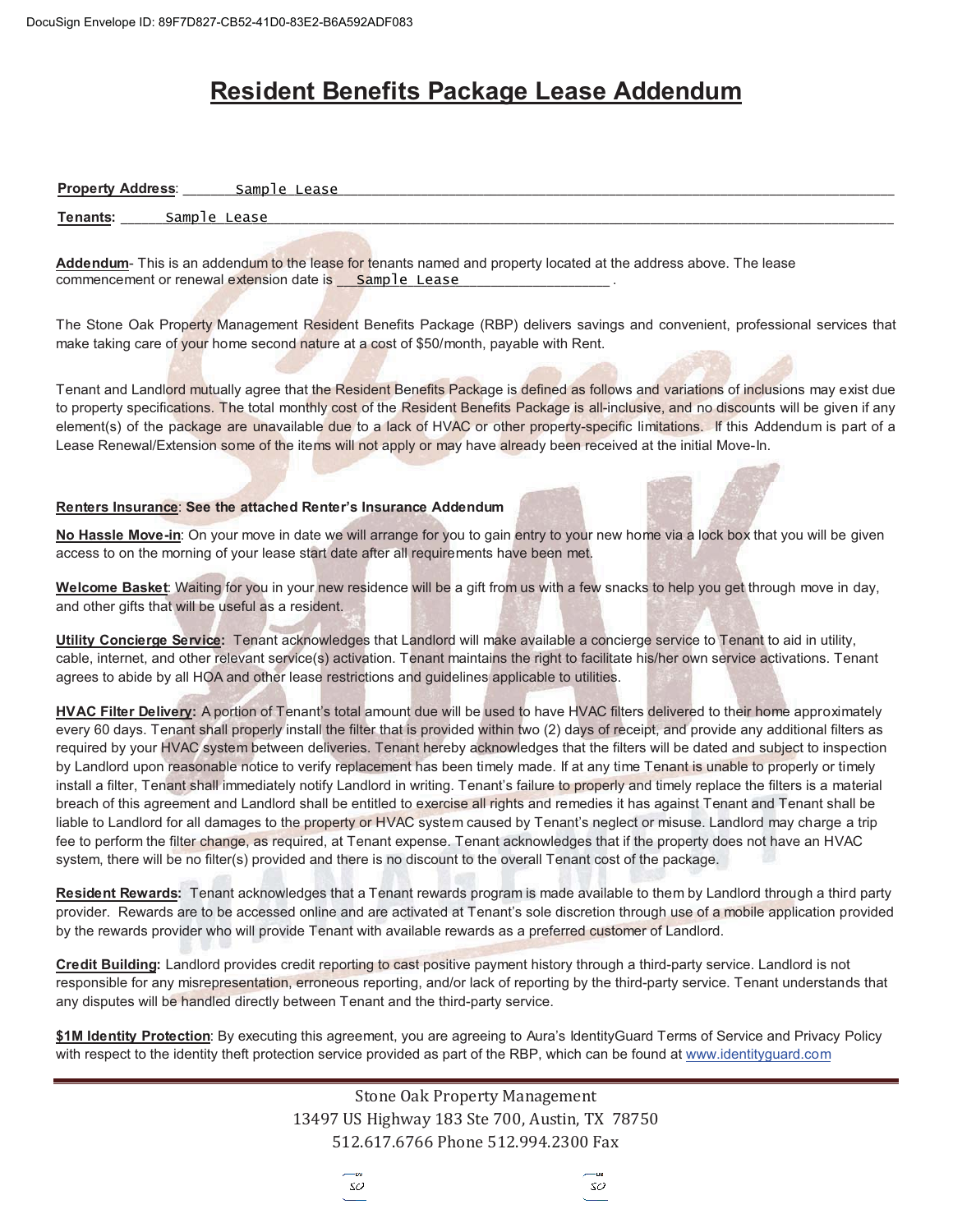Property Address: Sample Lease

**Home Buying Assistance:** Property Manager is a Licensed Real Estate Agent and/or Broker and offers buyer representation services and referrals to Tenants enrolled in the Resident Benefits Package for the purchase of real property. Compensation and detail of such services shall be agreed upon in a separate Agreement outside of this Lease, and require tenant to purchase the home through Property Manager as the buyer's agent..

**Online Portal Access:** Landlord agrees to provide Tenant online portal access for the purposes of reviewing pertinent documents, payment of Rent and other fee(s), and reporting maintenance concerns. Landlord reserves the right to restrict payment access to Tenant, at Landlord's sole discretion, should a pattern of delinquency arise and/or persist.

**Multiple Payment Methods:** All rental payments can be paid in a variety of ways. Available options include ACH with no fee using your Tenant Portal, or upon request, with participating retailers via Electronic Cash Payments voucher (as applicable). Restrictions of payment methods by the Landlord are permissible should a pattern of delinquency arise and/or persist. Any applicable fees are at the Tenant's expense.

**Late Fee Forgiveness**: Stone Oak will grant a one-time waiver of late fees upon request with a maximum of \$200.00 per each 12 month lease term. The maximum amount cannot be spread out over multiple requests and does not accrue from one lease term to the next.

**NSF/Returned Payment Forgiveness**: Stone Oak will grant a one-time waiver of NSF/Returned check or ACH payment fees upon request with a maximum of \$50.00 per each 12 month lease term. The maximum amount cannot be spread out over multiple requests and does not accrue from one lease term to the next..

**Trip Fee Forgiveness**: Stone Oak will grant a one-time waiver of a Trip or Missed Appointment Fee with a maximum of \$100.00 per each 12 month lease term. The maximum amount cannot be spread out over multiple requests and does not accrue from one lease term to the next..

Resident Benefits Package is REQUIRED with ALL Lease agreements with Stone Oak Property Management. Package will be billed as one charge on a monthly basis. The RBP charge will NOT be prorated at the beginning or end of the lease. The RBP may be modified and/or canceled by Stone Oak Property Management with a 30-day written notice. The RBP terminates at the same time the lease ends and the tenant moves out of the property, or if the property management terminates at any time during the lease unless otherwise agreed in writing.

In order to participate in some of the features of the RBP we are required to share your information with Third Parties per our Privacy Policy available at www.StoneOakMgmt.com . The information shared is subject to the Privacy Policy of each vendor. If we do not have all the required personal information on file you will be required to provide it to enroll in those features, or they will not be available and there will be no discount or changes to the RBP.

|        | DocuSigned by:<br>Sample Only         | $2022 - 05 - 22$ |                                       |      |
|--------|---------------------------------------|------------------|---------------------------------------|------|
| Tenant | -D75D8CB8938F477                      | Date             | Tenant                                | Date |
|        |                                       |                  |                                       |      |
| Tenant |                                       | Date             | Tenant                                | Date |
|        | DocuSigned by:<br>Sample Only         | $2022 - 05 - 22$ |                                       |      |
|        | Landlord or Landlord's Representative | Date             | Landlord or Landlord's Representative | Date |

**Stone Oak Property Management** 13497 US Highway 183 Ste 700, Austin, TX 78750 512.617.6766 Phone 512.994.2300 Fax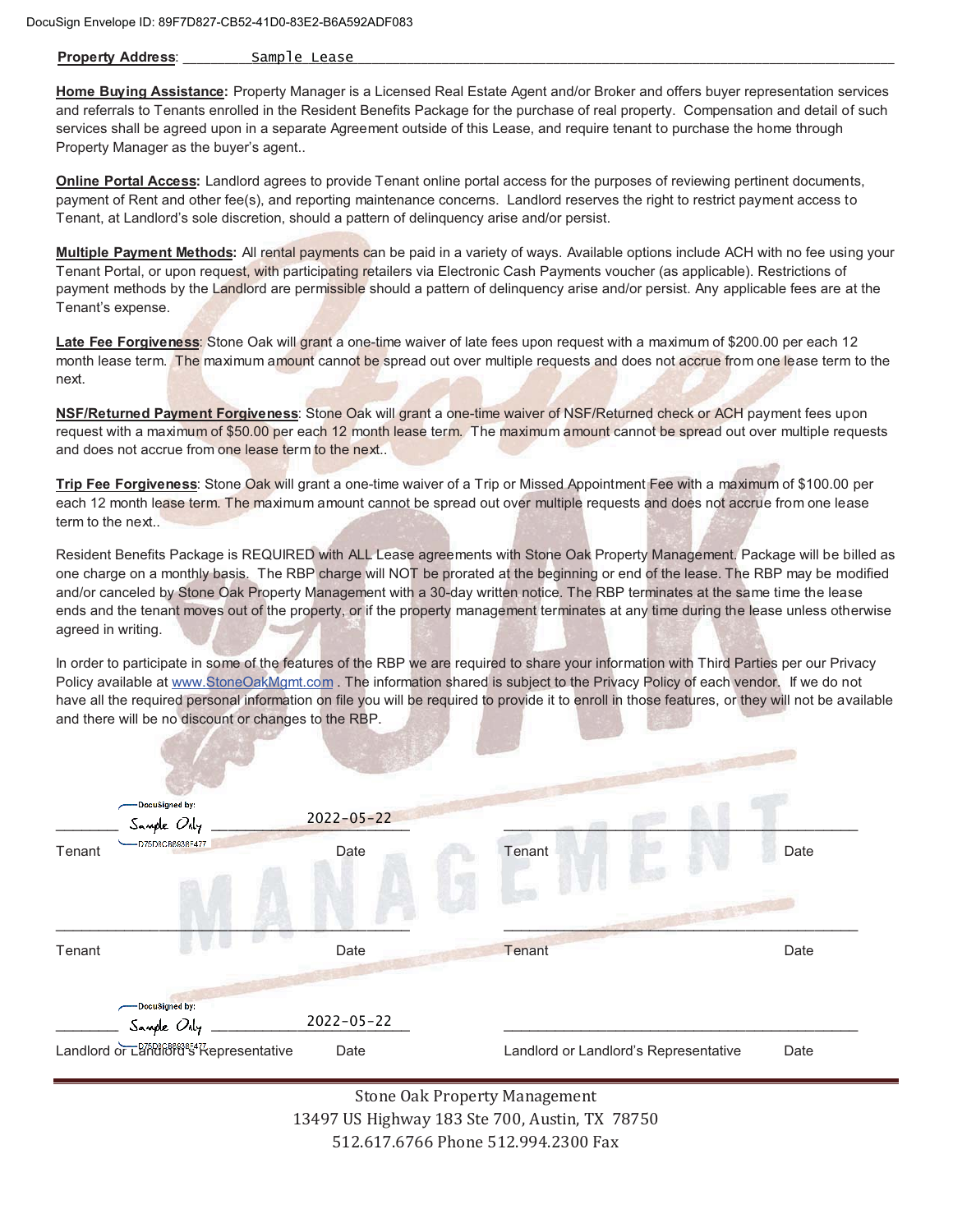# **Renter's Insurance Requirement Lease Addendum**

**Property Address**: \_\_\_\_\_\_\_\_\_\_\_\_\_\_\_\_\_\_\_\_\_\_\_\_\_\_\_\_\_\_\_\_\_\_\_\_\_\_\_\_\_\_\_\_\_\_\_\_\_\_\_\_\_\_\_\_\_\_\_\_\_\_\_\_\_\_\_\_\_\_\_\_\_\_\_\_\_\_\_\_\_\_\_\_ - -

**Tenants:** \_\_\_\_\_\_\_\_\_\_\_\_\_\_\_\_\_\_\_\_\_\_\_\_\_\_\_\_\_\_\_\_\_\_\_\_\_\_\_\_\_\_\_\_\_\_\_\_\_\_\_\_\_\_\_\_\_\_\_\_\_\_\_\_\_\_\_\_\_\_\_\_\_\_\_\_\_\_\_\_\_\_\_\_\_\_\_\_\_\_\_\_\_\_\_\_\_\_\_\_\_\_\_\_\_\_\_\_\_\_\_ - -

- 1. **Addendum** This is an addendum to the lease for tenants named and property located at the address above. The lease  $\mathsf{commen cement}$  or renewal extension date is  $\_\_\_\_\_\_\_\_\_\_\_\_\_\_\_\_$
- 2. **Coverage requirement** Upon execution of a new lease and prior to your move in date or a renewal or extension of any lease all tenants are required to maintain at minimum a renter's insurance policy with personal property coverage, loss of use (additional living expense) coverage, and personal liability for the duration of your occupancy. **The landlord's insurance DOES NOT cover your belongings, tenant liability, or the cost of temporary housing if the unit is temporarily uninhabitable.**
- 3. **Coverage amounts** All coverage amounts should be determined with the assistance of the insurance agent of your choice with the exception of personal liability coverage for which a minimum coverage of \$100,000.00 from and A-rated carrier is required.
- 4. **Proof of coverage** proof must be submitted to management prior to move in, or upon renewing or extending an existing lease. You must also submit proof any time a policy is renewed, or request your insurer or agent to provide the information to us.
- 5. **Covered Parties** The policy must list all Tenants named on the lease on a single policy, or individual policies must be provided for each Tenant listed on the lease.
- 6. **Special provisions** Management and/or landlord must be named as "interested party" on the resident's policy. The carrier or agent is required to provide notice to us within 30 days of any cancellation, non-renewal, or material change to your coverage.
- 7. **Default** Any default under the terms of this Addendum shall be deemed an immediate, material and incurable default under the terms of the Lease Contract, and we shall be entitled to exercise all rights and remedies under the law.
- 8. **Miscellaneous** Except as specifically stated in this Addendum, all other terms and conditions of the Lease shall remain unchanged. In the event of any conflict between the terms of this Addendum and the terms of the Lease, the terms of this Addendum shall control.

The Texas Dept. of Insurance provides renters insurance information at **https://www.tdi.texas.gov/tips/renters-insurance.html**

## **Stone Oak Property Management** now offers a few options to help you meet this requirement. **THERE ARE OTHER INSURANCE PROVIDERS AVAILABLE WITH SIMILAR SERVICES. YOU ARE FREE TO SHOP AROUND TO DETERMINE THAT YOU ARE RECEIVING THE BEST SERVICES AND THE BEST RATE FOR THESE SERVICES.**

In summary, to satisfy the insurance requirement you may either (1) be automatically enrolled into a policy that satisfies the coverage requirements (2) opt to stay in the automatically enrolled option and upgrade coverage, or (3) obtain alternative liability coverage from an insurer of your choice. The option you choose will not affect whether your lease renewal is approved or the terms of your lease. Please review all the options below-

**OPTION 1**: DO NOTHING. Stone Oak Property Management has arranged compliant insurance through a master policy as part of the Resident Benefits Package (RBP). You will be automatically enrolled and no further action is required. Coverage will begin at the start of your lease or renewal period and continue throughout the lease term. Policy includes \$100,000 of property damage and legal liability, and \$10,000 of personal contents coverage. You will receive proof of coverage about 30 days after the coverage starts. See additional details here **Sample Certificate**- https://www.stoneoakmgmt.com/files/Sample%20COI.pdf **Policy Summary**- https://www.stoneoakmgmt.com/files/Second%20Nature%20Master%20Policy%20Summary.pdf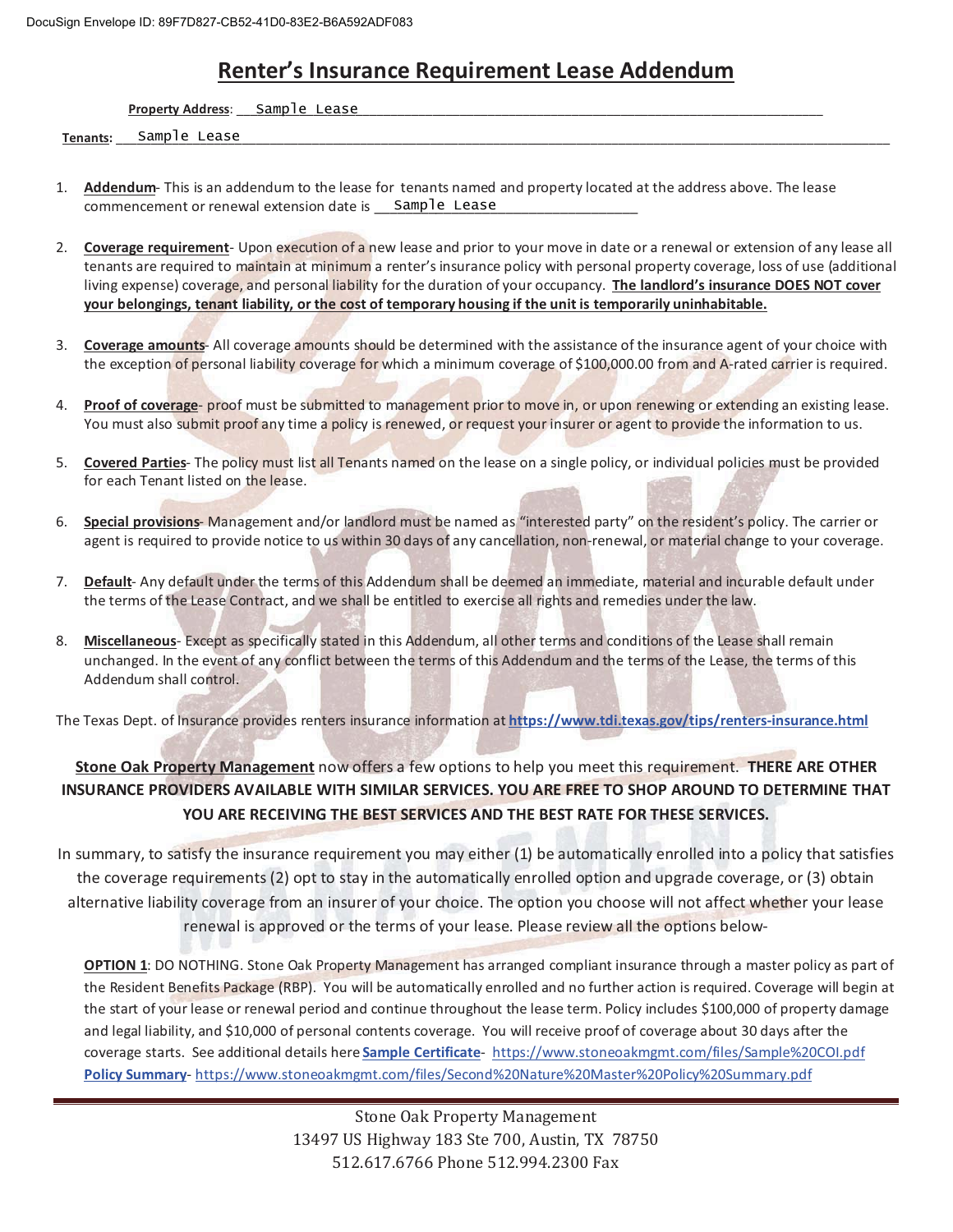## **Property Address**: \_\_\_\_\_\_\_\_\_\_\_\_\_\_\_\_\_\_\_\_\_\_\_\_\_\_\_\_\_\_\_\_\_\_\_\_\_\_\_\_\_\_\_\_\_\_\_\_\_\_\_\_\_\_\_\_\_\_\_\_\_\_\_\_\_\_\_\_\_\_\_\_\_\_\_\_\_\_\_\_\_\_\_\_ - -

**OPTION 2**: UPGRADE RBP COVERAGE. Go to http://insurance.residentforms.com/ and follow the steps to review options to upgrade the coverage under the master policy included with the RBP. If you choose to upgrade the coverage you will continue paying the full price of the RBP with your rent, and will be billed separately for any upgraded coverage directly. **OPTION 3**: OPT-OUT & BUY A POLICY. If you prefer, you may find, purchase, and maintain another policy that satisfies the program requirements on your own. Visit http://insurance.residentforms.com/ to easily quote and purchase, or you may provide proof of coverage from a licensed insurance agent of your choice. Follow the instructions listed there to provide evidence of the required insurance coverage before your Move In or Renewal Start date. It is your responsibility to pay premiums directly to your insurance provider. **If the policy is terminated or lapses, you will be subject to a lease violation fee of \$25 and agree to be subsequently enrolled into the policy referenced in Option 1 above.**

**For OPTION 3 please be sure that your policy meets the following criteria prior to submitting:**

- Policy must name all tenants on the lease, or policies for each tenant must be submitted. **If we do not have proof of coverage for ALL tenants on a third party policy the other roommates WILL lose coverage under the RBP policy**.
- Policy is purchased from an A-rated carrier
- Policy meets or exceeds the required \$100,000 in property damage and legal liability
- Stone Oak Property Management is listed as additional interest
- Stone Oak Property Management address is listed as: PO Box 66012 Dallas, TX 75266
- Upon verification of third party insurance the RBP charge will be reduced by \$10.95, and the cost of the RBP will be \$39.05 unless coverage is terminated or lapses. **Again, if all tenants don't have coverage via a third party policy they MAY NOT have coverage under the RBP insurance if we receive proof of ANY third party policy.**

## AGREEMENT OF PARTIES:

- 1) **Entire Agreement**: This document contains the entire agreement of the parties and may not be changed except by written agreement
- 2) **Governing Law**: Texas law governs the interpretation, validity, performance, an enforcement of this agreement.
- 3) **Severability**: If a court fines any clause in this agreement invalid or unenforceable, the remainder of this agreement will not be affected and all other provisions of this agreement remain valid and enforceable.

| DocuSigned by:<br>Sample Only |                                          | $2022 - 05 - 22$ | I have read, understand, and agree to comply with the preceding provisions: |      |
|-------------------------------|------------------------------------------|------------------|-----------------------------------------------------------------------------|------|
| D75D8CB3938F477               | Sample Only                              | Date             | Tenant                                                                      | Date |
|                               |                                          |                  |                                                                             |      |
| Tenant                        |                                          | Date             | Tenant                                                                      | Date |
| DocuSigned by:                |                                          |                  |                                                                             |      |
| Sample Only                   |                                          | $2022 - 05 - 22$ |                                                                             |      |
|                               | carRIBRGP8938E477.dlord's Representative | Date             | Landlord or Landlord's Representative                                       | Date |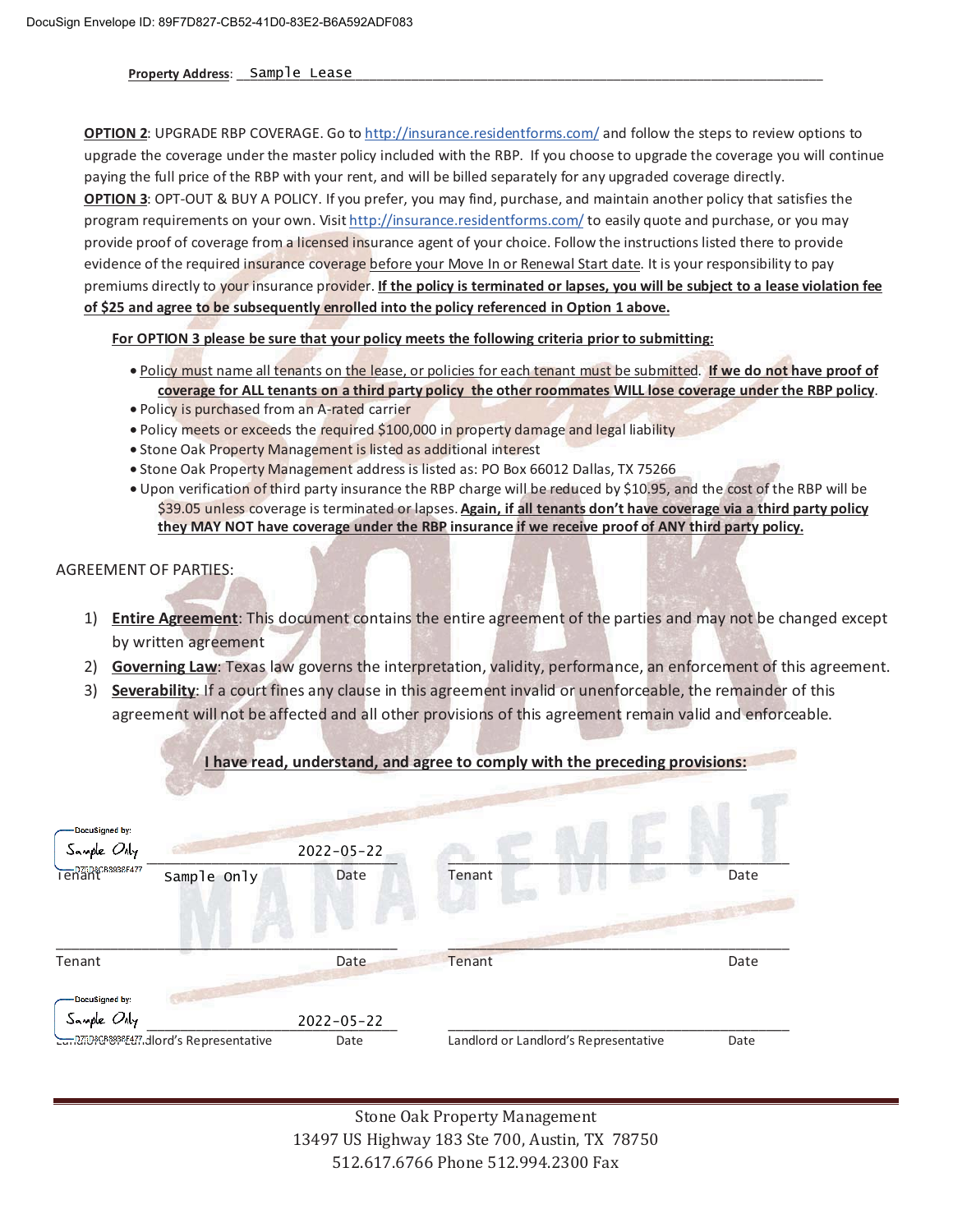# **NO SMOKING & NO OFFENSIVE ODORS ADDENDUM TO LEASE**

| This agreement is an Addendum for the Lease commencing sample Lease |           | for the |
|---------------------------------------------------------------------|-----------|---------|
| Premises located at sample Lease                                    | (Address) |         |

## **The undersigned Tenant acknowledges and understands:**

- 1. Tenant is to maintain a smoke-free environment in the Premises at all times.
- 2. Tenant is to ensure that the property remains free from excessive odors, including but not limited to odors from cooking smoking, fire, pets, foods, incense, perfumes and fish.
- 3. Tenant is responsible for all residents, guests, invitees, and all other parties adhering to this policy.
- 4. Tenant understands and agrees to be responsible for any damage caused by smoking any substance in the Premises, as well as any offensive and lingering odors. Damage includes, but is not limited to, deodorizing carpets and drapes, replacement of drapes and/or carpets, repairing burn marks, cleaning, necessary painting and any other costs incurred by smoke or odor damage. Such costs shall be reimbursed to Landlord and considered "Additional Rent". Payment of such costs shall be due within 5 days of receipt of an invoice and demand for payment. Payment may also be deducted from tenant deposit.
- 5. Any violation of this addendum is a material violation of the Lease Agreement and subjects Tenant to possible eviction.
- 6. **ATTORNEY FEES:** In any action or proceeding arising out of this Agreement, the prevailing party shall be entitled to reasonable attorney's fees and costs.

The undersigned Tenant(s) acknowledge the terms of this addendum to the Lease agreement.

| DocuSigned by:                |                                                                       |      |                                                |      |
|-------------------------------|-----------------------------------------------------------------------|------|------------------------------------------------|------|
| Sample Only                   | $2022 - 05 - 22$                                                      |      |                                                |      |
|                               | Landlord's Representative<br>Landlord's Representative<br>sample only | Date | Landlord or Landlord's Representative          | Date |
| DocuSigned by:<br>Sample Only | $2022 - 05 - 22$                                                      |      |                                                |      |
| $\Gamma$ P75D8CR8938F477      | Sample Only                                                           | Date | Tenant                                         | Date |
|                               |                                                                       |      |                                                |      |
| Tenant                        |                                                                       | Date | Tenant                                         | Date |
|                               |                                                                       |      | <b>Stone Oak Property Management</b>           |      |
|                               |                                                                       |      | 13497 US Highway 183 Ste 700. Austin. TX 78750 |      |

512.617.6766 Phone 512.994.2300 Fax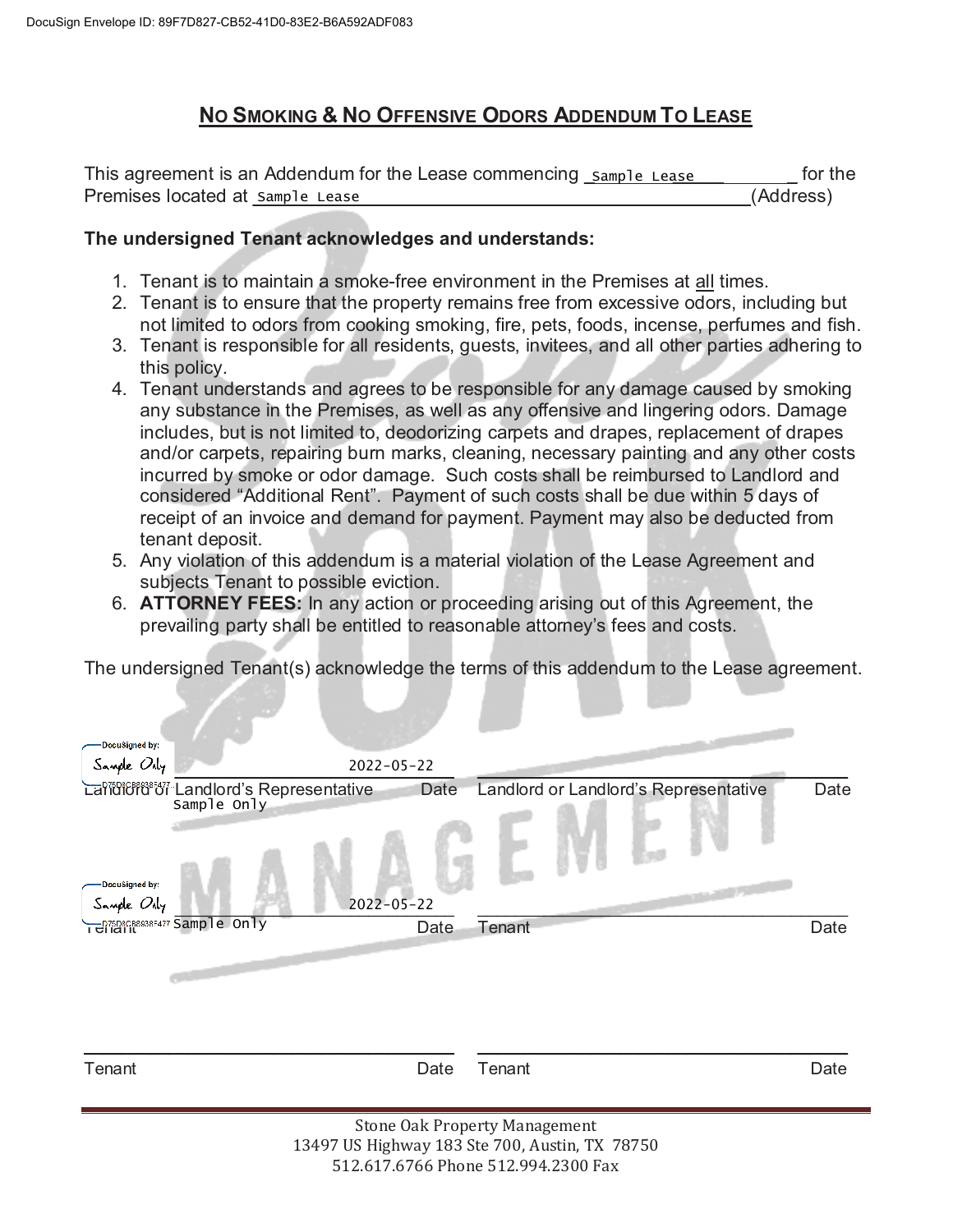

# **BED BUG ADDENDUM**

USE OF THIS FORM BY PERSONS WHO ARE NOT MEMBERS OF THE TEXAS ASSOCIATION OF REALTORS®, INC. IS NOT AUTHORIZED.

©Texas Association of REALTORS®, Inc. 2018

## ADDENDUM TO RESIDENTIAL LEASE CONCERNING THE PROPERTY AT

Sample Lease

## A. REPRESENTATIONS:

- (1) Landlord is not aware of any evidence indicating the presence of bed bugs currently in the Property.
- (2) Tenant has inspected the Property and found no evidence indicating the presence of bed bugs in the Property.
- (3) Tenant represents: (Check only one box.)
- $\overline{x}$  (a) Tenant is not aware of any evidence indicating the presence of bed bugs in Tenant's or any occupant's: (i) current or previous residence(s); or (ii) personal property.
- $\Box$  (b) Tenant is aware of the following evidence indicating the presence of bed bugs in Tenant's or any occupant's: (i) current or previous residence(s); or (ii) personal property:

Tenant further represents that Tenant's and any occupant's personal property has been treated by a licensed pest control operator and that such personal property is free from bed bugs.

- **B. NOTICE:** Tenant must immediately notify Landlord, in writing, if:
	- (1) Tenant becomes aware or discovers evidence of the presence of bed bugs in the Property, including in any personal property within the Property; or
	- (2) Tenant, an occupant, Tenant's family members, or a guest or invitee of Tenant experiences any bites or other irritations on the body believed to be caused by (i) bed bugs; or (ii) any other condition or pest in the Property.

## **C. TREATMENT:**

- (1) If the presence of bed bugs in the Property is confirmed, Tenant must:
	- (a) allow Landlord and Landlord's agents access to the Property at reasonable times without first attempting to contact Tenant and without notice to perform bed bug inspections or treatments;
	- (b) comply with all instructions from Landlord or Landlord's agents to clean and treat the Property;
	- (c) remove or destroy personal property that cannot be treated or cleaned, and properly dispose of such property; and
	- (d) pay all reasonable costs in connection with the inspection, cleaning, and treatment of the Property as a result of the presence of bed bugs in the Property, if caused by Tenant, an occupant, Tenant's family members, or a guest or invitee of the Tenant.
- (2) All decisions regarding the selection of the licensed pest control operator and method of treatment will be at Landlord's sole discretion.
- D. LIABILITY: Unless caused by Landlord, Landlord is not responsible to Tenant, an occupant, Tenant's family members, or a quest or invitee of the Tenant for any damages, injuries, or losses to person or property caused by the presence of bed bugs in the Property. Tenant will protect, defend, indemnify, and hold Landlord and Landlord's agents harmless from any damages, costs, attorney's fees, and expenses that are caused by Tenant, an occupant, Tenant's family members, or a quest or invitee of the Tenant in connection with the presence of bed bugs in the Property.
- **E. DEFAULT:** If Tenant fails to comply with this addendum, in addition to exercising Landlord's remedies under Paragraph 27 of the above-referenced lease, Tenant must immediately reimburse Landlord the amounts under this addendum for which Tenant is responsible.

(TXR-2013) 02-01-18 Tenants  $\overline{SO}$ \_\_ , \_\_\_\_ & Landlord or Landlord's Representative:  $\overline{s\omega}$  \_ , \_\_\_\_\_\_\_ Page 1 of 2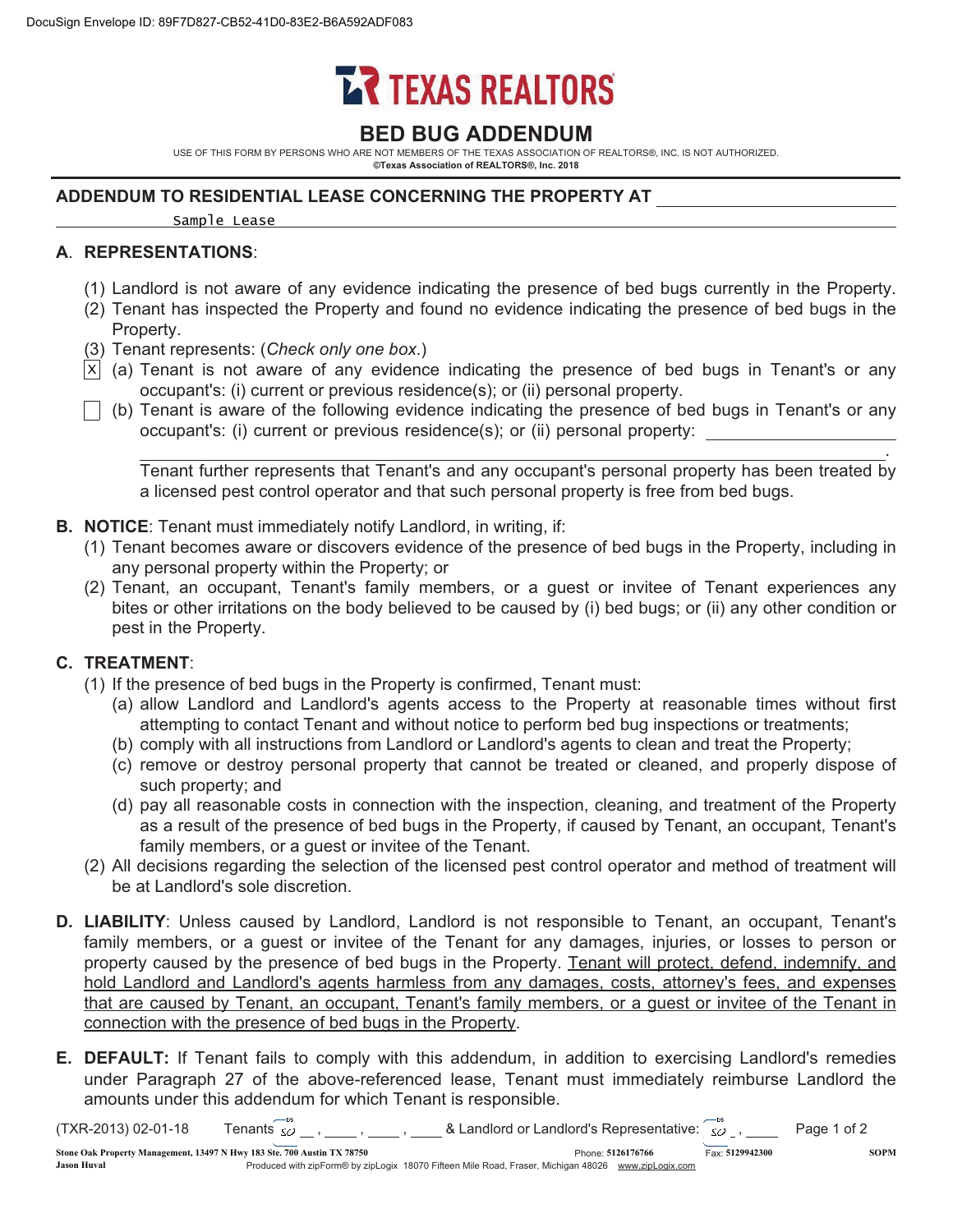Bed Bug Addendum concerning: Sample Lease

## F. RESOURCES FOR MORE INFORMATION: For more information about bed bugs, Tenant may visit one of the websites listed below.

Texas Department of Health and Human Services: https://www.dshs.texas.gov/phs/bedbugs.aspx United States Environmental Protection Agency: https://www.epa.gov/bedbugs Texas A&M Agrilife Extension: https://citybugs.tamu.edu/factsheets/biting-stinging/bed-bugs/

|                                                                                                               |                  | - DocuSigned by:<br>Sande Only | $2022 - 05 - 22$ |
|---------------------------------------------------------------------------------------------------------------|------------------|--------------------------------|------------------|
| Landlord                                                                                                      | Date             | -D75D8CB8938F477.              | Date             |
| Landlord                                                                                                      | Date             | Tenant                         | Date             |
| Or signed for Landlord under written property management<br>agreement or power of attorney:<br>DocuSigned by: |                  | Tenant                         | Date             |
| By:<br>Sample Only                                                                                            | $2022 - 05 - 22$ |                                |                  |
| Print PrepagasaF477 Sample Only<br>Firm Name: Stone Oak Property Management                                   |                  | Tenant                         | Date             |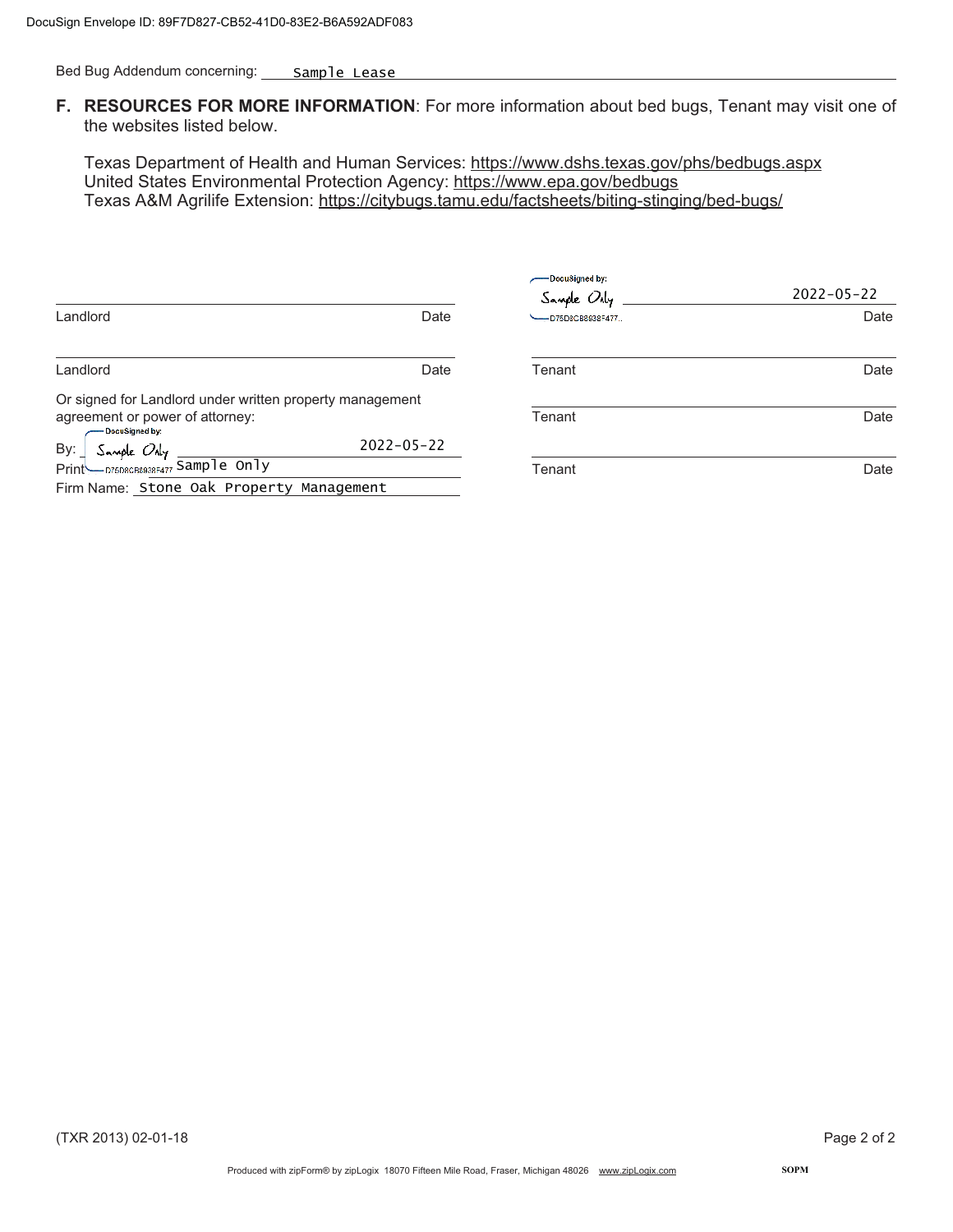# **Smart Device and Technology Addendum**

| <b>Property Address:</b> | Sample Lease |  |
|--------------------------|--------------|--|
| Tenant(s):               | Sample Lease |  |
|                          |              |  |

Due to the increased use of smart technology and other devices in homes we are providing the information below for Tenants and Landlords. This document is only applicable when these devices are present or added to a property.

This property may be equipped with Smart Home Technology Devices including, but not limited to, solar panels and monitoring hardware, smart locks, alarm systems, camera systems, smart appliances and/or smart lighting systems. Devices shall be treated as personal property of the Landlord and are NOT INCLUDED with the lease terms; devices are provided as complimentary/optional use features. Landlord reserves the right to remove and restore Smart Home Devices with traditional hardware. Tenant(s) understand there are no warranties, no tech support, no parts, and no guarantees on any device. **TENANT USES DEVICES AT THEIR OWN RISK. Tenant(s) shall hold Owner/Owner's Agent harmless from any malware, spyware, or security breach, suits, liabilities, damages, fees, and claims of any type arising by using Smart Home Devices.**

Landlord and Landlord's Agents are not responsible for providing additional devices (cell phones, etc.) to use devices. Reception/cell/Wi-Fi/internet services are not provided, nor signal strength or interference. Tenant(s) understand third-party app-based/software services and email addresses may be required to fully optimize devices. Software and app-based services may collect and retain data. Landlord has no affiliation to third-party services or their terms and conditions. Landlord will not have access to lock-entry logs, camera footage, or other data. Cameras, devices with cameras or other Smart Security related devices do not imply or guarantee added safety, security, or alarm systems.

Devices may require a paid subscription. Tenant(s) assumes the obligations of any additional contract, terms, and fees. If applicable, Tenant(s) shall be responsible for changing the battery to door locks ahead of time to prevent lockouts. Tenant(s) shall seek written permission to add additional devices to the current Smart Home System and if approved in writing, will have the full responsibility for the installation, removal, and repairs required to restore the property to its original condition.

For troubleshooting and product support Tenant(s) shall submit a maintenance request to notify Management/Landlord of any issues. Landlord or Landlord's Agents, at their discretion, may provide troubleshooting instructions or a vendor to assist Tenant in resolving the issue and may bill the tenant back for related costs. Tenant may be instructed to contact the manufacturer to resolve the issue, or advised to seek a third party vendor at their own expense.

| -DocuSigned by:<br>Sample Only<br>D75D8CB8938F477<br>Tenant                                                                                                                                           | $2022 - 05 - 22$<br>Date | Tenant                                | Date |
|-------------------------------------------------------------------------------------------------------------------------------------------------------------------------------------------------------|--------------------------|---------------------------------------|------|
| Tenant                                                                                                                                                                                                | Date                     | Tenant                                | Date |
| - DocuSigned by:<br>Sample Only<br>Landlord <a> Landlord</a> Landlord Landlord Landlord Landlord Landlord Landlord Landlord Landlord Landlord Landlord Landlord Landlord Landlord Landlord Landlord L | $2022 - 05 - 22$<br>Date | Landlord or Landlord's Representative | Date |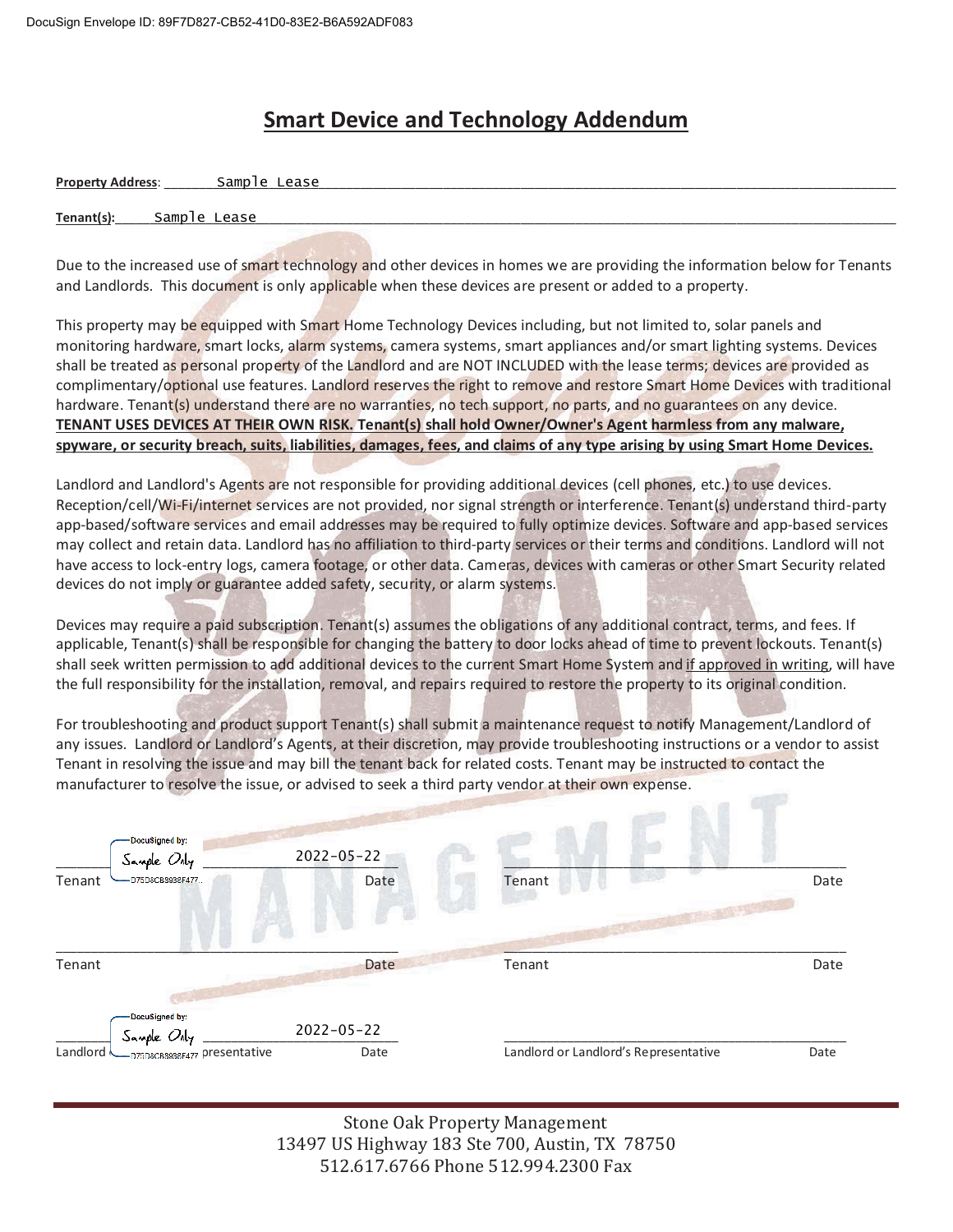#### **S A SAMPLE LEASE THIS DOCUMENT MAY CONTAIN ITEMS OR TERMS THAT ARE NOT** Docus PART OF EVERY LEASE. EACH LEASE HAS CIRCUMSTANTIAL DETAILS THAT VARY

# **LZ TEXAS REALTORS**

# POOL/SPA MAINTENANCE ADDENDUM

For use in the lease of single family residences only.

USE OF THIS FORM BY PERSONS WHO ARE NOT MEMBERS OF THE TEXAS ASSOCIATION OF REALTORS®, INC. IS NOT AUTHORIZED. ©Texas Association of REALTORS®, Inc., 2003

## ADDENDUM TO RESIDENTIAL LEASE CONCERNING THE PROPERTY AT

- A. MAINTENANCE: Tenant will: (i) maintain proper water heights in the pool spa at all times; (ii) empty and clean skimmers and pool sweeps at least once a week and more often if necessary; (iii) properly operate the pool equipment; and (iv) take necessary precautions to prevent the freezing of pipes, pool equipment, and pool water. Other maintenance, including periodic vacuuming, the application of appropriate chemicals, and equipment maintenance, will be performed as follows.
- (1) Landlord, at Landlord's expenses, is responsible for the other maintenance. Tenant will permit Landlord and Landlord's contractors reasonable access to the pool and spa and will remove, at appropriate times, any pet in the yard in which the pool or spa is located.
- (2) Tenant, at Tenant's expense, is responsible for the other maintenance.
- (3) Tenant will maintain in effect a regularly scheduled pool/spa maintenance contract with:  $\Box$  a contractor who regularly provides such service;
- $(4)$
- B. ENCLOSURE: Tenant will keep all pool enclosure and yard gates in good operable condition and closed at all times.
- C. USE: Tenant must take reasonable action to; (i) prohibit children from using the pool or spa accessing the pool or spa area without an adult present; (ii) prohibit persons under the influence of drugs or alcohol from using the pool or spa; (iii) prohibit any glass containers or objects in or near the pool or spa; and (iv) prohibit any diving in the pool or spa.

## **D. RISK OF LOSS AND INSURANCE:**

- (1) Tenant assumes all risk when Tenant or Tenant's guests use the pool or spa. Landlord and Landlord's agent are not liable for use of the pool or spa by Tenant or Tenant's guests.
- (2) At all times the lease is in effect, Tenant must, at Tenant's expense, maintain in full force and effect a public liability insurance policy in amount not less than \$300,000,00 on an occurrence basis for losses related to the Property and pool and spa. Upon request, Tenant must provide Landlord a copy of an insurance certificate evidencing the required coverage. If Tenant fails to maintain the required insurance at all times the lease is in effect, Landlord may, in addition to Landlord's remedies under the lease, purchase insurance that will provide Landlord with the required level of coverage and Tenant must immediately reimburse Landlord for such expense.

|                                                                                                                                                       |                  | <b>DOMANINA PX.</b><br>Sample Only | $2022 - 05 - 22$ |
|-------------------------------------------------------------------------------------------------------------------------------------------------------|------------------|------------------------------------|------------------|
| Landlord                                                                                                                                              | Date             | Tenant<br>D75DecResseF477          | Date             |
| Landlord                                                                                                                                              | Date             | Tenant                             | Date             |
| Or signed for Landlord under written property management<br>agreement or power of attorney:                                                           |                  | Tenant                             | Date             |
| - DocuSigned by:<br>$\mathsf{By:}$ Sample $\mathcal{O}_{\mathsf{alg}}$<br>Printec-resonances and le Lease<br>Firm Name: Stone Oak Property Management | $2022 - 05 - 22$ | Tenant                             | Date             |
| (TXR-2010) 10-14-03                                                                                                                                   |                  |                                    | Page 1 of 1      |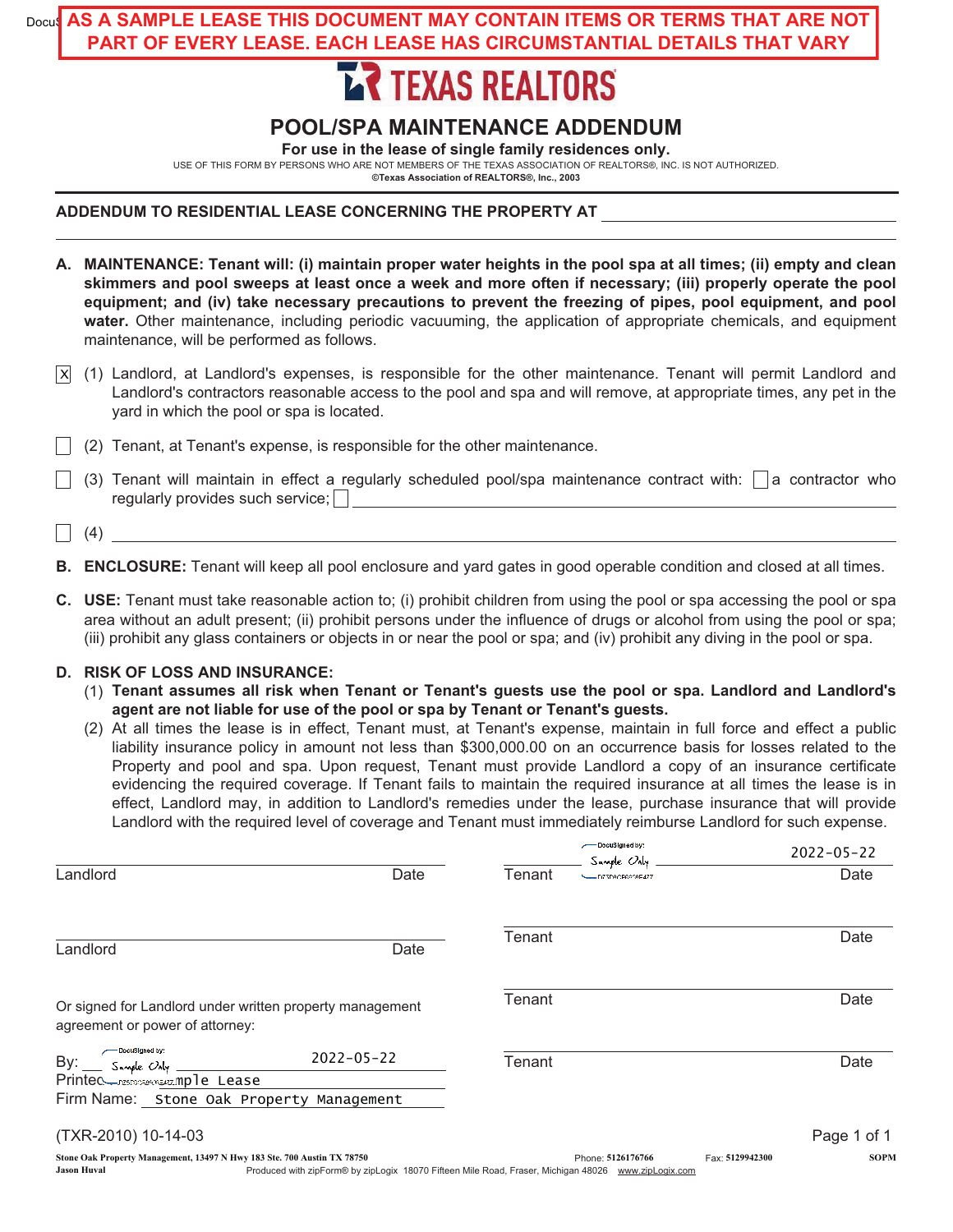

## ADDENDUM REGARDING RENTAL FLOOD DISCLOSURE

USE OF THIS FORM BY PERSONS WHO ARE NOT MEMBERS OF THE TEXAS ASSOCIATION OF REALTORS®, INC. IS NOT AUTHORIZED. ©Texas Association of REALTORS® Inc. 2021

ADDENDUM TO RESIDENTIAL LEASE CONCERNING THE PROPERTY AT

Sample Lease

## THIS ADDENDUM IS A DISCLOSURE OF LANDLORDS' KNOWLEDGE AS OF THE DATE SIGNED BY THE LANDLORD. IT IS NOT A WARRANTY OF ANY KIND NOR A PREDICTION OF FUTURE EVENTS BY LANDLORD, LANDLORD'S AGENTS, OR ANY OTHER AGENT.

- A. 100-YEAR FLOODPLAIN. Landlord  $\Box$  is or  $\overline{X}$  is not aware that the dwelling you are renting is located in a 100-year floodplain. If neither box is checked, you should assume the dwelling is in a 100-year floodplain. Even if the dwelling is not in a 100-year floodplain, the dwelling may still be susceptible to flooding. The Federal Emergency Management Agency (FEMA) maintains a flood map on its Internet website that is searchable by address, at no cost, to determine if a dwelling is located in a flood hazard area. Most tenant insurance policies do not cover damages or loss incurred in a flood. You should seek insurance coverage that would cover losses caused by a flood.
- **B. DAMAGE TO A DWELLING DUE TO FLOODING DURING THE LAST FIVE-YEAR PERIOD.**

Landlord  $\Box$  is or  $\vert x \vert$  is not aware that the dwelling you are renting has flooded at least once within the last five years.

\*For purposes of this notice:

"100-year floodplain" means any area of land designated as a flood hazard area with a one percent or greater chance of flooding each year by the Federal Emergency Management Agency under the National Flood Insurance Act of 1968 (42 U.S.C. Section 4001 et seg.). A landlord is not required to disclose on the notice that the landlord is aware that a dwelling is located in a 100-year floodplain if the elevation of the dwelling is raised above the 100-vear floodplain flood levels in accordance with federal regulations.

"Flooding" means a general or temporary condition of partial or complete inundation of a dwelling caused by:  $(A)$  the overflow of inland or tidal waters;  $(B)$  the unusual and rapid accumulation of runoff or surface waters from any established water source such as a river, stream, or drainage ditch; or (C) excessive rainfall.

The undersigned Tenant acknowledges receipt of the foregoing notice.

| DocuSigned by:                                                |                  |        | -DocuSigned by:   |                 |                   |
|---------------------------------------------------------------|------------------|--------|-------------------|-----------------|-------------------|
| $Sample$ $Ohy$                                                | $2022 - 05 - 22$ |        | Sample Only       |                 | $2022 - 05 - 22$  |
| $-$ D75D8CB8938F477<br>Landlord                               | Date             | Tenant | D75D8CB3938F477   |                 | Date              |
| Landlord                                                      | Date             | Tenant |                   |                 | Date              |
|                                                               |                  | Tenant |                   |                 | Date              |
| $(TXR-2015)$ 1-01-22                                          |                  |        |                   |                 | Page 1 of 1       |
| Property Management, 13497 N Hwy 183 Ste. 700 Austin TX 78750 |                  |        | Phone: 5126176766 | Fax: 5129942300 | <b>SOPM Blank</b> |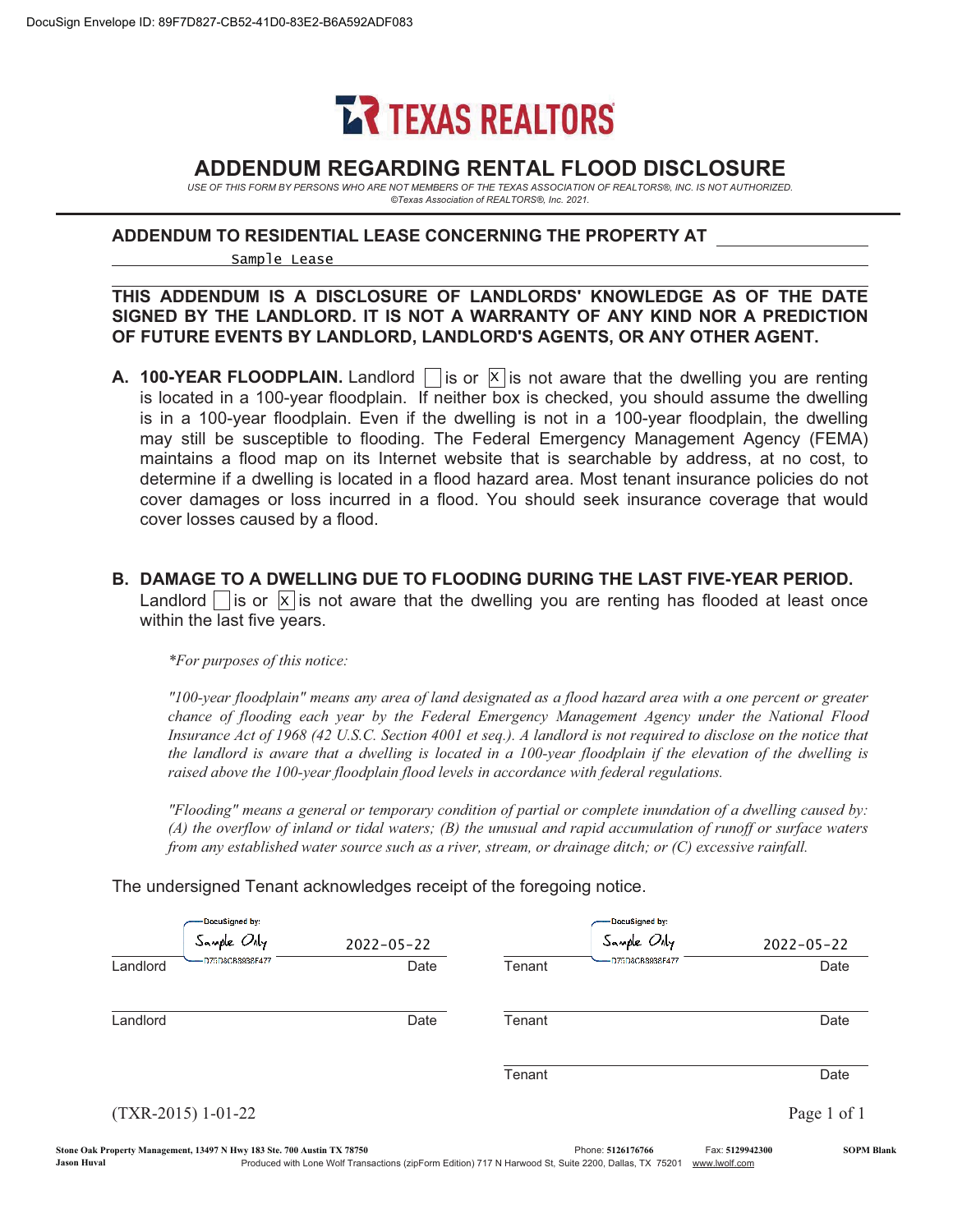# **MOVE-OUT INSTRUCTIONS**



Property Address:\_\_\_\_\_\_\_\_\_\_\_\_\_\_\_\_\_\_\_\_\_\_\_\_\_\_\_\_\_\_\_\_\_\_\_\_\_\_\_\_\_\_\_\_\_\_\_\_\_\_\_\_\_\_\_\_\_\_\_\_\_\_\_\_\_\_\_\_\_\_\_\_\_  

Per the lease, **WRITTEN NOTICE is required** within the specified time frame, signed by all residents stating your intentions to move out at the end of the lease term. Submit your official notice using this link: https://www.stoneoakmgmt.com/move-out

**Keys:** On the day of your move out, please make sure the property is vacated by midnight of that day. Leave all garage openers, access devices, and mail key, etc in a kitchen drawer. Lock the door when you leave and leave the last key in the lockbox located on site by us in advance; obtain the lockbox combo if not provide previously by emailing moveout@stoneoakpm.com. If there is still evidence the property is being occupied you will be charged a holdover fee equal to 3x the monthly rent on a per-diem basis.

**Cleaning Instructions:** We require professional cleaning. Please note, if a professional cleaning receipt is not turned in via email to moveout@stoneoakpm.com you are subject to a cleaning charge.

**Washing Machines:** If the washer belongs to you, turn off the water valve and check for leakage. You will be held responsible for any water damage caused from the removal of the appliance.

**Lawn Care:** Be sure grounds and lawn are trimmed, clean, and free of weeds and leaves.

**Trashcans:** must be left empty and away from the view of the street. Discard all unwanted items and avoid piles of debris in front of your residence on moving day.

| <b>Professional Cleaning</b>       | \$200-\$500 | Pest Control                 | \$200               |
|------------------------------------|-------------|------------------------------|---------------------|
| Carpet Cleaning per room           | \$75        | De Flea or deodorize         | <b>Actual Cost</b>  |
| Carpet Stain Removal (per stain)   | \$25        | Tire Removal (Pert Tire)     | \$75                |
| Painting per Wall (up to 15x10)    | \$75        | Replace Exterior Door        | $$350+$             |
| Painting per Ceiling (up to 10x10) | \$75        | Replace Deadbolt             | \$100               |
| Sheetrock Repair - up to 12"x12"   | \$75        | <b>AC filters</b>            | \$20/ea             |
| Sheetrock Repair - up to 3'x3'     | \$150       | Repair/Recover Tub           | \$300               |
| Replace Light bulb                 | $$5+/ea$    | <b>Smoke Alarm Batteries</b> | $$10+$              |
| Replace Wall Plug/Plate            | \$10/ea     | <b>Blind wand</b>            | $$5+$               |
| Replace Door knob                  | \$50        | Carpet/Flooring              | <b>Actual Costs</b> |
| Replace Interior Door              | $$150+$     | <b>Window Screens</b>        | $$35+$              |
| Haul away trash/debris/furniture   | $$200+$     | <b>Bed Bug Treatment</b>     | <b>Actual Costs</b> |
| Pest Waste Removal                 | $$100+$     | Blinds/ vertical slats       | <b>Actual Costs</b> |
| Drip Pan (all 4)                   | \$45        | Toilet or toilet seat        | <b>Actual Costs</b> |
| Light Fixtures                     | $$100+$     | <b>Ceiling Fans</b>          | <b>Actual Costs</b> |
| Light Globes                       | \$25        | Lawn Care                    | <b>Actual Costs</b> |
| Oven Rack                          | $$30+$      | Appliances                   | <b>Actual Costs</b> |
| Reinstall doors on track           | $$30+$      | Tub stoppers/ drain covers   | $$15 + /ea$         |
| Windows                            | $$200+$     | Appliances                   | <b>Actual Costs</b> |

### **\*AVERAGE SECURITY DEPOSIT DEDUCTION COSTS**

**\*These are average prices ONLY, costs will vary, these estimated examples may or may not include actual labor costs.\*** This is not an allinclusive list; there may be items not listed that do not release you from your responsibilities under the Lease.

Tenant Initials: \_\_\_\_\_\_ , \_\_\_\_\_\_ , \_\_\_\_\_\_ , \_\_\_\_\_\_ , \_\_\_\_\_\_ , \_\_\_\_\_\_ Landlord/Manager \_\_\_\_\_\_ , \_\_\_\_\_\_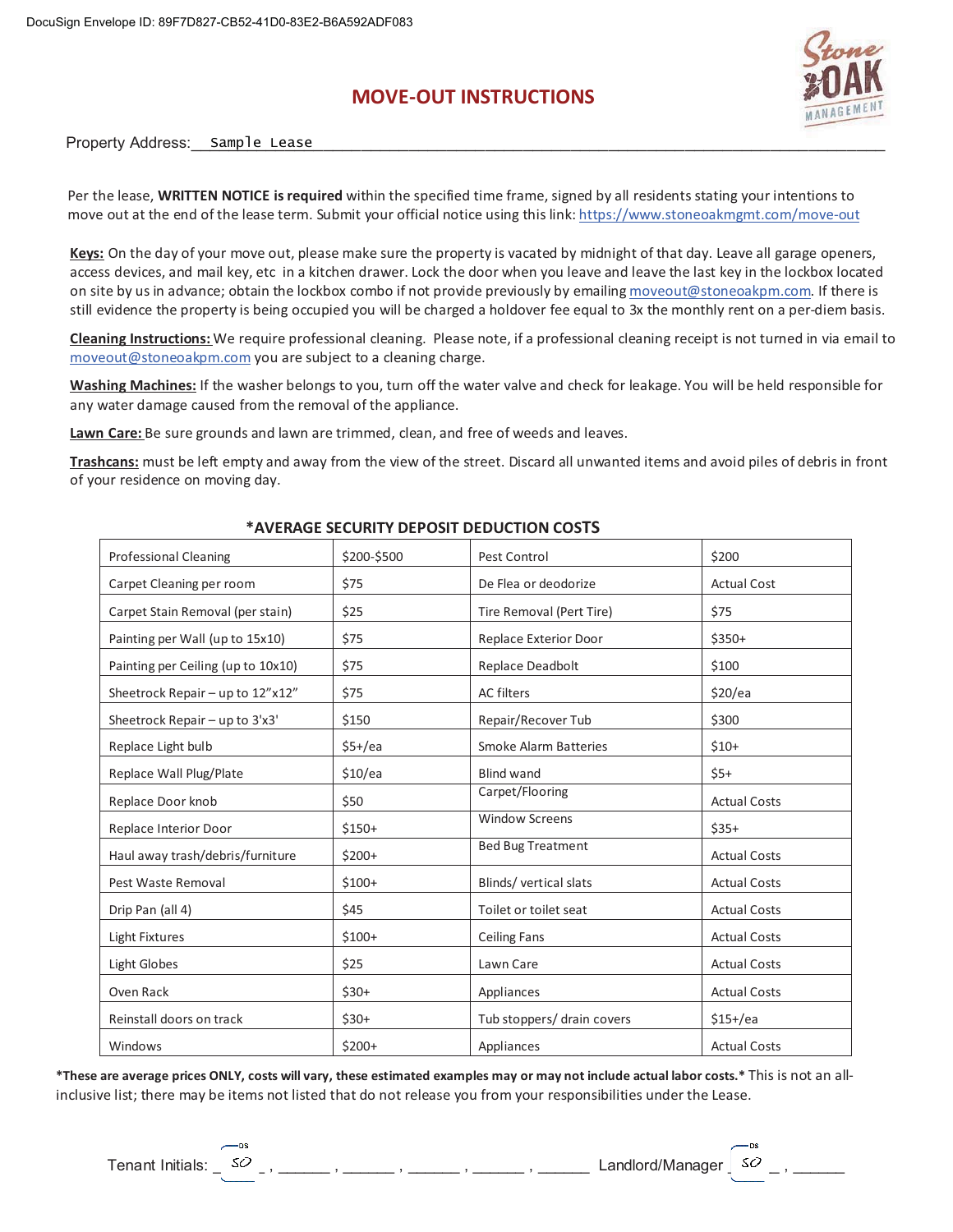Property Address:\_\_\_\_\_\_\_\_\_\_\_\_\_\_\_\_\_\_\_\_\_\_\_\_\_\_\_\_\_\_\_\_\_\_\_\_\_\_\_\_\_\_\_\_\_\_\_\_\_\_\_\_\_\_\_\_\_\_\_\_\_\_\_\_\_\_\_\_\_\_\_\_\_  

**Forwarding Address:** The Property Code does not obligate a landlord to return or account for the security deposit until the tenant surrenders the Property and gives the landlord a written statement of the tenant's forwarding address, after which the landlord has 30 days in which to account.

**Last Month's Rent:** The security deposit can **NOT** be used to pay the rent unless specifically written into the lease or agreed in writing at a later time.

**Only one security deposit refund check will be issued.** You will receive an itemized list of charges incurred usually sent via certified mail and postmarked within 30 days of your lease end date. Move out walk through inspections are never done with tenants. If you filled out a move in condition form and turned it in within the required time frame we will review once you have vacated.

| DocuSigned by:                                            |                  |                                       |      |
|-----------------------------------------------------------|------------------|---------------------------------------|------|
| Sample Only                                               | $2022 - 05 - 22$ |                                       |      |
| -D75D8CB8938F477<br>Tenant                                | Date             | Tenant                                | Date |
|                                                           |                  |                                       |      |
| Tenant                                                    | Date             | Tenant                                | Date |
|                                                           |                  |                                       |      |
| Tenant                                                    | Date             | Tenant                                | Date |
| DocuSigned by:                                            |                  |                                       |      |
| Sample Only                                               | $2022 - 05 - 22$ |                                       |      |
| -D75D8CB8938F477<br>Landlord or Landlord's Representative | Date             | Landlord or Landlord's Representative | Date |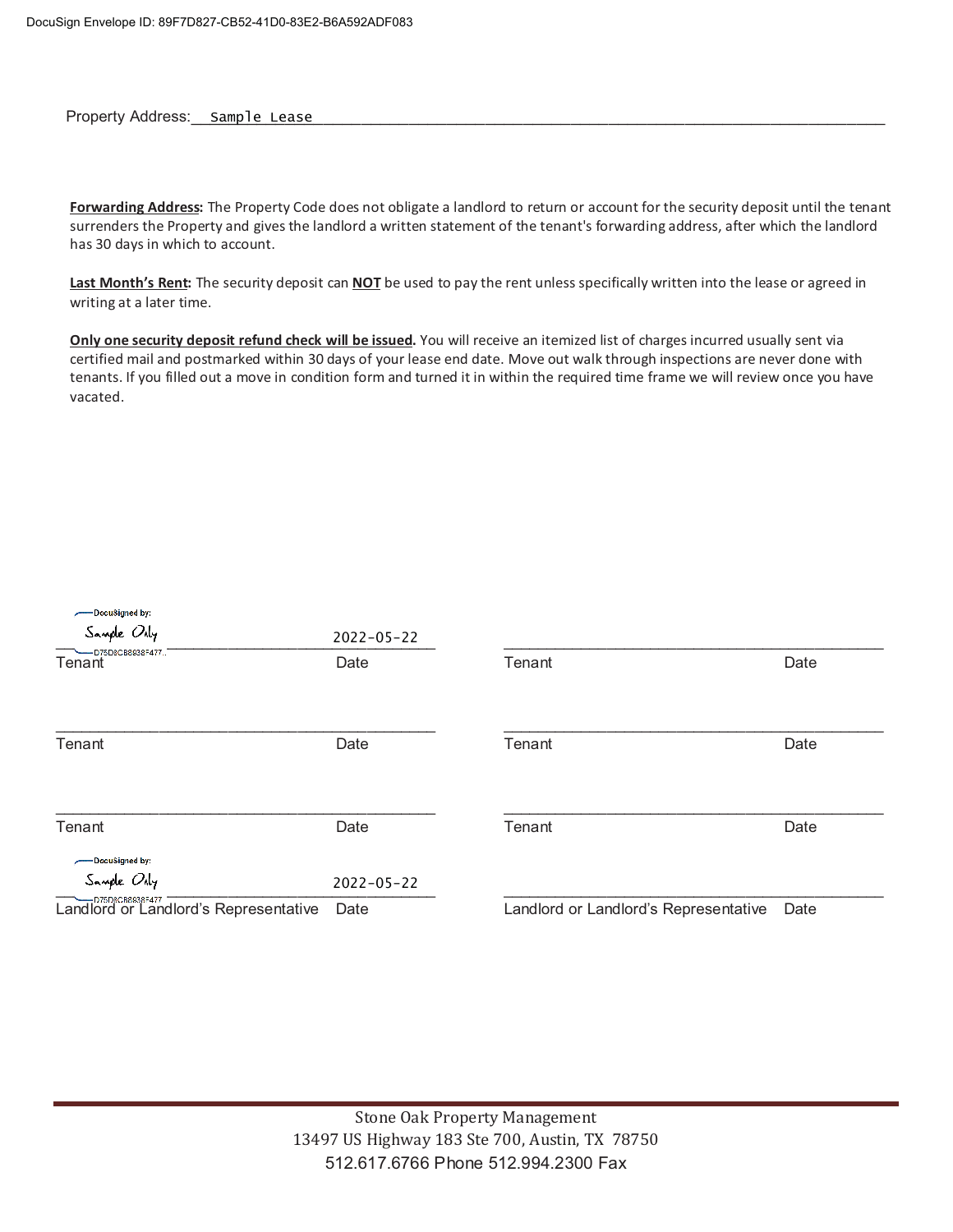# Docus AS A SAMPLE LEASE THIS DOCUMENT MAY CONTAIN ITEMS OR TERMS THAT ARE NOT PART OF EVERY LEASE. EACH LEASE HAS CIRCUMSTANTIAL DETAILS THAT VARY

# **LY TEXAS REALTORS**

## **RESIDENTIAL LEASE GUARANTY**

USE OF THIS FORM BY PERSONS WHO ARE NOT MEMBERS OF THE TEXAS ASSOCIATION OF REALTORS®, INC. IS NOT AUTHORIZED. ©Texas Association of REALTORS®, Inc. 2010

A. In consideration for Landlord leasing the Property to Tenant, the undersigned Guarantors guarantee the performance of all Tenants under the lease described below.

| Landlord(s): <u>Sample Lease</u> |                               |                            |
|----------------------------------|-------------------------------|----------------------------|
| Tenant(s): Sample Lease          |                               |                            |
| Property: Sample Lease           |                               |                            |
| Commencement Date: Sample Lease  | Expiration Date: Sample Lease | Monthly Rent: sample Lease |

- B. If any Tenant fails to make any payment under the lease, Guarantors will, upon demand, make such payment to Landlord or Landlord's agent. Payments under the lease include but are not limited to rent, late charges, returned check charges, attorney's fees, repair costs, pet charges, utility charges, reimbursements to Landlord, maintenance charges, charges for property damage, and other costs or charges specified in the lease. If Tenant otherwise breaches the lease, Guarantors will, upon demand: (1) cure the breach as the lease may require of Tenant; or (2) compensate Landlord for Landlord's loss resulting from the breach.
- C. This guaranty applies when the lease commences and continues until the lease ends, including any extension or renewal of the lease. The last date on which the renewal of the lease will renew the obligation of Guarantors is Sample Lease . Guarantors understand that Guarantors are liable under any renewal of the lease that occurs on or before that date so long as the renewal involves Landlord and Tenant and the financial obligations of Guarantor are not increased. Guarantors waive any rights to receive notice of any acceptance, modification, amendment, extension, renewal, or breach of the lease other than as that notice may pertain to this paragraph.
- D. Guarantors are jointly and severally liable for all provisions of this guaranty.
- E. Any person who is a prevailing party in any legal proceeding brought under or related to this guaranty is entitled to recover attorney's fees from the non-prevailing party.
- F. Guarantors  $\overline{X}$  will  $\Box$  will not submit (as Page 2 of this document) an application which authorizes Landlord or Landlord's agent to verify information related to Guarantors' creditworthiness.

## G. Special Provisions:

- DocuSigned by:

1) Regarding section F the Guarantor(s) submitted application(s) prior to signing this document.

| Sample Only           |                                                                         | $2022 - 05 - 22$ |      |                                                                                                                          |                 |             |
|-----------------------|-------------------------------------------------------------------------|------------------|------|--------------------------------------------------------------------------------------------------------------------------|-----------------|-------------|
| Guarantor's Signature |                                                                         |                  | Date | <b>Guarantor's Signature</b>                                                                                             |                 | Date        |
|                       | Printed Name Sample Lease                                               |                  |      | <b>Printed Name</b>                                                                                                      |                 |             |
| (TXR-2007) 1-1-10     |                                                                         |                  |      |                                                                                                                          |                 | Page 1 of 2 |
| <b>Jason Huval</b>    | Stone Oak Property Management, 13497 N Hwy 183 Ste. 700 Austin TX 78750 |                  |      | Phone: 5126176766<br>Produced with zipForm® by zipLogix 18070 Fifteen Mile Road, Fraser, Michigan 48026 www.zipLogix.com | Fax: 5129942300 | <b>SOPM</b> |

## Guarantors may request a copy of the lease from the Tenant or the broker to the lease.